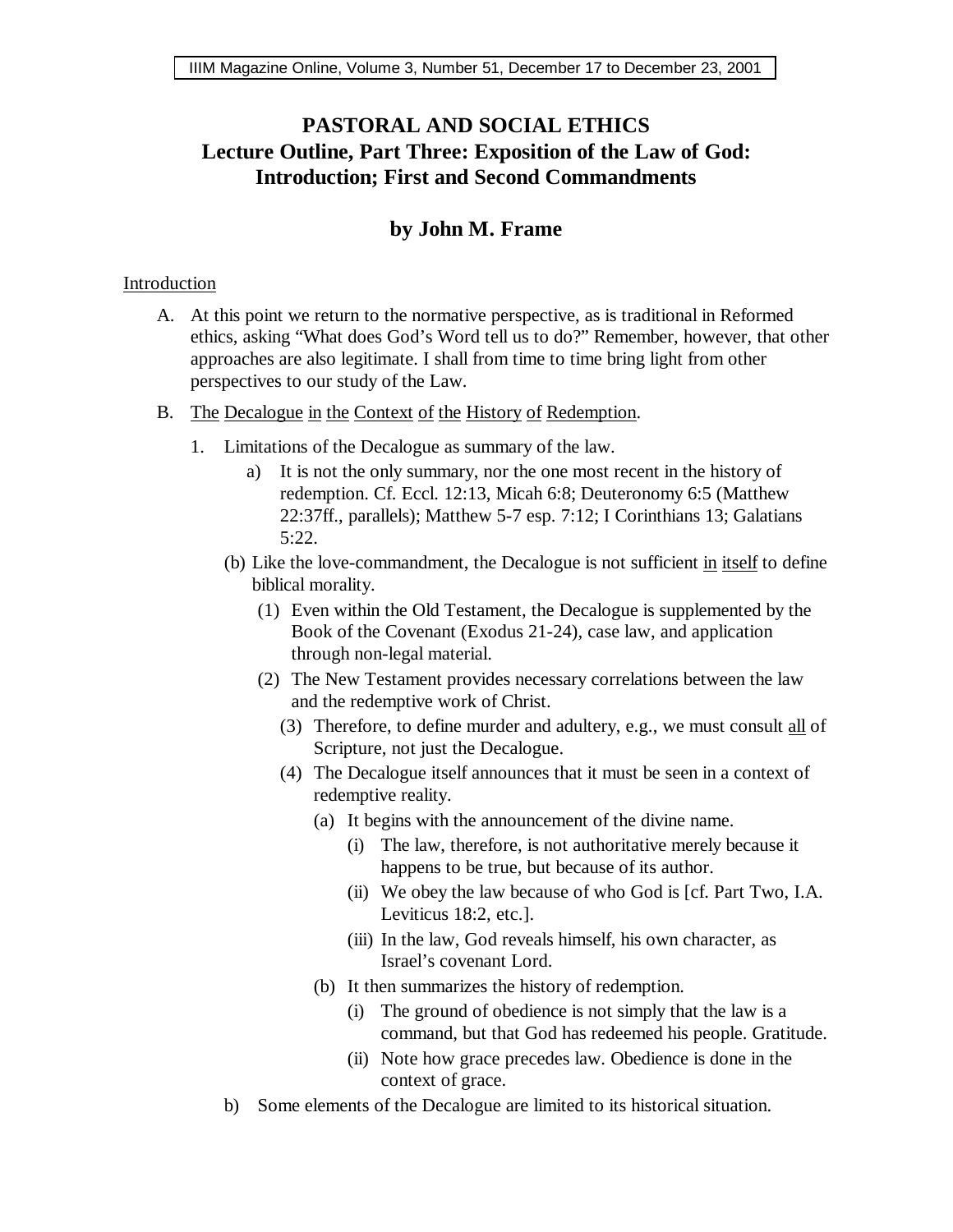- (1) The historical prologue, Ex. 20:2.
- (2) Reference to Palestine in the fifth commandment, verse 12.
- 2. Importance of the Decalogue as summary of the law.
	- a) Church-historical importance: Reformed catechisms traditionally deal with ethics in a kind of exposition of the Decalogue. Reformed systematic theology has also followed this procedure. Thus, this form is convenient for capturing what reformed people have most wanted to say about ethics.
	- b) Uniqueness of the occasion on which it was promulgated [C.1., below].
		- (1) Fulfillment of the promise of deliverance.
		- (2) Holiness of the mountain, thunders, lightnings, cloud, trumpet.
		- (3) This is the only time that the people of God as a whole gathered together and heard directly the divine voice.
		- (4) This is the "day of the assembly" (Deuteronomy 9:10, 10:4, 18:16), the day when Israel was constituted as God's covenant people. This is part of our own community memory, since the people of God is one in all ages. Compare Ex. 19:6, 1 Pet. 2:9, also Rom. 11.
		- (5) This is the occasion upon which Moses was chosen as the mediator of God's law (Exodus 20:19ff.).
	- c) Uniqueness of its function in the covenant structure.
		- (1) The Decalogue is the first written "covenant document" (Kline), the seed out of which grew the biblical canon as a whole. As a seed, we expect it to contain the whole biblical message in significant summary.
		- (2) As the covenant document, it functions as the basic constitution of Israel.
	- d) Uniqueness of its publication: "written with the finger of God" (Exodus 31:18; Deuteronomy 9:10).
	- e) Though the Decalogue is supplemented, it is nevertheless singled out in the later history of redemption as having a distinctive function within the canon: Deuteronomy 4:13, 5:1-27, 10:1-5; Matthew 5-7 (much commentary on Decalogue here), Matthew 19:16ff., parallels; Romans 13:9.
	- f) The basic requirements of the Old Testament law are not abrogated by the New Covenant [Part Two, I.D.5.], and the Decalogue does embody, on the whole, the "basic requirements."
	- g) Hermeneutical principle: Generally when we seek light on a biblical doctrine, we look first at the passages where that doctrine is most focally and clearly presented. The Old Testament, on the whole, is more concerned than the New with setting forth our law (ethics, law). The Torah is the heart of Old Testament law, and the Decalogue is the heart of the Torah. Redemptive-historical change, of course, presents an argument against such focus on the Old Testament [Part Two, I.], but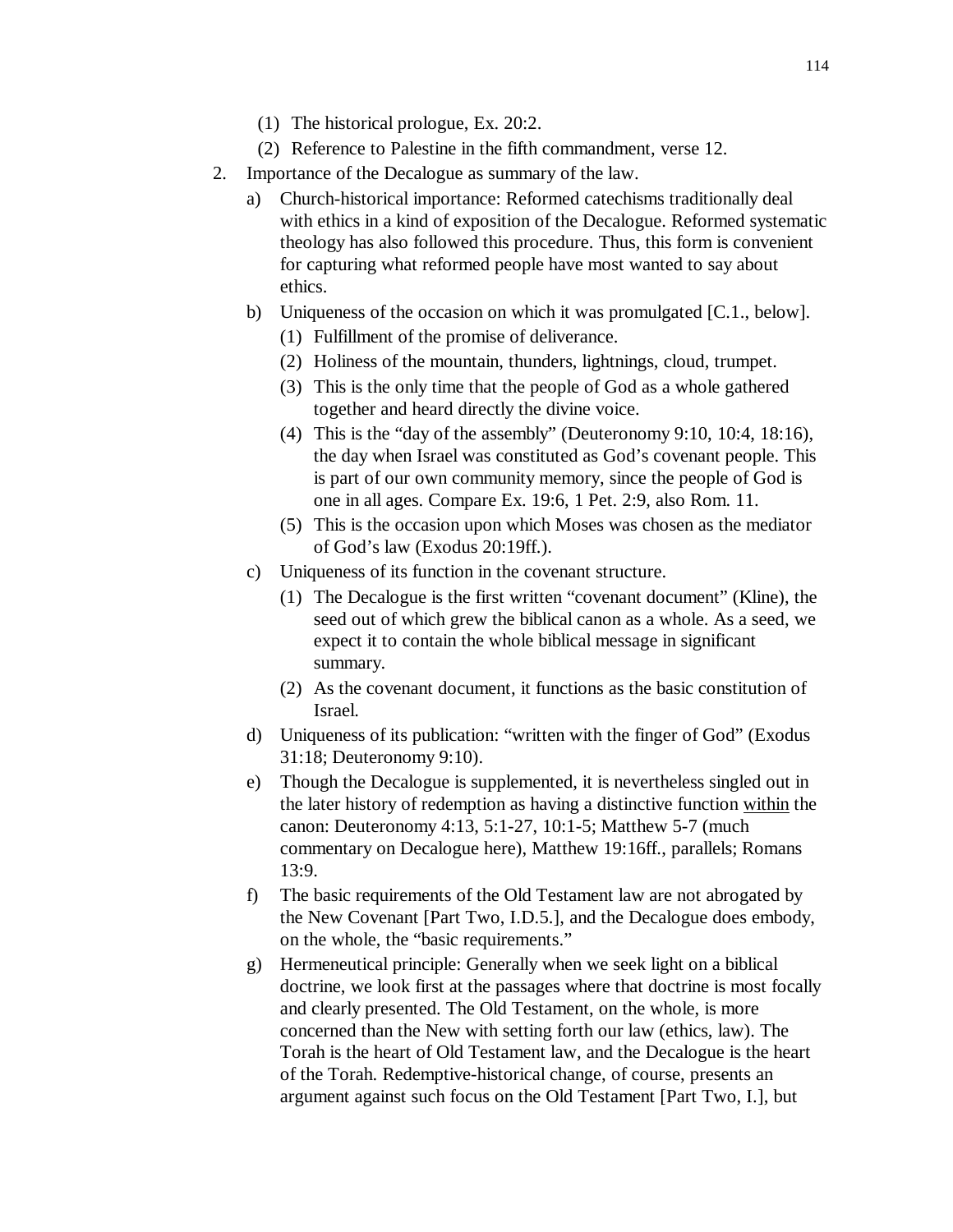with due allowance for such change, considerations of hermeneutics do argue for it.

- 3. Conclusion: The limitations of this or any summary must be frankly acknowledged. Consideration of the Decalogue is not the only way to summarize biblical ethics, nor is it, in every sense, the best way. Yet, it is one useful way, and, in some respects, it is uniquely useful.
- B. Decalogical Hermeneutics.
	- 1. Breadth of the Commandments.
		- a) The problem: *The Westminster Larger Catechism*, Question and Answer 99, presents some rules for "right understanding" of the Decalogue which seem rather strange in contrast with our normal concept of "grammaticohistorical" exegesis.
			- (1) Rule 1 states that the Decalogue requires "the utmost perfection of every duty" and forbids "the least degree of every sin". But it appears that the Decalogue deals only with ten areas of obligation and does not mention many others. Does the Decalogue really serve as a complete Christian ethic?
			- (2) Rule 4: ". . . where a duty is commanded, the contrary sin is forbidden; and, where a sin is forbidden, the contrary duty is commanded . . . . "
				- (a) In normal logic and hermeneutics, we do not deduce commands from prohibitions and *vice-versa*. "Keep of the grass." does not ordinarily imply that you ought to give some positive encouragement to the growth of the grass.
				- (b) Often, it is not clear what "the contrary sin" or "the contrary duty" is. If I say, "Don't write your name on the first line of the paper.", what is the "contrary duty"? To write someone else's name? To write your own name on the second line or some other line? To write nothing at all? The "contrary duty," it would seem, must be mentioned specifically; we cannot simply deduce it from the prohibition.
			- (3) Question and Answer 108: The second commandment, we are told, requires such things as administration of the sacraments, religious fasting, vows. How are such duties to be found in the language of the commandment, granted the principles of "grammatico-historical" exegesis?
		- b) Response: Present-day use of these principles, without explanation, is bound to cause confusion among those trained in "scientific exegesis". The writers of the catechism did not anticipate the distinctions which we, today, would consider necessary. Yet, the point they were making was not only valid, but important, and still is today. The catechism is looking at the sins described in the light of the whole Bible, and finds that when the whole Bible is consulted, each sin referred to in the Decalogue includes all the others (cf. James 2:10).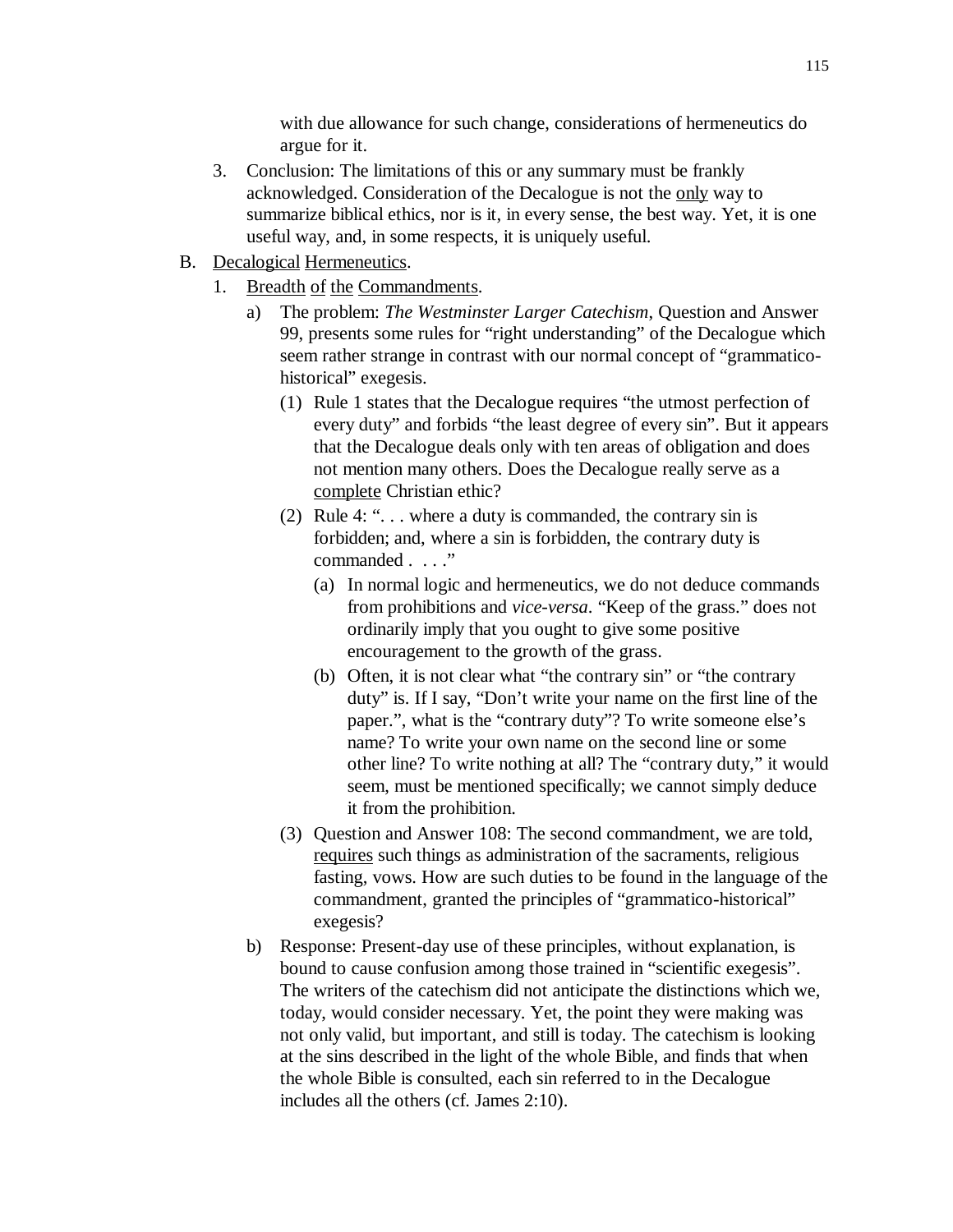- (1) The first commandment: "other gods" include Mammon (money, Matthew 6:24), or anything else which competes with God for our ultimate loyalty. Since any sin is disloyalty to God, violation of any commandment is also violation of the first. Thus, all sin is violation of the first commandment. The commandment forbids all sins.
- (2) The second commandment, similarly: the sin of worshipping a graven image is in worshipping anything (or worshipping by means of anything) of human devising. "Worship" can be a broad ethical concept in Scripture as well as a narrowly cultic one (cf. Romans 12:1f.). Any sin involves following our own purposes instead of God's, false worship.
- (3) In the third commandment, the "name of the Lord" can refer to God's entire self-revelation; and disobedience of any sort to that revelation can be described as "vanity".
- (4) The Sabbath commandment demands godly use of our entire calendar—the six days is to do God's will, any ungodly use of time may be seen as transgression of the fourth commandment.
- (5) "Father and mother" in the fifth commandment can be read broadly to refer to all authority [see later discussion] and even the authority of God himself (Malachi 1:6) so that all disobedience to God is violation of the fifth commandment.
- (6) Jesus interprets the sixth commandment to prohibit unrighteous anger (Matthew 5:22) because of its disrespect for life. Since all sin manifests such disrespect for life, all sin violates the sixth commandment. It would not be wrong either to include a respect for spiritual life within the scope of this commandment.
- (7) Adultery is frequently used in Scripture as a metaphor (indeed, more than a metaphor) for idolatry, Israel being Jehovah's unfaithful wife. The marriage figure is a prominent biblical description of the covenant order. Breaking the covenant at any point is adultery.
- (8) Withholding tithes and offerings—God's due—is stealing (Malachi 3:8). Thus, to withhold any honor due to God falls under the same condemnation.
- (9) "Witnessing" in Scripture is something you are, more than something you do [see later discussion]. It involves not only speech, but actions as well. It is comprehensive.
- (10) Coveting, like stealing, is involved in all sin. Sinful acts are the product of the selfish heart. There is, therefore, a unity to sin as there is a unity to righteousness (=love).
- c. Some principles:
	- 1) The Catechism seems to assume the principle that proper applications of the commandments are aspects of their meaning.
	- 2) It understands the concepts of the Decalogue (adultery, murder, etc.) in their full biblical meaning, bringing in data from all Scripture.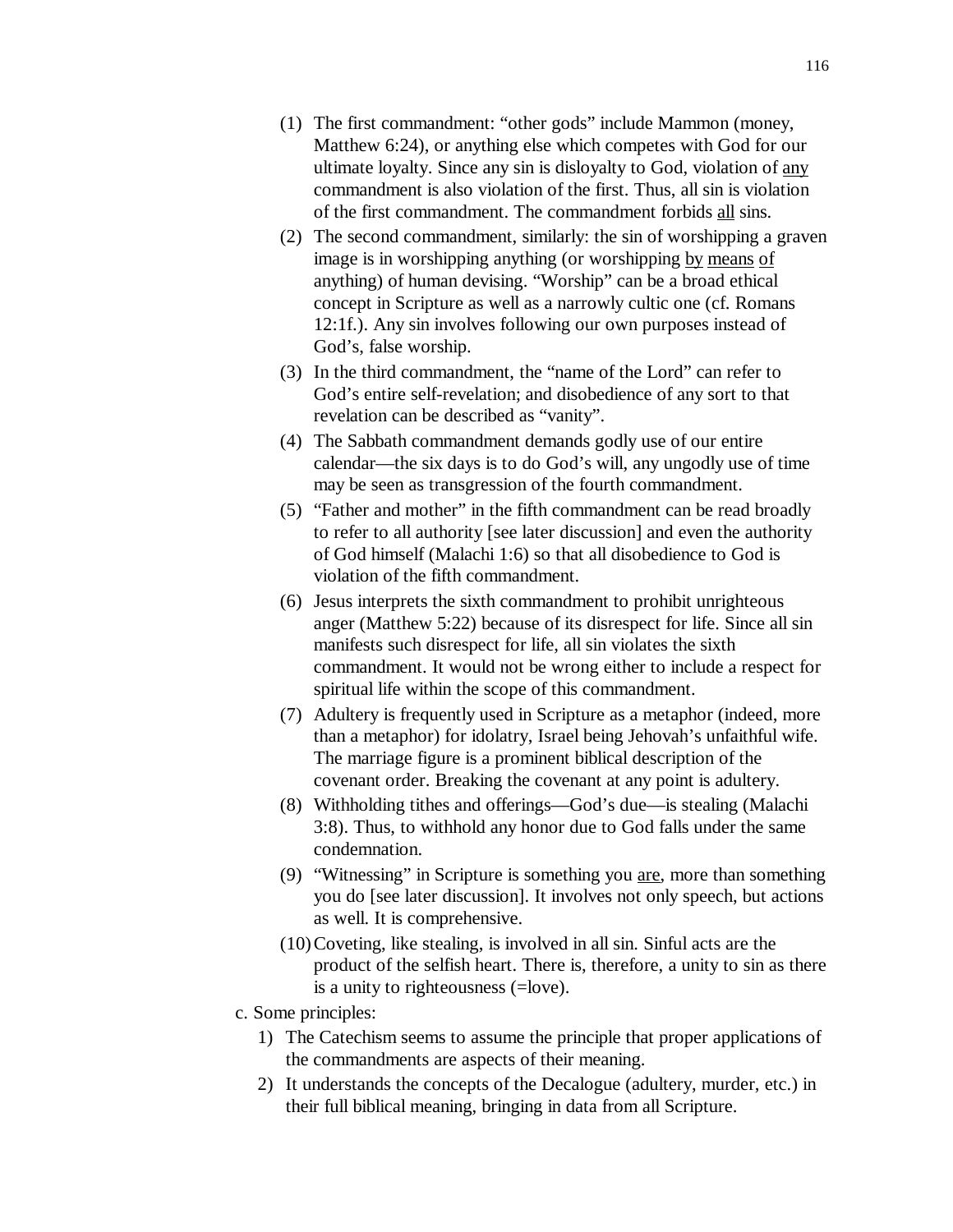- 3) It recognizes that each commandment is part of a broad system of commands, each of which takes the others into account.
- 4) The system as a whole requires primarily heart-obedience (the law of love). If your *heart* hates murder, it will motivate you positively to seek your neighbor's health.
- 2. Narrowness of the Commandments: Even though each commandment includes all the others, the commandments are not all synonymous. Each looks at our total obligation from a different perspective, in different terms. Lying is not precisely the same thing as stealing.
	- a) There is a dangerous tendency in some ethical writing to eliminate specific meaning in favor of general meaning.
		- (1) E.g., "Adultery is not mere abstinence from extra-marital sex, but is really whole-souled fidelity to God;" "The sixth commandment tells us to promote God's eternal life, and so has no bearing on abortion."
		- (2) That is unwarranted.
			- (a) The general has no meaning apart from the specific. What is "spiritual chastity" if it does not entail any specific behavior?
			- (b) Reducing the specifics to the general brings in all the problems associated with situation ethics—a general law of love with no specific meaning.
			- (c) You can never refute a proposed specific application of a commandment merely by referring to its general meaning. E.g., you can never refute an application of the eighth commandment to the property tax simply by saying that the commandment deals with our stewardship before God. To refute a specific application, you must argue specifically. It is simply not true that God is concerned only about broad redemptive realities and not about narrow "details." (Cf. John Murray's comments on this.)
	- b) Therefore, every commandment has both a broad and a narrow meaning: The eighth commandment does teach that we should not rob God of his honor; but it also teaches that we should not eat donuts without paying.
- 3. Summary.
	- a) The commandments represent ten perspectives on the whole ethical life. (Cf. our earlier "triangle." These relations would be pictured as a decagon, if I could draw one.)
	- b) Each commandment teaches the whole of our obligation from one particular point of view.
	- c) Each commandment also teaches many specific obligations which follow from the whole ("equal ultimacy of the one and many").
	- d) The Larger Catechism can be defended, then, by saying that the commandments do encompass a great multitude of specifics, and that any specific commandment can be shown to be an application of any of the ten. However, I am not enthusiastic about the Cathechism's method of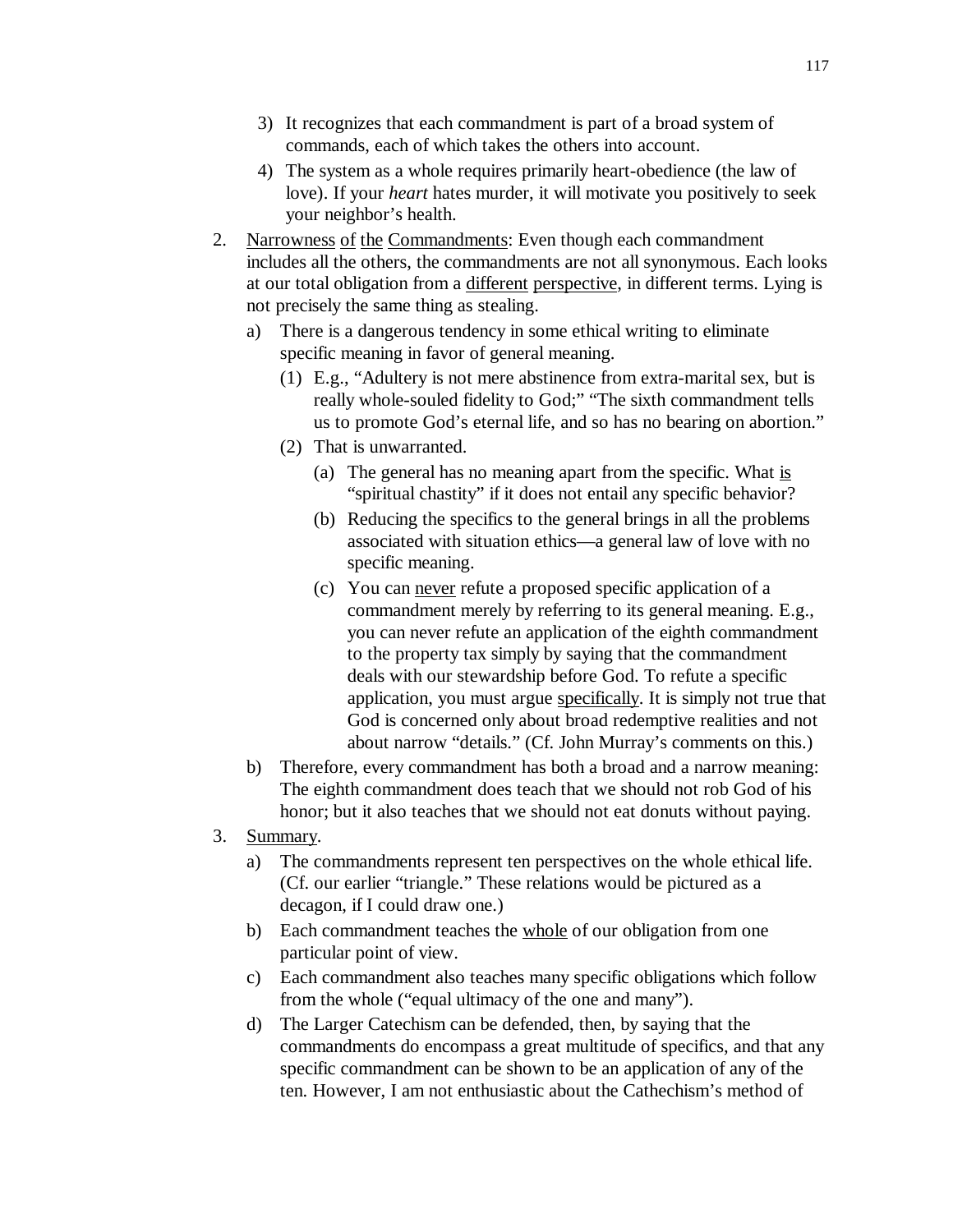presentation. It seems to move between breadth and narrowness without a clearly persuasive principle of organization and derivation.

- C. Summary of the Decalogue in Chart Form. (Don't take this too seriously—JF). Although each commandment involves all the others, they do differ from one another in "perspective" as we have indicated. There is a progress from one commandment to the next that can be summarized in the following scheme. The rationale for the scheme will be explained in the discussions of the individual commandments. "I" refers to the first commandment, "II" to the second, etc.
	- 1. Our Obligation to Love the Lord (I-III).
		- a) **Father–heart** Worship only the true God (I)—Situational perspective:
		- b) **Son–word** Worship him only on the basis of his word (II)— Normative perspective:
		- c) **Spirit–deed** Worship him only through the right use of the word (III)—Existential Perspective: (The first three commandments manifest a trinitarian structure: God, the Word, our Spirit-induced response.)
	- 2. Our Obligation to Keep God's Ordinances (IV-X).
		- a) Situational perspective: obedience in deed.
			- (1) Positively.
				- (a) The creation ordinances of labor, rest, and worship (IV)
				- (b) The creation ordinance of the family (V).
			- (2) Negatively.
				- (a) Vs. contempt for man's life (VI) (creation ordinances of worship and family).
				- (b) Vs. contempt for marriage (VII) (creation ordinance of the family).
				- (c) Vs. contempt for property (VIII) (creation ordinance of labor).
		- b) Normative perspective: obedience in word (IX).
		- c) Existential perspective: obedience in the heart (X).
- D. Biblical Prefaces to the Law.
	- 1. The Presence of God (Exodus 19): At Mount Sinai, when the covenant was made and Israel was set apart as God's people, the whole people of God heard the voice of God directly, without the mediation of prophecy or writing. This event is unique in redemptive history. [Cf. above, A.2.b.]
		- a) The phenomena.
			- (1) Thunder, lightning, Exodus 19:16, 20:18.
			- (2) Thick cloud, darkness, Exodus 19:16, 20:21; Deuteronomy 4:11.
			- (3) The trumpet, Exodus 19:16, 20:18: not the ram's horn (v. 13), but something else which grows in volume as God comes near.
			- (4) Smoke and fire, Exodus 19:18: "to the heart of heaven," Deuteronomy 4:11. Apparently something enormous, unearthly. The fire is emphasized, Deuteronomy 4:33, 36, 5:4f.—perhaps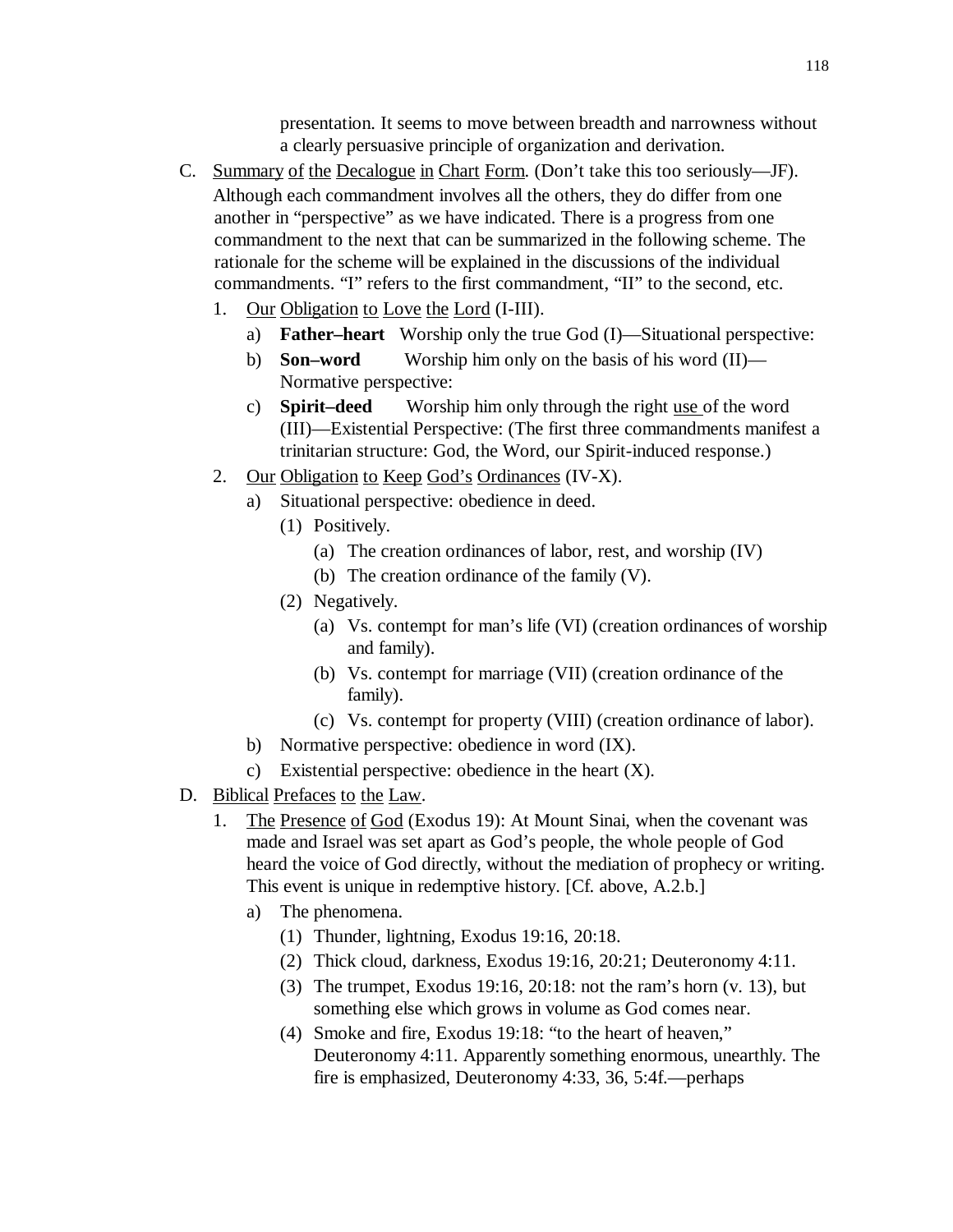reminiscent of Exodus 3:2, or even Genesis 15:17 (cf. Genesis 15:12).

- (5) The quake, Exodus 19:18.
- (6) The voice itself, Exodus 19:9; Deuteronomy 4:12, 33, 36, 5:23ff.
- b) Their purpose (cf. general purposes of miracles, connotations of *dunamis*, *teras*, *semeion* parallel with Lordship attributes).
	- (1) Exhibition of divine power: note emphasis on the greatness (Exodus 19:18), the loudness (19:20), the enormity of the fire (Deuteronomy 4:11), the uniqueness of the experience (Deuteronomy 4:32-36), the revelation of God's greatness and glory (Deuteronomy 5:24).
	- (2) Eliciting of fear.
		- (a) Terror of God's presence in judgment—Exodus 19:16, 20:18f.; Deuteronomy 5:5, 25; Hebrews 12:18-21. This is not presented as the purpose of God in giving the signs, but as the actual result. Doubtless God intended the result, but the emphasis in describing the divine intention is on other points; see below.
		- (b) Sanctifying reverence—Exodus 20:20; Deuteronomy 4:10, cf. Deuteronomy 4:24.
	- (3) Instruction, Deuteronomy 4:36, cf. 4:10—closely related to ii.b).
		- (a) Confirming the mediator, Exodus 19:9, 20:18f.; (cf. "signs of the apostles").
		- (b) Confirming the content of the law, Exodus 20:22ff., Deuteronomy 4:10.
		- (c) Confirming the certainty of God's mercy and judgment, Deuteronomy 4:24 and 33 in context.
		- (d) Confirming the identity of God himself, Deuteronomy 4:36 in context of 35.
- c) Since the New Testament Church is one body with Old Testament Israel, the assembly at Sinai is part of our own community memory (cf. Exodus 19:6; I Peter 2:9), from which we also ought to take instruction. We have, however, an even greater memory, a greater vision of God in Christ (Hebrews 12:18-29), which has a greater, but parallel purpose. Hebrews reminds us also that "our God is a consuming fire," 12:29.
- 2. The Name of the Lord (Exodus 20:1): As God had earlier identified himself to Moses as "I am" and "*Yahweh*" (Exodus 3:14f.), so now he identifies himself to all Israel as the Lord of the covenant.
	- a) A Personal Revelation.
		- (1) "*Yahweh*" is first of all a proper name, the name of a person. The covenant law, therefore, is not based merely on abstract principles; ultimately, it is the will of a person. The law reveals  $\lim_{n \to \infty}$  to us by telling us what pleases and displeases him.
		- (2) "The Lord thy God": Israel itself is involved.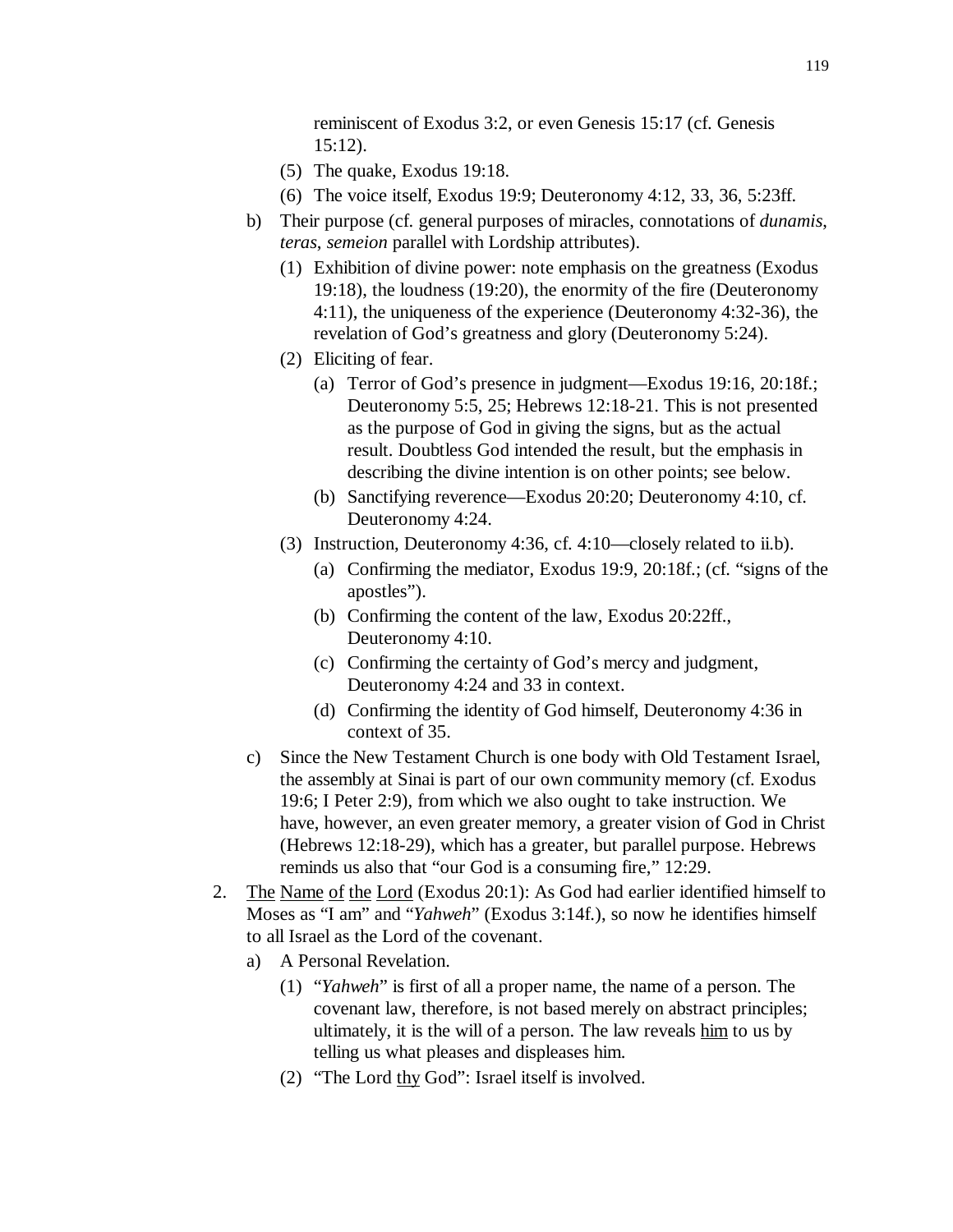- (a) In effect, Israel is part of God's own name—God is thy God, God of Israel. Note the profundity, then, of God's covenant identification with this people. God identifies himself with them and *vice-versa*. Such love for sinners!
- (b) Singular pronouns are used for Israel throughout the Decalogue. This gives a sense of unity to the people and intimacy to their relation with God.
- (c) The covenant law, therefore, is not an abstract legal document, but a loving self-communication between the Lord and the people he has chosen for himself.
- b) A Meaningful Revelation: "*Yahweh*" is not only a proper name, but, like most near-eastern proper names, it says something about the person named. The meaning of "*Yahweh*" is rather difficult to ascertain, but a survey of the emphases found in contexts where the name is prominent suggests that the following ideas are important ("Lordship Attributes"):
	- (1) Control: God rescued Israel from Egypt in such a way that displayed his control over all things in heaven and earth.
	- (2) Authority: He speaks in his law the word which must be obeyed without question, which transcends all other loyalties, which governs all areas of life.
	- (3) Presence: He identifies himself with his covenant people, primarily for blessing, but also for judgment. "I am with you." [Cf. a., above].
- 3. The Rule of God (Relation of Blessing and Obedience) (Exodus 20:2, etc.).
	- a) Blessing Precedes Obedience (priority of sovereign grace).
		- (1) Emphasis on the making of covenant following divine victory: Exodus 20:2; Deuteronomy 1:1-5, 4:44-49, 29:1.
		- (2) Emphasis upon grace as the source of victory: Deuteronomy 4:20, 6:10-12, 7:6-8, 8:17, 9:1-6.
		- (3) Emphasis on sovereign election: Deuteronomy 7:6-8, 10:14-17.
		- (4) Since we have been chosen as God's people, we must obey, Deuteronomy 27:9ff.
		- (5) Since God has delivered us and blessed us, we must obey, Deuteronomy 6:20-25, 10:21-11:7, 8:1-6, 11-18, 29:2-9; Leviticus 19:36f., 20:8, 22:31ff.
		- (6) God addresses Israel in the singular: emphasizing divine intimacy, individual responsibility.
- Excursus: Does this mean that the law is given only to Israel, since it is based on Israel's distinctive election from among all the nations? No; it means that this particular covenantal formulation of the law is given only to Israel. The law itself is given to every man in nature an conscience (Romans 1-2), and the law given through nature and conscience is described as "the work of the law" (Romans 2:15), that is, ordinances agreeing in content with the law given through Moses. It is also clear that rulers in heathen nations were expected to rule justly, that is, in accord with God's law. See Bahnsen, *Theonomy*, 339-364. The Mosaic Law, then, is a formulation of that law that is known to all people and which binds all people. It is, however, a particular application of that law to a very "peculiar" people. It is not easy to sort out what is generally applicable from what applies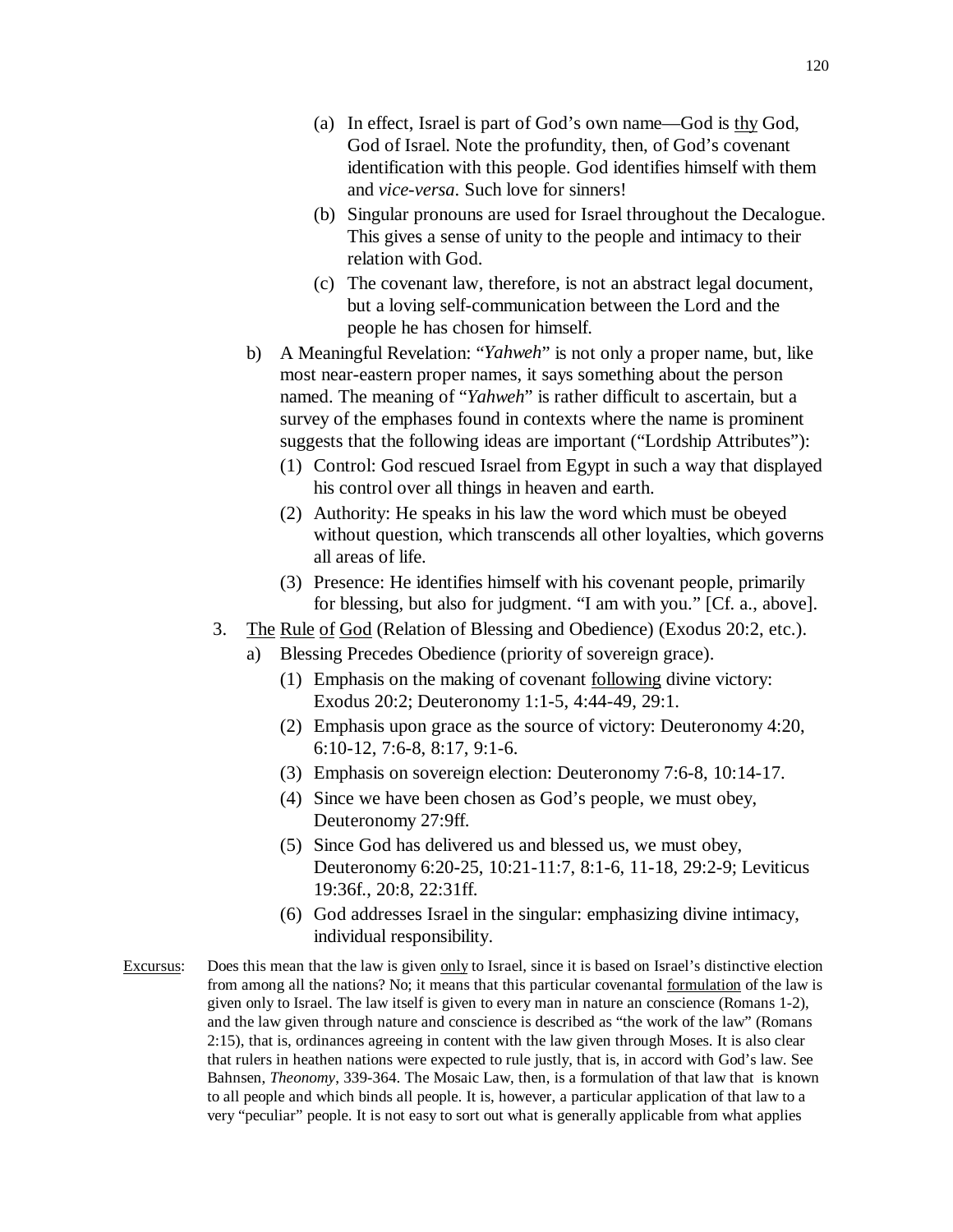only to Israel specifically [cf. Part Two, I.D.5-6.]; but it would be wrong to assume that since the law is a redemptive revelation its demands may not be proclaimed to unbelievers. Quite the contrary.

- b) Blessing Follows Obedience.
	- (1) If you obey, then you are the people of God. Exodus 19:5. Interesting and paradoxical contrast with Deuteronomy 27:9ff. The point is that obedience and salvation are inseparable. You can't have either without the other.
	- (2) Promise of prosperity, victory, to those who obey: Exodus 20:6, 12, 23:22-33; Deuteronomy 5:32f., 6:1-3, 17-19, 8:7-10, 11:10-12, 13:18, Psm. 1. Note NT parallels: Matt. 6:33, Mark 10:29, 1 Cor. 3:21, Eph. 6:1-3, 1 Tim. 4:8. Grace leads to works, which lead to more blessing.
- I. The First Commandment: "Thou shalt have no other gods before me."
	- A. Theological Setting.
		- 1. The Positive Focus.

a) WLC 104: What are the duties required in the first commandment? A. The duties required in the first commandment are, the knowing and acknowledging of God to be the only true God, and our God; and to worship and glorify him accordingly, by thinking, meditating, remembering, highly esteeming, honouring, adoring, choosing, loving, desiring, fearing of him, believing him, trusting, hoping, delighting, rejoicing in him; being zealous for him; calling upon him, giving all praise and thanks, and yielding all obedience and submission to him with the whole man; being careful in all things to please him, and sorrowful when in any thing he is offended; and walking humbly with him.

- b) Love.
	- (1) Despite the negative formulation of the commandment, it actually commands that most positive of Christian virtues, love. [Cf. Part Two I.D.9; III.C.3.f.].
		- (a) It comes at the point where the suzerainty treaty would demand love by the vassal for the suzerain.
		- (b) Its meaning is synonymous with the covenantal sense of love: exclusive covenant loyalty.
	- (2) Relations to context.
		- (a) Love, therefore, is the grateful response of the vassal to the saving mercies of the Lord described in the historical prologue: here, thankfulness for the redemption from Egypt.
		- (b) This love, in turn, becomes the motive for obeying all the rest of the law.
		- (c) It provides a summary of our obligation—cf. Deuteronomy 6:4ff.
	- (3) New Testament realization: Matthew 10:34ff., 19:16-30, 16:24; Philippians 3:7f. One of the strongest proofs of the deity of Christ is that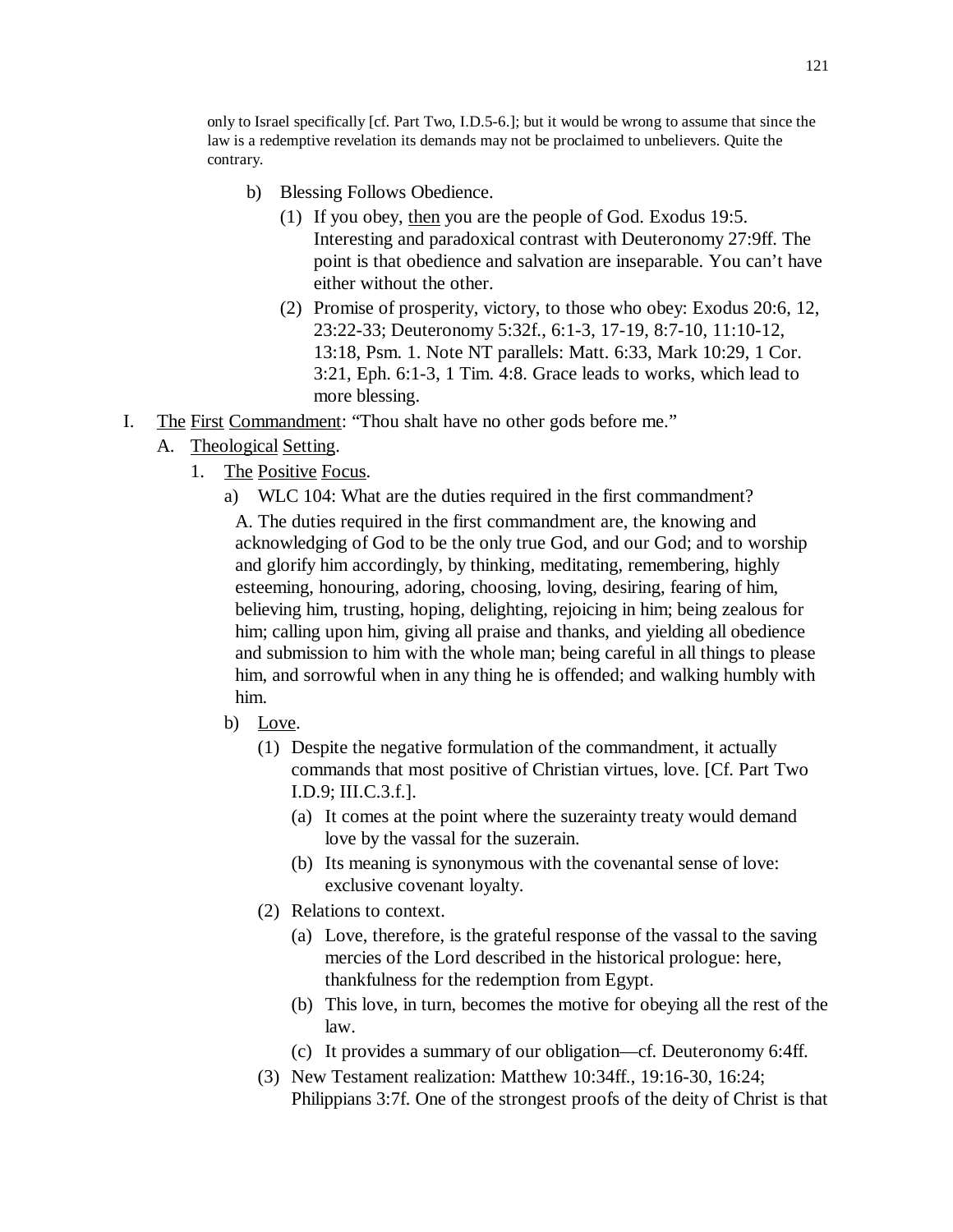he demanded the same absolute loyalty that Jehovah demanded in the first commandment.

- c) Worship: Exclusive loyalty to a god means exclusive worship.
	- (1) Narrow focus: cultic purity. Sacrifice, prayer, etc., made exclusively to the Lord.
	- (2) Broad focus: ethical purity.
		- (a) Pure worship always involves coming before God with clean hands and pure heart (Psalm 24:4; cf. Luke 1:74; Acts 24:14; II Timothy 1:3, etc.).
		- (b) Cultic terminology (*'abad*, *latreuein*, *douleuein*, *leitourgein*) (especially outside the Bible, but inside it as well) for service in general, whether religious or secular. Thus, it is not inherently bound to cultic use.
		- (c) Thus, the language of worship [above; and also the language of priesthood, sacrifice, temple, holiness, cleansing] is used in Scripture for ethical purity in general: Matthew 6:24; Romans 12:1; James 1:27; Hebrews 12:28. Note also the use of these terms in connection with Paul's mission: Romans 1:9; Philippians 2:17. "Worship in the broad sense."
		- (d) The exclusiveness of our worship involves exclusive loyalty to God's law—this law and no other; cf. discussion of the sufficiency of Scripture for ethics. Deuteronomy 6:1-9, 10:12-16.
		- (e) Thus, the first commandment has both a narrow and a broad meaning [cf. Introduction, B.]. In one sense, all sins are violations of the first commandment, for all sins are defections from pure covenant loyalty.
- d) Consecration: Covenant loyalty means that God's people and all their possessions are to be set apart to him.
	- (1) Note the many laws in the Pentateuch involving the sanctification of individuals and things:
		- (a) Redemption ("sanctification") of the firstborn, Exodus 13.
		- (b) Ransom of individuals, Exodus 30:1ff.
		- (c) Consecration of the Nazirite, Numbers 6.
		- (d) Consecration of first fruits, Deuteronomy 26.
	- (2) Note especially those institutions defining covenant membership:
		- (a) Circumcision, Genesis 17:9ff.; Leviticus 12:3.
		- (b) Passover, Exodus 12; Numbers 9; Deuteronomy 16.
		- (c) Sabbath [see below, IV.].
	- (3) Comments:
		- (a) Covenant loyalty (love, worship) must take concrete form. One must not only love God inwardly and seek to obey; rather, he must confess the Lord openly by identifying himself as belonging to God.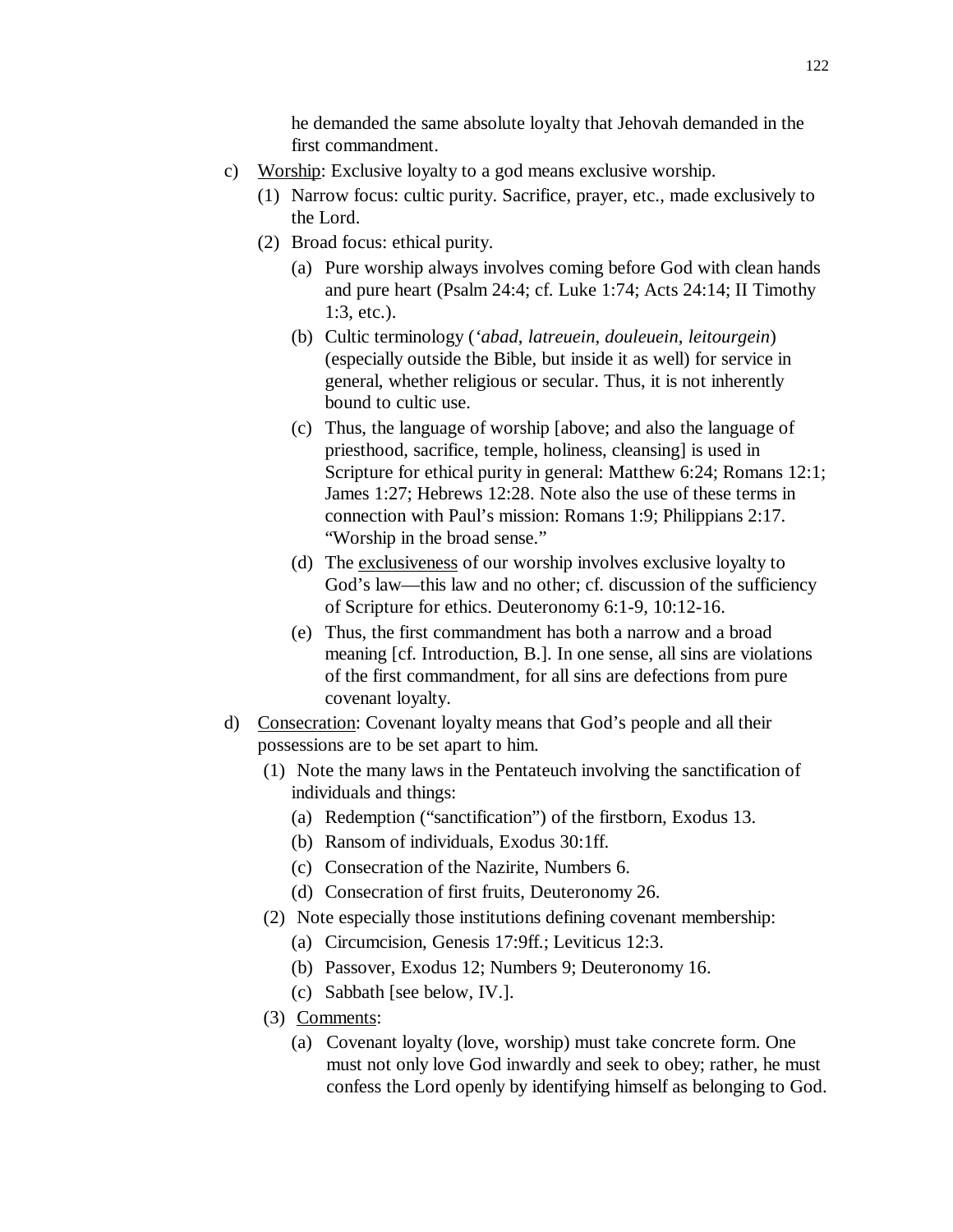- (b) Since we are fallen, this consecration involves confession of our sins and reception of God's atoning grace.
- (c) In confessing the Lord, we also identify ourselves with his people. There is no such thing as a merely private allegiance to God.
- (d) Note also the importance of recognizing ourselves as stewards, recognizing that God owns all and we only hold in trust.
- (e) In the New Testament too, the elements of public confession, sacraments, identification with God's people, stewardship are emphasized.
- (f) More broadly, Scripture teaches that our chief end is to glorify God (see earlier lectures).
- 2. The Negative Focus.
	- a) WLC 105: What are the sins forbidden in the first commandment?

A. The sins forbidden in the first commandment are, Atheism, in denying or not having a God; Idolatry, in having or worshipping more gods than one, or any with or instead of the true God; the not having and avouching him for God and our God; the omission or neglect of any thing due to him, required in this commandment; ignorance, forgetfulness, misapprehensions, false opinions, unworthy and wicked thoughts of him; bold and curious searching into his secrets; all profaneness, hatred of God; self-love, self-seeking, and all other inordinate and immoderate setting of our mind, will, or affections upon other things, and taking them off from him in whole or in part; vain credulity, unbelief, heresy, misbelief, distrust, despair, incorrigibleness, and insensibleness under judgments, hardness of heart, pride, presumption, carnal security, tempting of God; using unlawful means, and trusting in lawful means; carnal delights and joys; corrupt, blind, and indiscreet zeal; lukewarmness, and deadness in the things of God; estranging ourselves and apostatizing from God; praying, or giving any religious worship, to saints, angels, or any other creatures; all compacts and consulting with the devil, and hearkening to his suggestions; making men the lords of our faith and conscience; slighting and despising God and his commands; resisting and grieving of his Spirit, discontent and impatience at his dispensations, charging him foolishly for the evils he inflicts on us; and ascribing the praise of any good we either are, have, or can do, to fortune, idols, ourselves, or any other creature.

- b) Why is the law so negative? All the commandments except the fourth and fifth are framed as prohibitions. (Note, however, strong emphasis on love and obedience at the end of the second.)
	- (1) As we have seen, a negative formulation does not rule out positive applications. Positive or negative form is more a matter of phrasing than of meaning. But why all the negative phrasing?
	- (2) The negative focus reflects the reality of sin and temptation. Obedience to God always involves saying no—to Satan, to the world, to our own lusts. The negative formulations call our attention to the fact that this is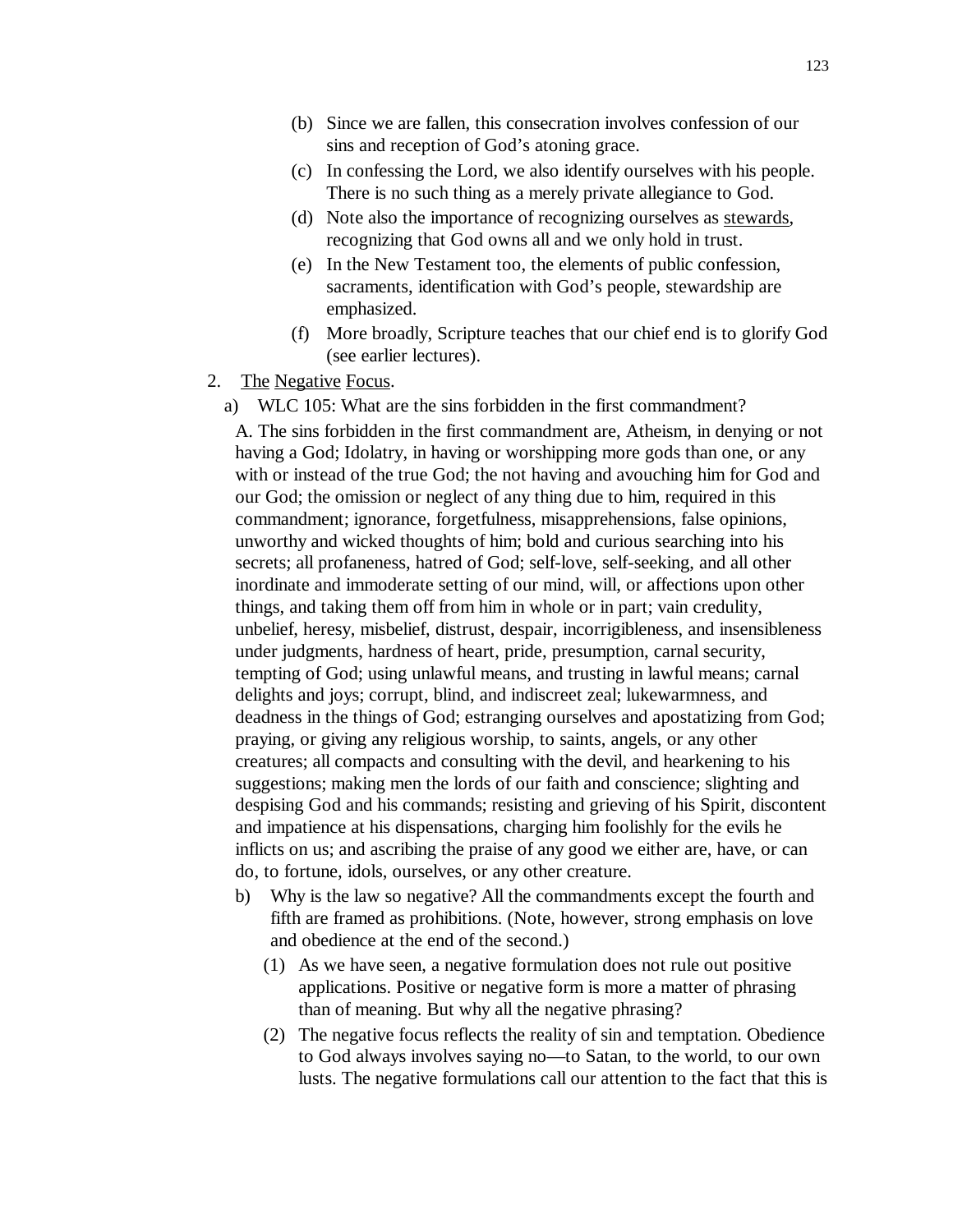a fallen world, and, at every point, we must be prepared to do battle with sin.

- (3) The very notion of "exclusive" covenant loyalty requires negations for its exposition. To love God exclusively involves denying that special love to anyone else. As God's electing love makes distinctions among men, so we must distinguish among the gods.
- (4) Specifically: the negations call for:
	- (a) Repentance—turning away from sin to Christ.
	- (b) Self-denial—taking up our cross and following Christ.
	- (c) Separation—breaking away from all associations which compromise our loyalty to him.
- (5) Remarkably enough, the New Testament is no less negative in its emphasis. Cf. the Sermon on the Mount. Even love, the most positive of Christian virtues, is expounded negatively in I Corinthians 13.
- (6) You see how important it is to preach negatively. Many object to this, finding in any criticism or prohibition a lack of love. But truth must be proclaimed in contrast with error, good in contrast with evil if it is to be presented clearly and relevantly to the real needs of people.
- c) From what must we separate?
	- (1) From false gods ("No other gods before [or besides] me"): Moloch, Baal, Asherah, etc. (Deuteronomy 6:14f., 12:29-32). Cf. the third temptation of Jesus, Matthew 4:9f.
	- (2) From giving ultimate devotion to something less than God: Mammonmoney, (Matt. 6:24), possessions (Luke 12:16-21) [Col. 3:5 says greed is idolatry], politics (Dan. 2:21), pleasures-entertainment (2 Tim. 3:4), food (Phil. 3:19), self (Deut. 8:17, Dan. 4:30).
	- (3) From false ideas of God
		- (a) Limiting him to a narrowly religious sphere.
		- (b) Supposing that our works might gain his favor.
		- (c) Sentimentalist religion: a god who does not judge.
		- (d) Pluralism: God as one of many ways to heaven.
		- (e) Neo-paganism: mystical identity between God and the self.
		- (f) Extreme feminism: the creation of new, female images of God.
		- (g) Practical or theoretical deism.
		- (h) Process and open theisms.
	- (4) From false prophets and religious figures: Deuteronomy 13, 18; Exodus 22:18.
	- (5) From false religious practices: divination, human sacrifice, petty superstitions: Deuteronomy 18:9-14; Leviticus 18:21, 19:26, 31, 20:6, 27.
	- (6) From those who practice false worship, Exodus 12:15, 23:25-33; Leviticus 20:1-6; Deuteronomy 21, 13:6ff.; Ezra 4:1-3; Deuteronomy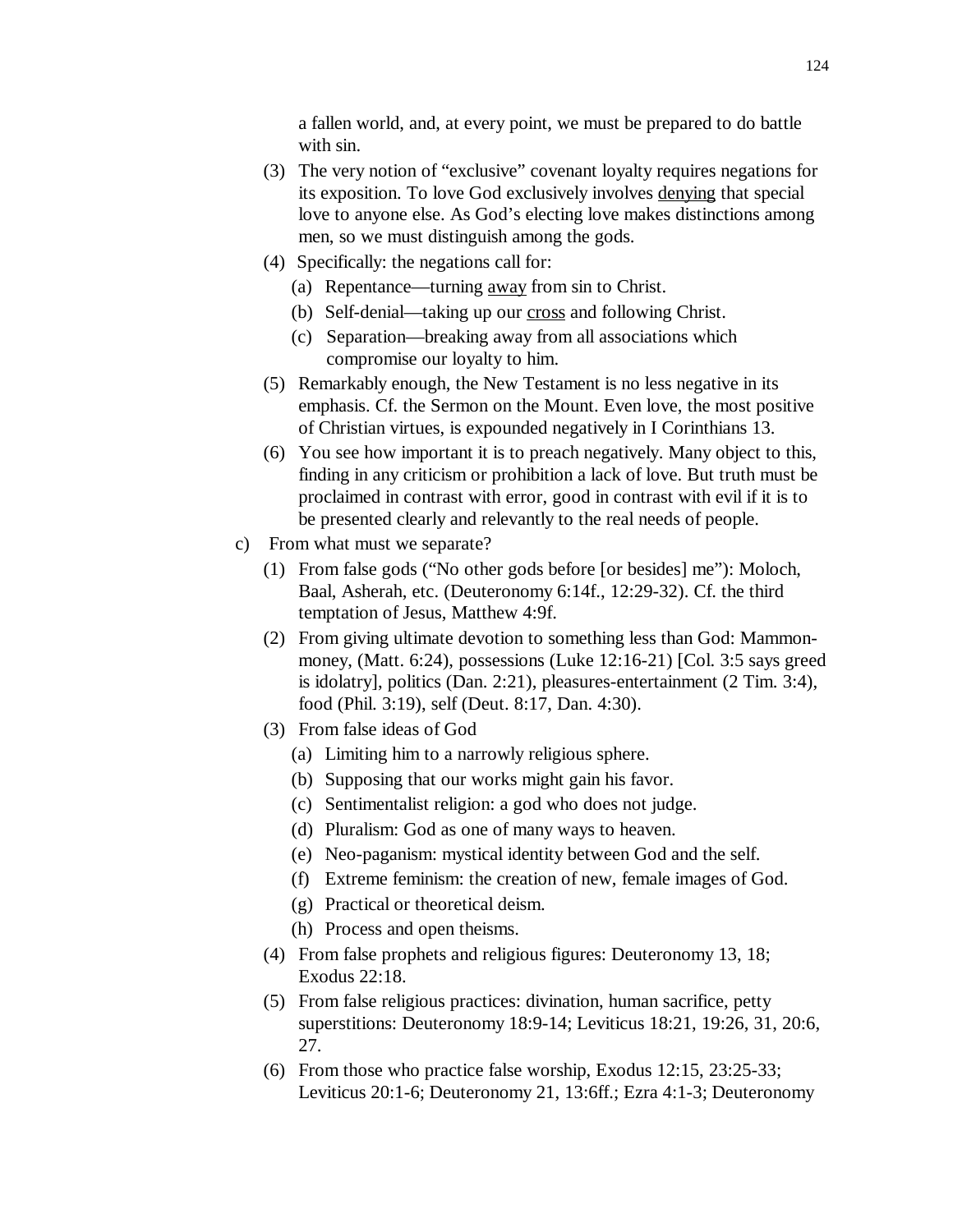7:16-26, 23:3-8, 25:17ff., 27:2-7; cf. Exodus 34, 23:31ff.; Deuteronomy 7:1-4.

- (7) From uncleanness: Numbers 19; Deuteronomy 23, etc.
	- (a) Ceremonial
	- (b) Ethical, II Corinthians 7:1; cf. metaphorical senses of "idolatry," Colossians 3:5; Ephesians 5:5; I John 5:21; Mark 6:24; Luke 6:9ff.
- (8) From any compromise with false religion, II Kings 5:18; Joshua 23:7; Ezra 4:1-3; Exodus 23:24, 34:13; Numbers 23:52; Deuteronomy 12:1ff., 16:21.
- B. Problem Areas.
	- 1. The Occult.
		- a) The problem.
			- (1) Contemporary devotion to the occult goes back to the pre-Christian period of western history. Shows the incompleteness of the evangelization of the west.
			- (2) Even professing Christians often dabble in the occult on the side, as a kind of supplement to an inadequate Christianity, or out of sinful dissatisfaction with the simplicity of the gospel.
			- (3) Petty superstitions: aversion to walking under ladders, etc.
			- (4) Then, there are those who investigate the occult in a quasi-scientific way—not out of any obvious religious commitment, but seeking to further their knowledge. E.g.: is there a connection between the positions of the stars and the events of human history?
		- b) Biblical principles.
			- (1) Scripture forbids worship of anything other than the one true God [A., above]. This includes worship both in the narrowly cultic and in the more broadly ethical senses. False gods are not to be prayed to, bowed down to, or obeyed as ethical authorities.
			- (2) God forbids "turning to" or "hearkening to" wizards, diviners, Leviticus 19:31, 20:6, 27; Deuteronomy 18:9-14.
				- (a) The practices listed in Deuteronomy 18:9ff. are somewhat obscure, but are clearly manifestations of the false religions.
				- (b) The main contrast in Deuteronomy 18 is between "hearkening" (obedient hearing) to the false religions (verse 14) and "hearkening" to the words of the true prophet (15, 19).
				- (c) Thus, the authentic word of the Lord is the only, the sufficient ultimate authority for ethics. Cf. earlier discussion of the sufficiency of Scripture for ethics.
				- (d) The passages do not teach that we must ignore the wizards and diviners; indeed, it was necessary for God's people to know what these people were saying in order to enact the proper judicial sentence.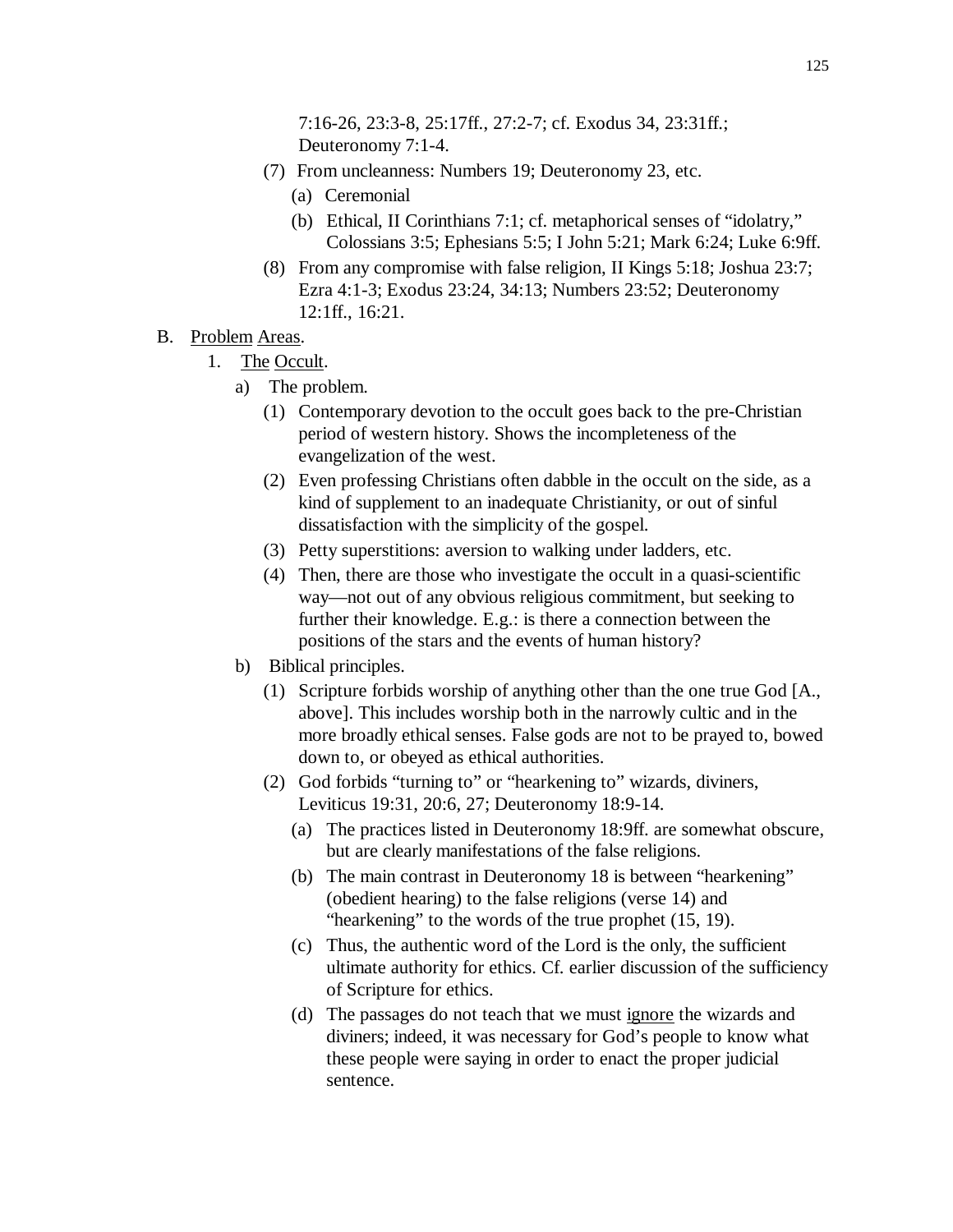- (e) Nor do these passages deny to the wizards all knowledge of truth. They know the truth in the same (paradoxical!) way that all unbelievers do (Romans 1), and it is therefore not impossible that we might occasionally learn from them. But we are not to hearken to them as to God. They must not be allowed, either in theory or in practice, to become our ultimate authority or to function as coordinate with or supplementary to Scripture.
- (f) Petty superstitions: the problem is a religious fear, with no basis in divine revelation.
- (3) False religions have no power over the believer but by God's decree.
	- (a) Cf. earlier discussion of I Corinthians 8-10. No idol is anything in this world. We may resist even the devil himself, and he will flee (James 4:7).
	- (b) God may permit Satan to afflict us (Job, etc.), but will not allow him to take us from the hand of Christ.
	- (c) Therefore, we need not fear that we will be hurt through mere association with the occult—e.g., through talking to a Satanist, reading a horoscope, studying th history of numerology, etc.
		- (i) There is nothing wrong with satisfying curiosity about such matters. Occult religions are no different, really, from other false religions, and we generally see no problem in reading the *Koran* or the *Book of Mormon*. [Cf. ii.d), above].
		- (ii) I am not recommending that anyone saturate his mind with false religious propaganda. Harm can be done in that way. In that respect, however, there is no difference between occult literature and mindless TV show.
- (4) There is no biblical objection against a Christian scientific study of occult claims, insofar as those claims do not conflict with Scripture.
	- (a) Unbelievers do know truth in a sense and up to a point [Romans 1; ii.e) above]
	- (b) Unbelievers do make discoveries which a Christian scholar must take account of, though he must reject the religious presuppositions of the discoverers.
	- (c) Sometimes, these discoveries are deeply embedded in the context of a false religious practice.
		- (i) A witch doctor using an herb which turns out to have real medical value.
		- (ii) Acupuncture, techniques for relaxation and self-defense—often very difficult to separate from Eastern religious practice, but showing some insight.
		- (iii) Ancient Greek beliefs about the spherical shape of the earth, mainly stemming from mythological and philosophical speculation about the perfection of the spherical form.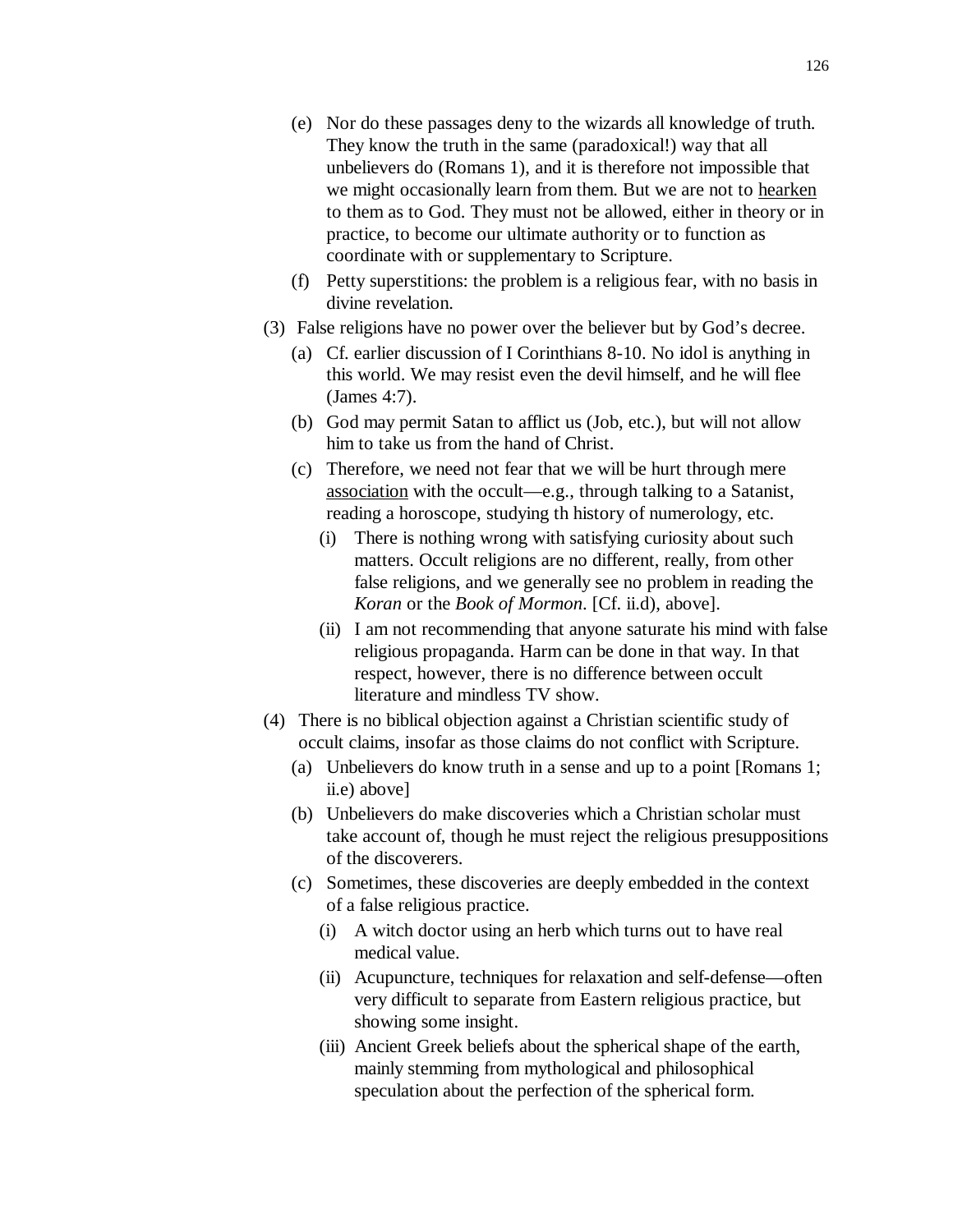- (iv) Astrology: we must reject astral determinism and the idea that life is to be governed by the stars. Yet, the hypothesis, e.g., that personality is influenced by the time of year at which one is born must not be dismissed simply because it is taught by a false religion.
- (v) We may appreciate the music and art which comes out of false religious orientations, even while opposing the content expressed.
- (vi) Clairvoyance? I have an open mind (as Geesink, Schilder), but would reject any religious teaching (as Edgar Cayce) based on that alone.
- 2. Religious Pluralism (Douma)
	- a) Are there many ways to heaven? No. The issue is Christ.
		- (1) His unique nature, Matt. 16:13-17, 22:42, John 1:1, 3, 14, 10:30, Rom.  $9:5.$
		- (2) Unique in making the Father known, John 1:18.
		- (3) Unique as the way to the Father, John 14:6, Acts 4:12.
	- b) Otherwise, living without God, Acts 14:15-16, 1 Cor. 1:21, 2:10-16, Gal. 4:8, Eph. 2:12, 4:18, 20.
	- c) Does not require any aversion or disrespect to non-Christians. We call them to liberation from the angry gods of paganism, superstition, etc. The secularization of the world encourages the development of science and technology. But technology can become an idol too.
- 3. Secret Societies (Masons, Odd Fellows, Rosicrucians, etc.).
	- a) The situation.
		- (1) Membership in such societies has been common among professing Christians, especially in American Presbyterianism. It is often very difficult to persuade people that there is anything wrong with them.
		- (2) Many reformed bodies, however, have sharply opposed membership in such organizations: the U.P. Church of North America; the R.P.N.A., the C.R.C., the O.P.C. The R.C.A. refused to take such a stand.
		- (3) Even those bodies which do oppose such organizations, however, have not been fully consistent with their positions. In the OPC, some ruling elders have been Masons in recent years.
	- b) The problems.
		- (1) The oath of secrecy: does Scripture permit us (as such organizations sometimes require) to pledge secrecy in advance of knowing what is to be kept secret?
		- (2) The bond of brotherhood: Masons are expected to help other Masons before anyone else; the brotherhood of Masonry takes precedence over other relationships. But Scripture calls Christians to give their most profound loyalty to the body of Christ. Galatians 6:10.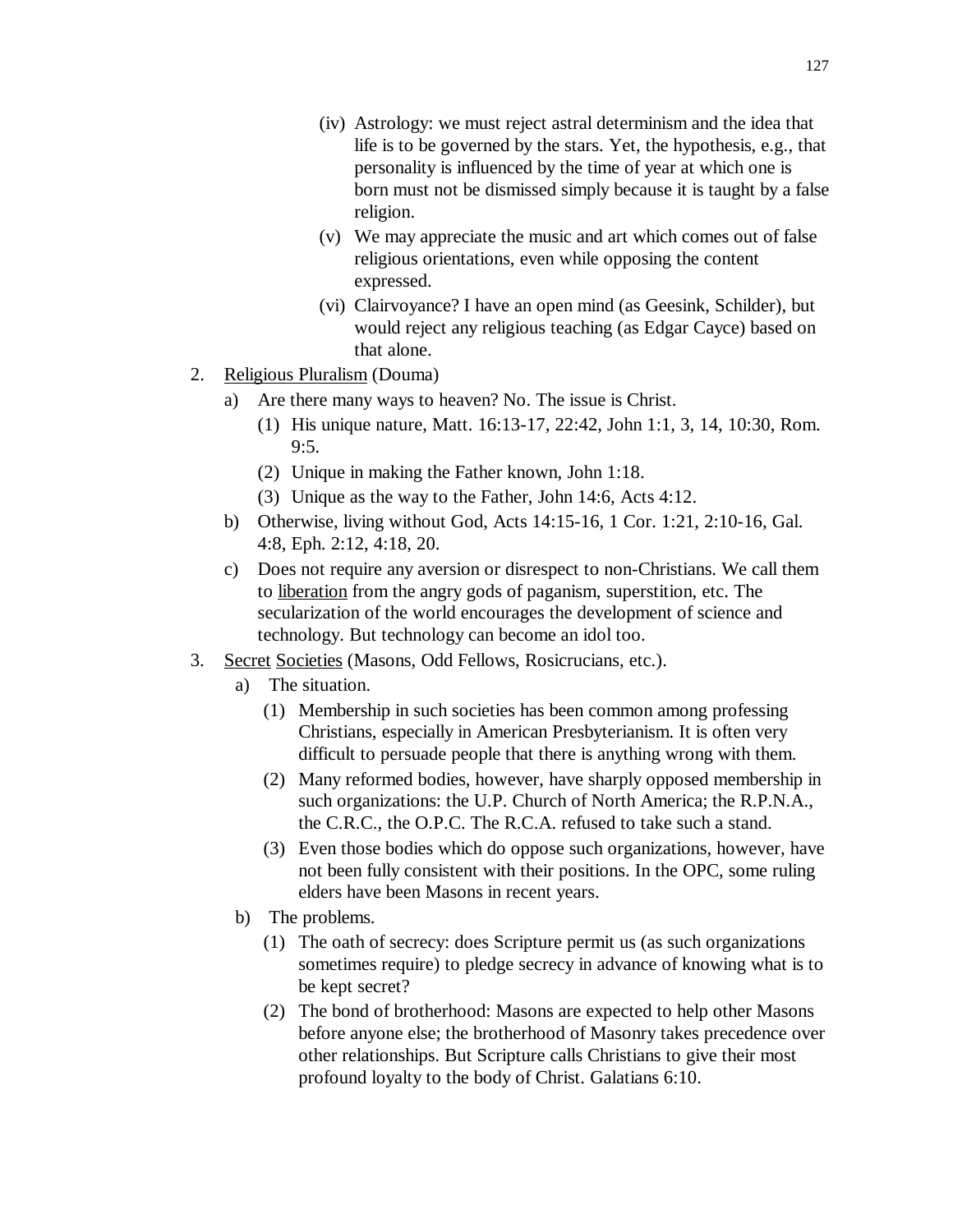- (3) The religious rites of Masonry: may a Christian join in prayer, reading of Scripture, religious ceremonies which are not being carried on in the name of Christ, in which all worshippers are invited to pray to their own gods?
- (4) The non-Christian character of Masonic theology.
	- (a) Claim to have found the essence of all religion, of which Christianity, Judaism, Islam, etc. are only forms.
	- (b) God is father to all, apart from Christ.
	- (c) Scripture references distorted, taken out of context. "The stone which the builders rejected" referred to the Masonic order.
	- (d) Salvation available through all religions.
	- (e) Morality based on nature, not Scripture; Scriptural law not obligatory.
- c) The pro-Masonic response:
	- (1) A Christian may use Masonry to further God's purposes in common grace. It is useful to encourage false religions and "natural morality" since God uses these to restrain sin in the world.
	- (2) Reply: God does use such religions and moralities; In fact, he uses evil itself to further his purposes. But he does not, thereby, give his approval to evil or to false worship. Further, Scripture never calls on believers to give any encouragement to false worship and doctrine; quite the contrary.
- 4. Secular Schools, Labor Unions, etc.
	- a) The problem.
		- (1) These organizations are not cultic or explicitly religious in the sense that those discussed earlier are. Yet, we have seen that the first commandment has a broad as well as a narrow focus.
		- (2) Many such organizations set forth ideologies (Marxism, secular humanism) inconsistent with Christianity, and they limit the freedom of their members to express and apply their Christian faith.
	- b) Response.
		- (1) As we noted in earlier discussions, mere association with false religions is not idolatry; else, we would have to withdraw from the world. The mere hearing of false doctrine through involvement with such organizations does not constitute sin. I Corinthians 5:9f.
		- (2) Nor does Scripture forbid all support to such organizations. Jesus advocated paying taxes to Caesar, even though the Roman government was idolatrous. Paul permitted Christians to purchase food from idolatrous vendors, even when that food had been offered to idols. Therefore, it could hardly be wrong to pay union dues to a Marxist union in return for various services, or to pay tuition at a humanist university.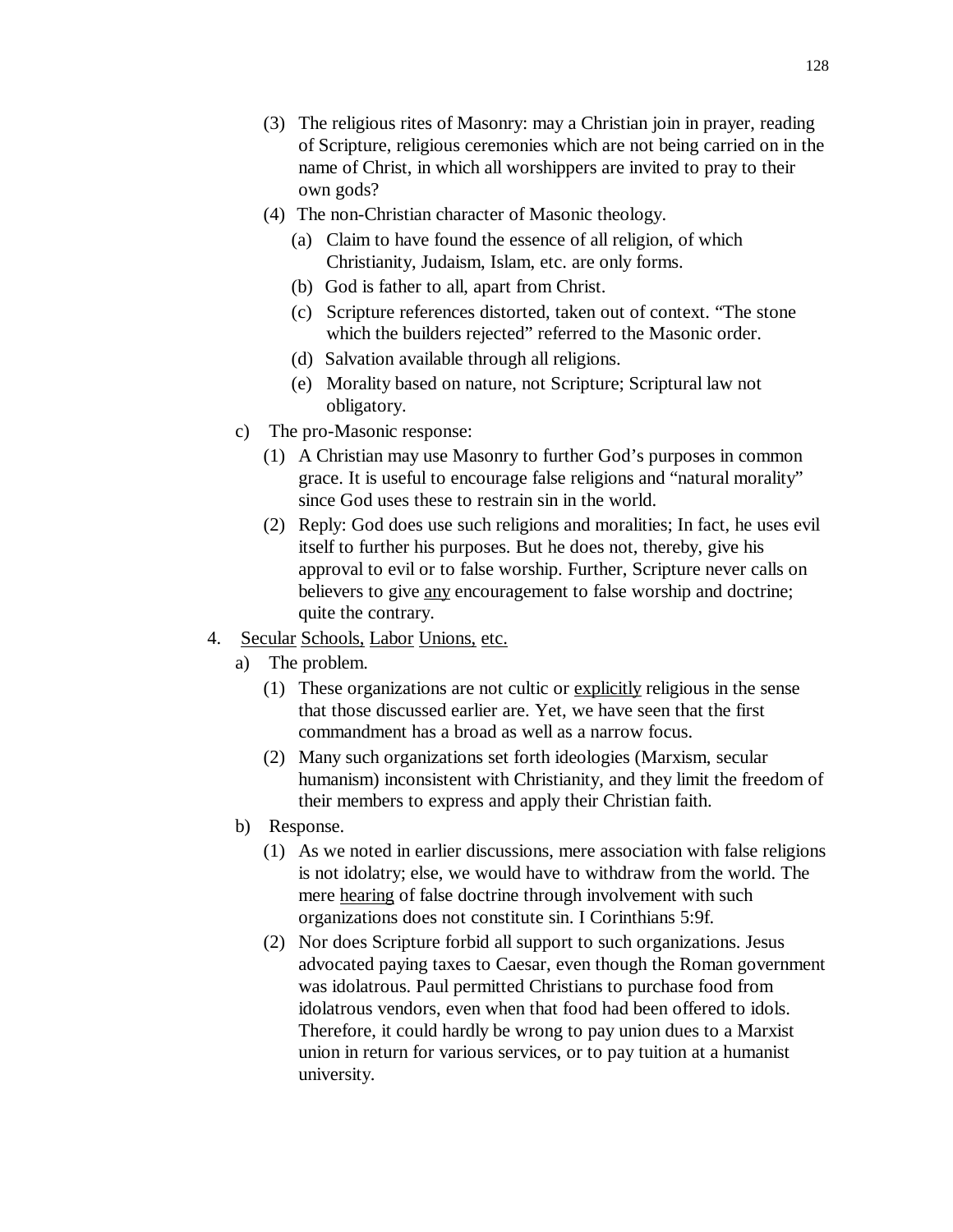- (3) It would be sinful for us to adopt non-Christian ideas or practices as part of our involvement with such organizations, either as a condition of membership or because we allow ourselves to be persuaded. That would be "hearkening" unto false teaching.
- (4) There is, of course, always a danger in exposing ourselves to temptation. Let him who stands take heed lest he fall. It is always dangerous t expose yourself to false teaching; unless you have a good reason for doing it, and are well grounded in the faith, don't do it.
	- (a) Scripture tells us to focus our attentions on things that are pure, true, honorable, etc. (Philippians 4:8). This does not mean that we are to be ignorant of evil; Paul was not. But it does mean that we ought not to saturate our minds with spiritual poison.
	- (b) This consideration is a serious one when we consider the possibility of sending young children to public schools.
		- (i) In general, I recommend the use of Christian schools or home schools, especially for the youngest children.
		- (ii) However, there are places where Christian schools are either non-existent or inadequate educationally or foster seriously false notions of Christianity (such as the notion that Christians never associate with non-Christians). Here, then, there are problems on both sides, and the alternatives must be weighed carefully in each particular case. The parents will be responsible for the outcome. Ultimately, they are the educators of their children.
		- (iii) And it is important to prepare children to live in the real world, not in a Christian ghetto. For most of us that will mean at some time receiving education from unbelievers. That may occur in high school, college, grad school, vocational training, etc. Christian parents need to decide responsibly at what point and to what degree their children should be exposed to such education.
- 5. Apostate Churches.
	- a) Scripture does not directly address the question of the apostate church.
		- (1) It might be argued that Old Covenant Israel had become apostate by rejecting Christ. Still, Scripture does not assume that one could simply leave Israel at his own discretion. The Jews were bound to Israel by birth, circumcision, priesthood, temple; there was no alternative. Only the making of a New Covenant by divine initiative could warrant a separation of the Christian church from the Old Covenant people of God. No such divine provision exists to free us from contemporary church organizations.
		- (2) In the New Testament, the possibility of an apostate church is not considered. It is assumed, in fact, that apostates will demonstrate their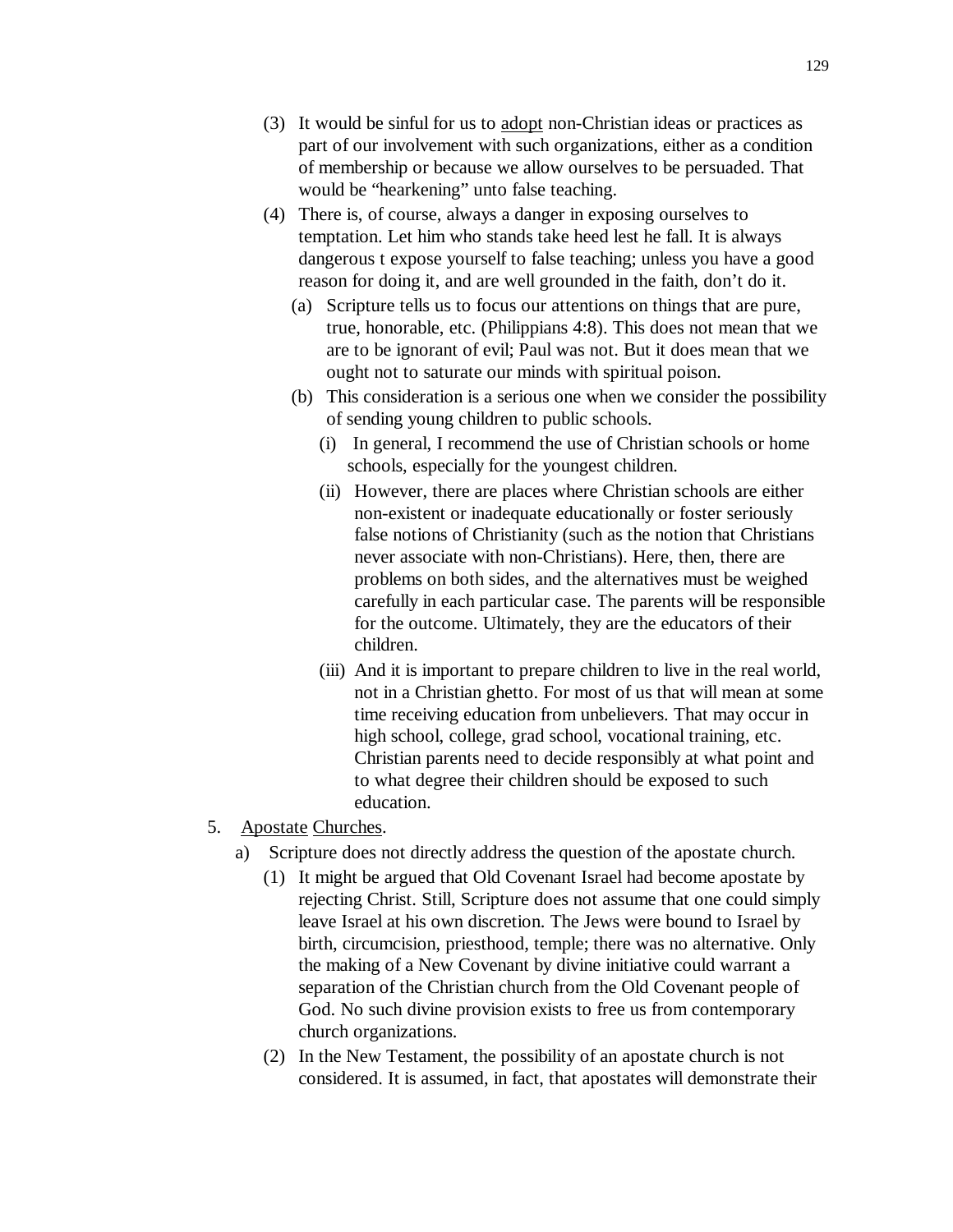apostasy by leaving the church, I John 2:19, or else will be disciplined by the church (I Corinthians 5:9-13).

- b) However, Scripture does not guarantee that any particular church organization will remain faithful until the return of Christ, anymore than it guaranteed the perpetual faithfulness of Old Testament Israel.
- c) It cannot be argued that Christians are bound to visible church organizations in the same way that Israel was bound to the temple and the Aaronic priesthood. Christ is our temple, our one mediator.
- d) Further, it is doubtful that any modern denomination can even claim the title "church" on a New Testament basis. In the New Testament, "church" is applied to local assemblies, to city churches, to the church universal, but not to anything like a modern denomination. The "denomination" is an anomaly; we must treat it as a church for practical purposes, since it is the only recognized visible form of the church beyond the local unit; however, in a deeper sense, it is only a temporary makeshift, a tent in which we live while awaiting and working toward the completion of our house—the restoration of all Christians to one visible church. Thus, to leave one denomination and enter another is not the same thing as schism from the New Testament church.
- e) Still, division among brethren is not to be taken lightly, for division tends to produce hurt, lessening of fellowship, weakening of the whole body of Christ.
- f) Separation is warranted:
	- (1) When a particular organization loses any of the defining marks of the church (classically formulated as the preaching of the word, the right administration of the sacraments, discipline).
	- (2) When membership in such an organization requires commission of sin: in 1936, many left the Presbyterian Church USA on the ground that they were being required to support false teaching as a condition of membership.
- g) While separation is required only on the above grounds, we cannot argue that it is forbidden in every other instance. One might leave a church or denomination to join another for many reasons—e.g., to find greater opportunity for developing and using one's gifts. It is important, however, that wherever enmity or strife play a role in such a division, that the division not be allowed to prevent reconciliation.
- h) Be careful of oversimplifying the questions involved here. There are many complications in particular cases. For instance, one might argue that it is sinful for a particular evangelical congregation to belong to a liberal denomination, but not for an individual evangelical to belong to that congregation. Apostasy of a denomination does not necessarily imply the apostasy of every congregation therein, even though it might imply some lesser sins in those congregations.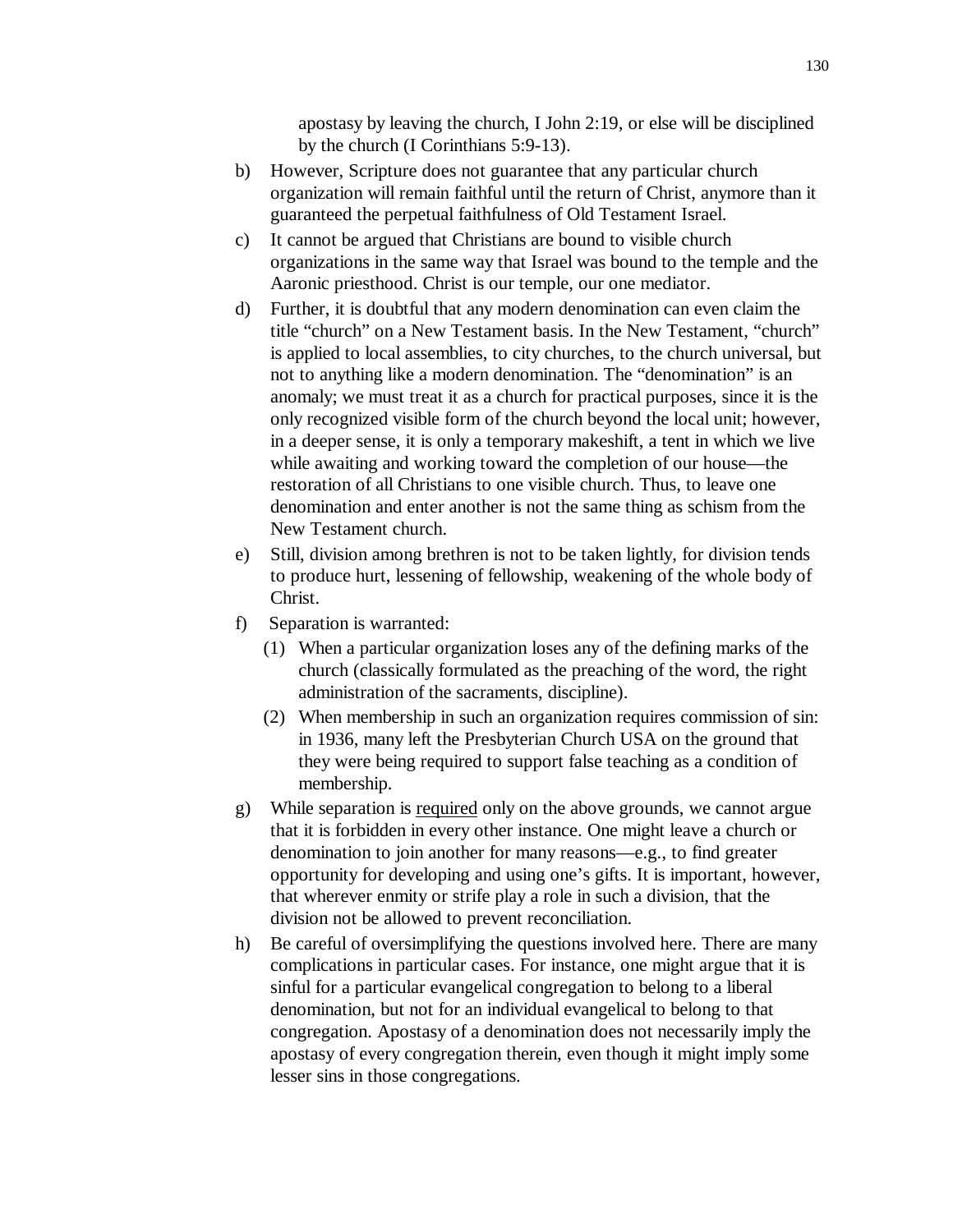II. The Second Commandment: "Thou shalt not make unto thee any graven image, or any likeness of any thing that is in heaven above, or that is in the earth beneath, or that is in the water under the earth: Thou shalt not bow down thyself to them, nor serve them: for I the Lord thy God am a jealous God, visiting the iniquity of the fathers upon the children unto the third and fourth generation of them that hate me; And showing mercy unto thousands of them that love me, and keep my commandments.

WLC, 108: What are the duties required in the second commandment?

The duties required in the second commandment are, the receiving, observing, and keeping pure and entire, all such religious worship and ordinances as God hath instituted in his word; particularly prayer and thanksgiving in the name of Christ; the reading, preaching, and hearing of the word; the administration and receiving of the sacraments; church government and discipline; the ministry and maintenance thereof; religious fasting; swearing by the name of God, and vowing unto him; as also the disapproving, detesting, opposing, all false worship; and, according to each one's place and calling, removing it, and all monuments of idolatry.

109: What are the sins forbidden in the second commandment?

The sins forbidden in the second commandment are, all devising, counselling, commanding, using, and any wise approving, any religious worship not instituted by God himself; the making any representation of God, of all or of any of the three persons, either inwardly in our mind, or outwardly in any kind of image or likeness of any creature whatsoever; all worshipping of it, or God in it or by it; the making of any representation of feigned deities, and all worship of them, or service belonging to them; all superstitious devices, corrupting the worship of God, adding to it, or taking from it, whether invented and taken up of ourselves, or received by tradition from others, though under the title of antiquity, custom, devotion, good intent, or any other pretense whatsoever; simony; sacrilege; all neglect, contempt, hindering, and opposing the worship and ordinances which God has appointed.

A. Main Thrust (narrow focus):

Forbids making images for the purpose of bowing to them—i.e., doing homage to them as representations of deity, and / or as media through which God draws near.

- 1. Context of worship.
	- a) The formulations in Exodus and Deuteronomy seem at first reading to forbid all image-making, i.e., all art.
	- b) Other considerations, however, counteract this first impression:
		- (1) Scripture never suggests that there is anything wrong with art in itself, except possibly in these passages.
		- (2) Scripture not only permits, but warrants the use of ornamentation and in particular the making of pictures—of cherubim, bells, pomegranates, Exodus 25-28; note especially 25:18ff., 28:33ff., chapters 35-39; cf. I Kings 6:14-36, 10:19ff. Cf. also Numbers 21:8, Ezekiel 41:17-20.
		- (3) The brass serpent was ordained by God to heal the people as they looked toward it (Num. 21:6-9), This was not idolatry. But the people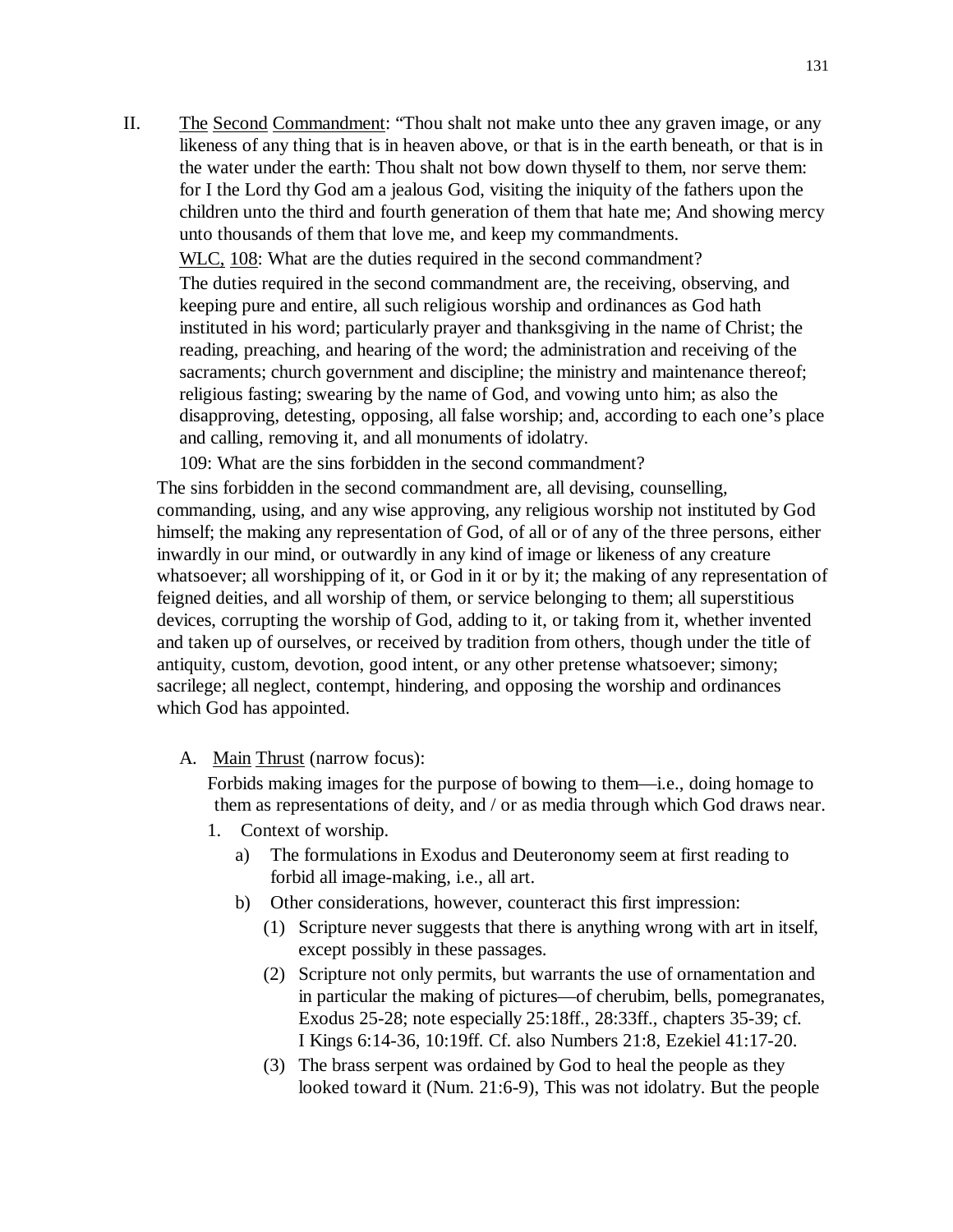later made idolatrous *use* of it (2 Kings 18:4), and God was then pleased with its destruction.

- (4) Use of the Hebrew terms allows for both idolatrous and non-idolatrous use of the same item *matz*-*tze-bah*, pillar, designates idols in some contexts (Exodus 23:24, 34:13; Leviticus 26:1; Deuteronomy 7:5, etc.) but is elsewhere used in a good sense (Genesis 28:18, 22, 31:13, 45ff., 35:14, 20). The resultant meaning is that a pillar can have either an idolatrous or non-idolatrous function—that the erection of the pillar is neither right nor wrong in itself. It is the use, not the object itself, with which the commandment is concerned.
- (5) *Pesel*, graven image, is always used in a bad sense, as an object used for idolatrous purposes. As I see it, it denotes objects used in idolatry, not art objects as such.
- (6) *Temunah*, likeness, is always used in a bad sense when referring to likenesses of created things, thus similar to *pesel*. Interestingly, however, it can also be used to refer to a likeness of God, Numbers 12:8, Psalm 17:15, not al all unfavorably.
- c) Positively, the context is one of religious worship (not only public, but private, Deuteronomy 27:15).
- 2. Representations of deity.
	- a) The commandment does not forbid all religious use of images, for such images were used in the tabernacle and temple worship. [Cf. passages under 1.b.ii., above].
	- b) Specifically, it forbids the use of images as representations of deity.
		- (1) It forbids "molten gods," Exodus 20:22f., 24:17; Leviticus 19:4.
		- (2) It forbids erecting images, pillars, etc., for the purpose of bowing down to them, Leviticus 26:1. In effect, the second sentence of the commandment in Exodus 20 and Deuteronomy 5 gives the purpose for which the making of images is forbidden.
- 3. Representations of the true God.
	- a) Obviously, the second commandment forbids making images of false gods. In that respect, however, it is redundant, since all worship of false gods is condemned already in the first commandment.
	- b) At crucial points, the language of the commandment is invoked specifically against the worship of Jehovah by images.
		- (1) Deuteronomy 4:15ff.: The commandment is warranted by the fact that Israel saw no form at Sinai, where the true God was manifested.
		- (2) Exodus 32:1-6: The golden calf was intended to be an image of Jehovah.
			- (a) Verse 4: "These are thy gods (*elohim*)," with plural pronoun and verb. But there is one calf. The verse as a whole is a paraphrase of Exodus 20:2.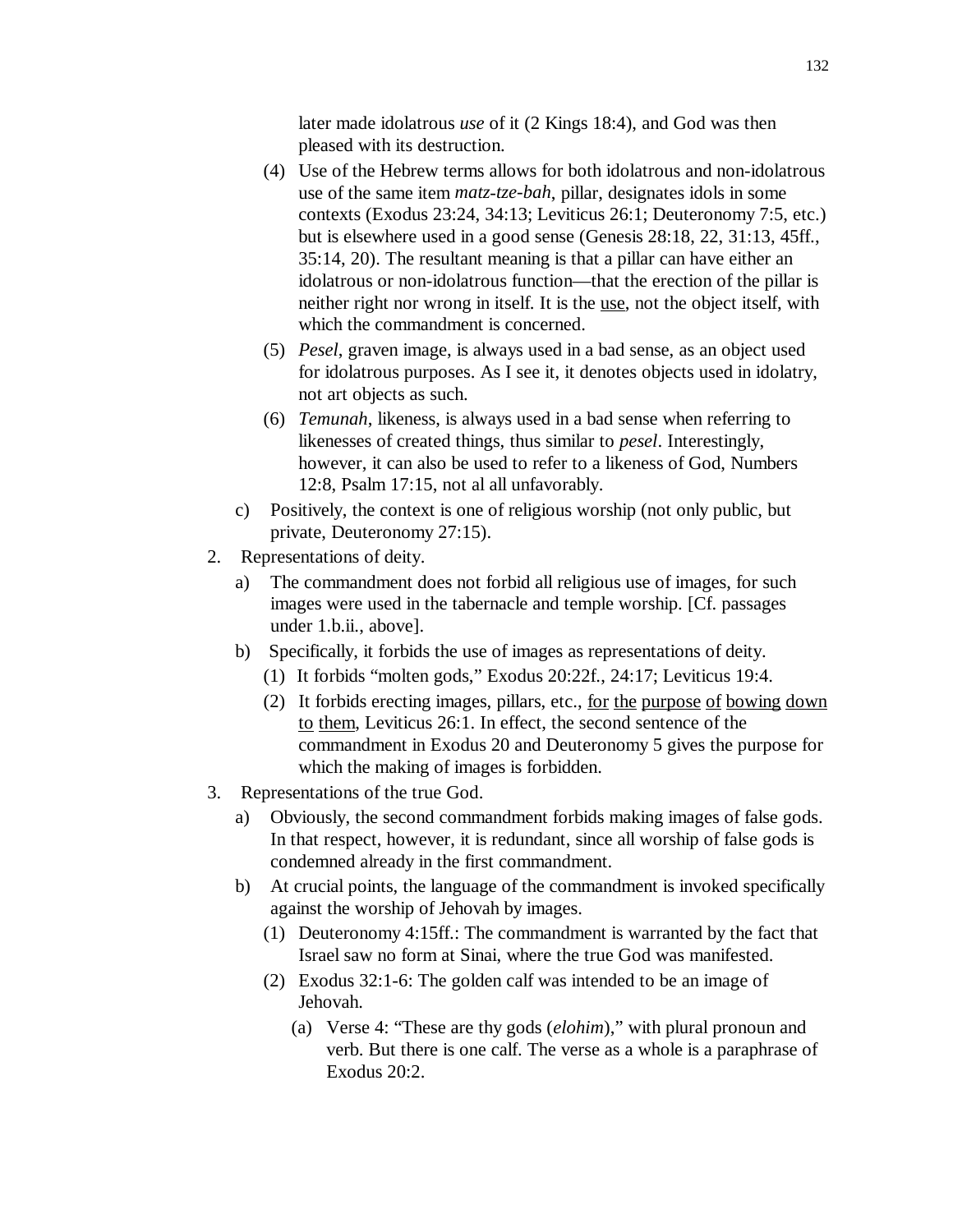- (c) Verse 6: The next day they offered burnt-offerings and peaceofferings, best understood as those required by the true God.
- (3) I Kings 12:28ff.: The calves made by Jeroboam were intended to represent Jehovah.
	- (a) Note verse 28, like Exodus 32:4, a reference to Exodus 20:2.
	- (b) The people are condemned initially, not for worshipping a false god, but for worshipping in a way not ordained by God. But in 1 Kings 14:9, Jeroboam's calves are called "other gods," indicating the unity between the second commandment and the first. To worship Yahweh by an image is to worship another god.
	- (c) Ahab (1 Kings 16:31) went from violating the second commandment to violating the first, worshipping Baal.
	- (4) Compare Micah, Judg. 17:2, 18:30, who also worshipped Yahweh by an image.
- 4. Pagan Sacramentalism.
	- a) "Bowing down to wood and stone" does not necessarily mean that the wood and stone are considered divine. Image-worship, even within paganism, is generally more sophisticated than that. The wood and stone may receive homage, not because they are themselves divine, but because they are media through which the god draws near to the people and the people to him.
	- b) Especially, the image represents a conduit of *power* from the god to the worshipper (victory, fertility, etc.).
	- c) Thus, the commandment proscribes, not only the crude belief in the deity of material objects, but also the more refined sacramentalism described above.
- B. Relationship to the First Commandment.
	- 1. In general, it can be said that the first commandment deals with the object of worship, while the second deals with the way in which worship is to be carried on. Cf. the two meanings of "idolatry"—either worshipping a false god or worshipping by means of an image. Cf. Deut. 12:4-5, 31.
	- 2. The first commandment focuses on the heart-attitude, therefore, and the second focuses on the external fruit of that attitude. Cf. the general biblical relation between faith and works or between love and obedience, both of course, products of redemption.
	- 3. The two involve one another. To worship God contrary to his will is in effect to worship a false god—our own imagination. And to worship a false god is to respond disobediently to the revelation of the true God. 1 Kings 14:9.
	- 4. The first commandment, objectively, focuses on the uniqueness of the true God; the second focuses on the Son of God, as the exclusive revelation of the Father—[see C.3.c., below].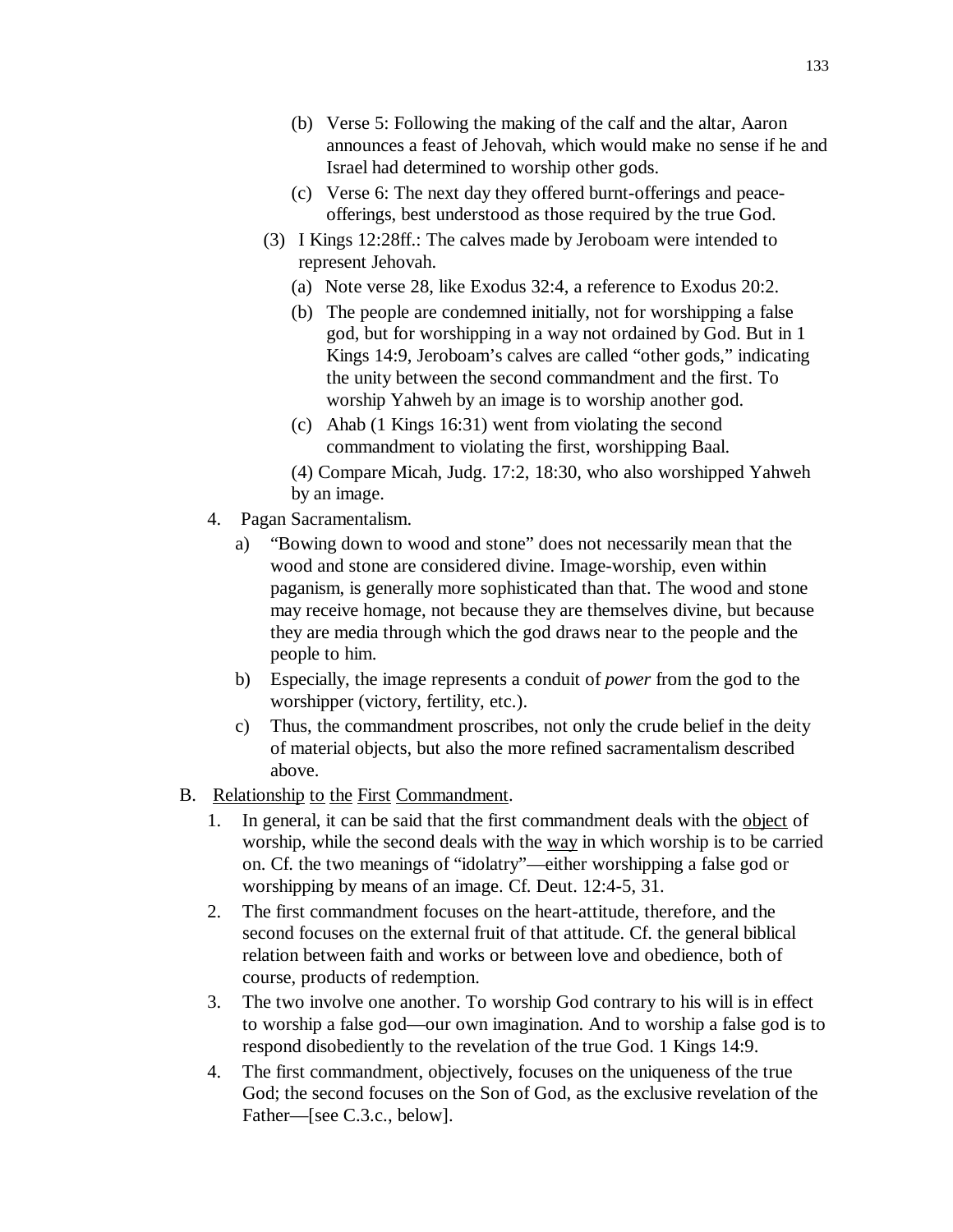- 5. The curse and blessing pertains to both the first two commandments, [cf. C.4.a., below]
- 6. The number-problem.
	- a) Augustine regarded our first two commandments as one commandment and divided our tenth commandment into two. In this, he is followed by the Roman Catholic and Lutheran traditions.
		- (1) Division of the tenth into two commandments is implausible.
		- (2) Union of the first two commandments makes some sense: both commandments dealing with worship, and the second concludes with a reference to God's jealousy and a curse-blessing formula which on any numbering system may be seen as sanctioning both of our first two commandments. Other evidence, however, points in the other direction. Historically, the uniting of these commandments has been linked with a lax attitude toward the use of images, the prohibition of images being in effect "buried" in the middle of one commandment. That is a danger, though the problem is more basically one of human sin than of the proper numbering system.
	- b) The Jews from an early period regarded the historical prologue (Exodus 20:2) as the first commandment, and then united our first two commandments as the second. The prologue, however, cannot be plausibly regarded as a commandment, especially in the light of our current knowledge of the covenant structure. One could argue that the prologue could be seen as *dabar*, word. (The ten are grouped together as *debarim* in Ex. 34:28 and elsewhere.) But in such contexts, *dabar* seems virtually equivalent to *mitzvah*—cf. especially the references in Esther.
- C. Grounds for the Commandment.
	- 1. God's sovereign invisibility, Deuteronomy 4:12, 15ff.
		- a) The invisibility of God is a somewhat paradoxical doctrine in Scripture.
			- (1) On the one hand, it is stated plainly and often, Ex. 33:20, 23, Romans 1:20; John 1:18; Colossians 1:15; I Timothy 1:17, 6:16.
			- (2) On the other hand, God does make himself seen. Theophany plays an important role in the history of redemption. Cf. Genesis 32:24ff.; Exodus 33:18-23; Numbers 12:8 (*temunah*, used in second commandment); Isaiah 6. Cf. man and Christ as "image" [below, 2.], Kline on the "glory cloud".
			- (3) We should distinguish between
				- (a) God's *essential* invisibility, John 1:18, Rom. 1:20, Col. 1:15, 1 Tim. 1:17, 6:16.
				- (b) God hiding himself because of man's sin, lest divine judgment break out against man, Ex. 19:24, 33:20, 23. In these passages God *can* be seen, by theophany. But God restricts man's access to the theophany. This is what I call below God's "redemptive-historical invisibility."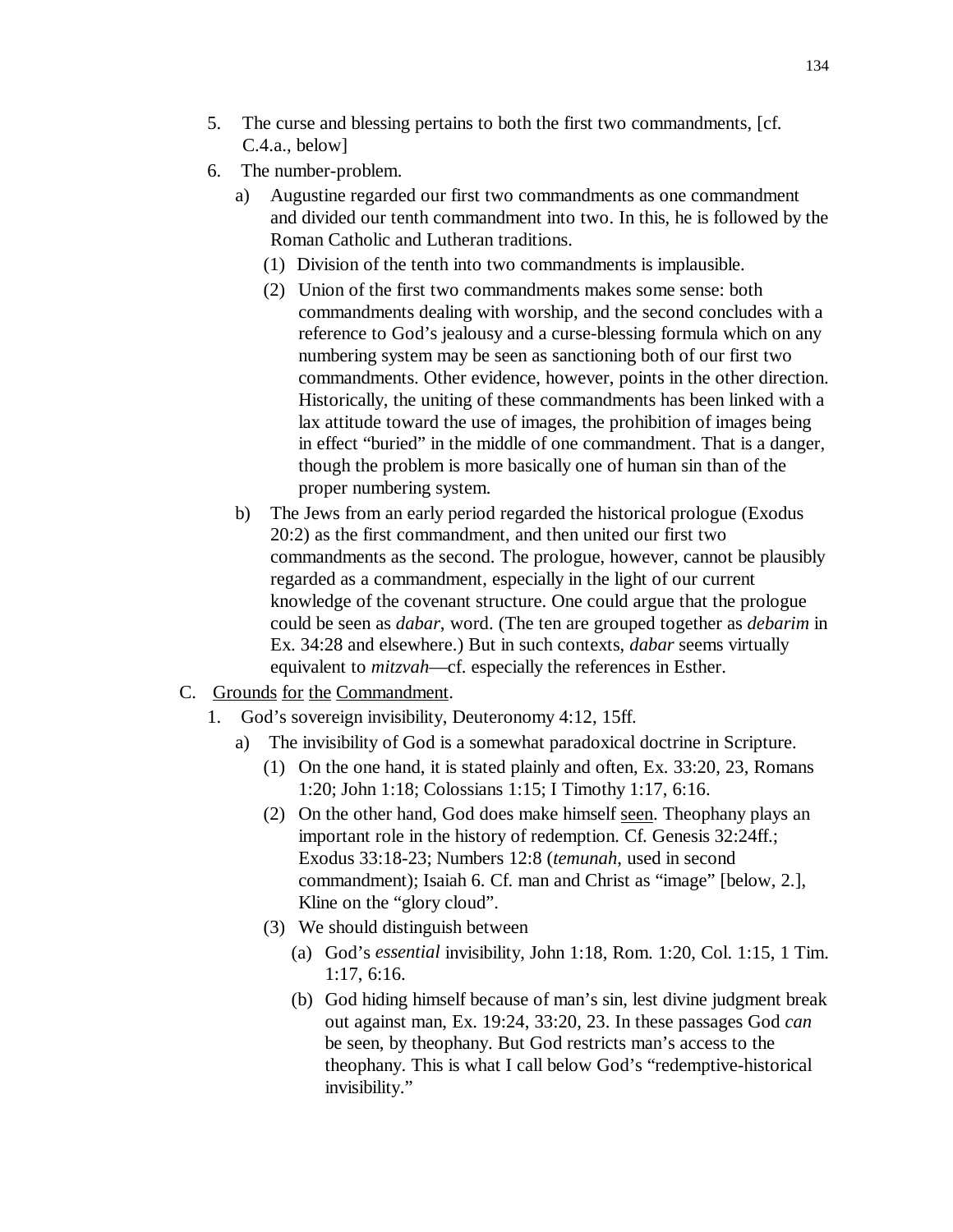- (4) Note paradoxical formulations, II Corinthians 4:18; Hebrews 11:27; John 14:7ff.
- (5) Much of the difficulty in applying the second commandment arises because of this paradox: how do we do justice to God's invisibility without compromising what Scripture teaches about his visibility?
- b) Coordination of the biblical teaching, especially as applied to the second commandment:
	- (1) Theophanies typically increase our awareness of God's incomprehensibility and transcendence.
		- (a) Isaiah, who saw the Lord, presents some of the strongest teaching against idolatry. He saw the Lord "high and lifted up" (6:1), from whom even the seraphim covered their faces (6:2). Through him, God says, "to whom will you liken me?", 40:25.
		- (b) Ezekiel (1:28) and John (Revelation 1:17) fell on their faces in response to the visions. Isaiah was overcome by his sin (6:5).
		- (c) The mentality of idolatry is quite opposite to this. The idolater produces an image to reduce the distinction between creator and creature, between Lord and sinner. He wants to have a more direct link to God on his own terms, more immediate access to use God's power.
	- (2) Theophanies are given by God—the result of God's sovereign initiative.The "essential invisibility" of God means that God is not limited to any visible form or to any particular visible form. God himself decides whether and when and how he will manifest himself visibly. Invisibility is a function of sovereignty.
	- (3) Deuteronomy 4 is not, however, primarily concerned with God's "essential" invisibility, but with his "redemptive-historical" invisibility.
		- (a) Idols are prohibited, not because God is invisible in a general sense, but because there was no *temunah* (form) seen at Mount Sinai at the giving of the law (f:12, 15).
		- (b) God's *temunah* is seen on other occasions—Numbers 12:8; Psalm 17:15; however at this particular point in redemptive history, it was concealed from the nation as a whole.
		- (c) Thus, the point is not only that God is sovereign over his visible manifestations [above, ii.], but also that, in fact, God sovereignly determined not to make himself visible in the Sinai revelation.
		- (d) The significance of this can be seen from a broader redemptivehistorical perspective. The "seeing" of God is primarily an eschatological concept in Scripture. It is at the last day that "every eye shall see him" and that, in a particular way, the "pure in heart" will "see God" (Matthew 5:8). The eschaton, however, has its anticipations in history: in theophany, in Christ. The present kingdom of Christ is "semi-eschatological"—the kingdom already and not-yet.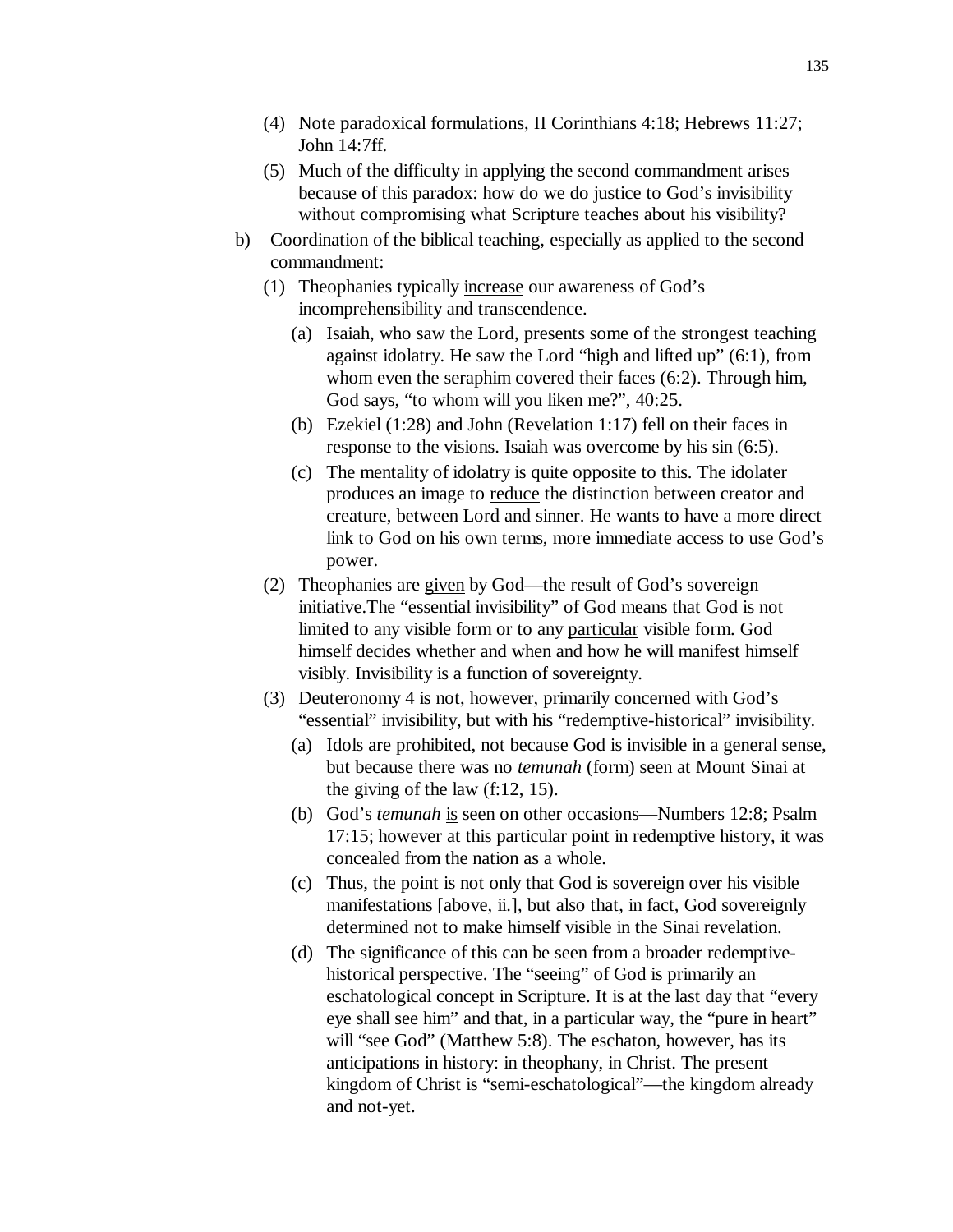- (i) The Old Covenant was primarily a time, therefore, of divine invisibility. God willed to be invisible in a special way to indicate the futurity of the kingdom in unequivocal terms. The theophanies underscored this emphasis by presenting the people with a contrast between their present kingdom and the kingdom to come.
- (ii) The New Covenant is a time of paradox. The Father has been seen in the Son—touched, handled, etc. Yet, now, Christ has ascended. Though fully visible, he is not on earth as he was and as he will be. Thus, the more paradoxical assertions (found even in the Old Testament) are stressed especially in the New Testament—II Corinthians 4:18; Hebrews 11:27. Until the parousia, we walk by faith, not by sight: Hebrews 11:1, 13, II Corinthians 5:7; Romans 8:24. But the fact that Jesus has been seen makes all the difference. That "has been" can even be put in the present tense, Hebrews 2:9.
- (4) During this redemptive-historical period, revelation is normally by word rather than by vision, theophany, image.
	- (a) In Exodus 20:22-23, the prohibition of images is connected with the fact that God spoke with Israel from heaven. (Interestingly, *ra*`*ah* is used: Israel saw that God spoke from heaven.) The point seems to be that use of images would hinder Israel's memory of and / or obedience to the divine voice which defined the covenant terms.
	- (b) In Deuteronomy 4:12, "form" is repeatedly and emphatically contrasted with "voice". At Sinai, Israel saw no form, but did hear the voice—the statutes and ordinances.
	- (c) In general, theophanies are given for the sake of hearing rather than contemplation. The focus is on the words spoken, rather than on the shapes perceived. The latter only reinforce the former. The prophet, typically, does not describe the vision in great detail, but records the words given him to speak. Even in Ezekiel, where visions are described in greater detail than usual, note the emphatic transition from vision to word in 1:28-2:1f. The prophet does not gaze contemplatively at the vision; rather he falls down as though dead. Then, he hears the voice. Cf. Revelation 1:17-2:1.
	- (d) When Philip asks to see God, Jesus points to himself (John 14:9), specifically, his words (10). (His works are introduced also; I take it, however, that, in this context, they are introduced primarily as attestations to Jesus' words.)
	- (e) The image of the cherubim in the temple is clearly subordinate to the presence of the law in the ark.
	- (f) This principle, of course, is not absolute. As we have seen, there are theophanies, and there are images (Christ and man) during the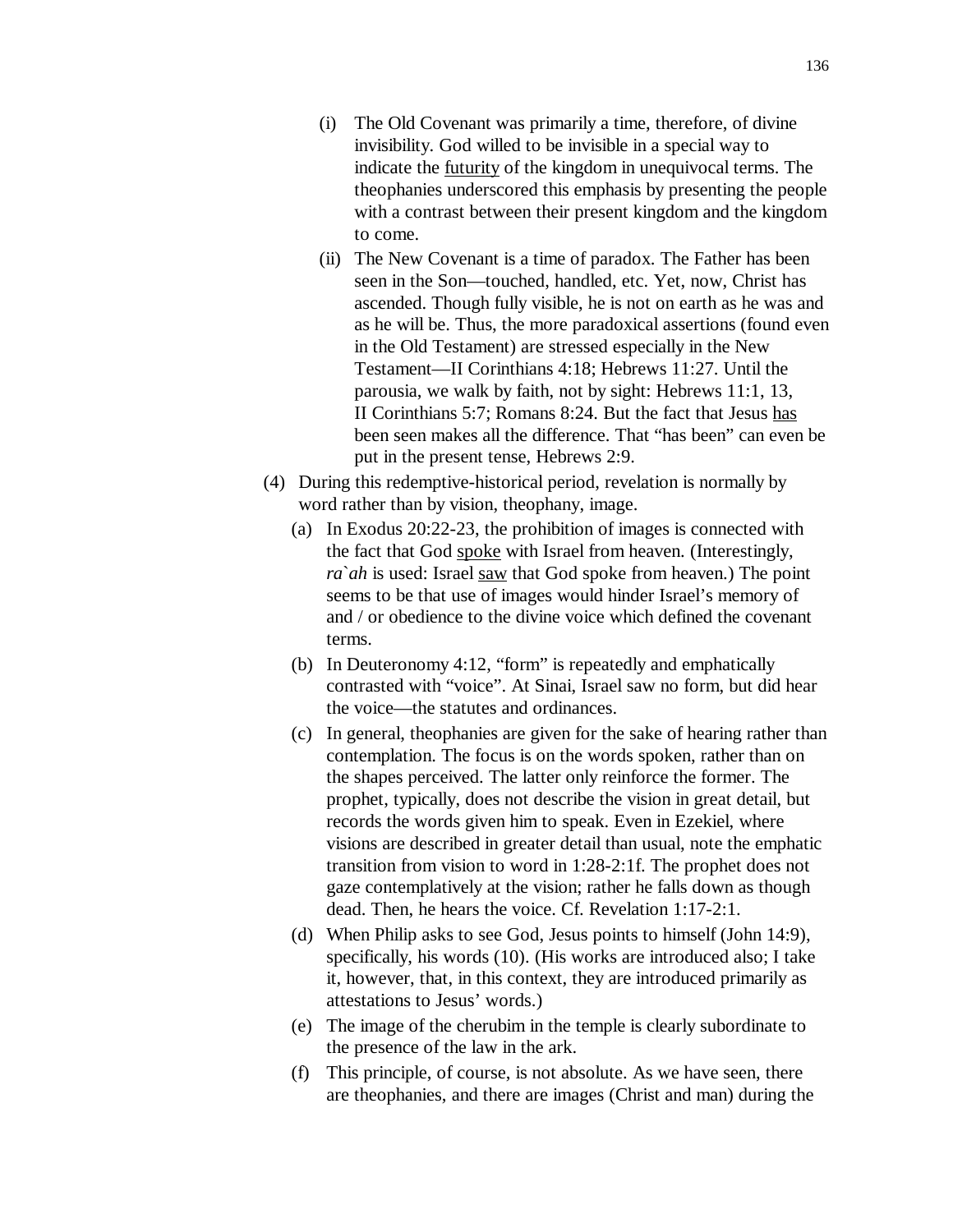time before the *parousia*. There is also the visible revelation of God in the creation. However, the following points are beyond question:

- (i) Between the fall and the *parousia*, visions and theophanies are given to few; but the word of God is available to all. Even the Gentiles have the work of the law written on their heart.
- (ii) God calls us to obey his word, not to expect theophany. Scripture is sufficient, as we argued in Part II.
- (iii) Our time is predominantly a time of walking by faith rather than by sight, II Corinthians 5:7; Romans 8:24; Hebrews 11:1, 13.
- (5) In expositions of the second commandment, it is sometimes said that since God is infinite, invisible, and immaterial, he cannot be pictured, and, thus, that any image is in effect a lie. This point contains some truth, but requires modification.
	- (a) Although the Scriptures do refer to God's invisibility in this connection, they also do justice to the ways in which God makes himself visible, and the sense in which his current invisibility is redemptively-historically conditioned [above].
	- (b) Even if God never took on visible form, even if he chose always to remain invisible, it could not be said, for that reason, that God cannot be pictured.
		- (i) Christ and man are God's "images," pictures of God, even in their physical characteristics. (Cf. Course in Doctrine of Man, Kline's articles.)
		- (ii) A picture is never identical with the thing pictured; nor does it claim to reproduce exhaustively the characteristics of the thing pictured (which would be the same). Your daughter does not feel like Kodak paper! "Picturing" is possible even when there are great differences between the picture and the thing pictured.
		- (iii) It is possible to "picture" something invisible—by producing something visible which corresponds to it and reminds us of it: pictures of atoms, man's arm as picture of God's strength, etc.
		- (iv) In one sense, anything can be a picture of anything if we are trained to interpret the picture in a way which leads us to the thing pictured. "Picturing" is based not only in the characteristics of the picture and the thing pictured, but also in the social conventions which set the rules for "representing" and the abilities of individuals to see the applications of those rules. Cf. discussion of "seeing as" in Part Two.
	- (c) But isn't God incomprehensible and therefore, incomparable (Isaiah 40:18-26, 46:5)? And doesn't incomparability preclude picturing?
		- (i) Incomparability is a paradoxical notion, like invisibility. God is incomparable, but Scripture is constantly comparing him with creation—negatively, of course (God is not like . . . .) but also positively (God is a rock, a lion, a king, etc.). In one sense,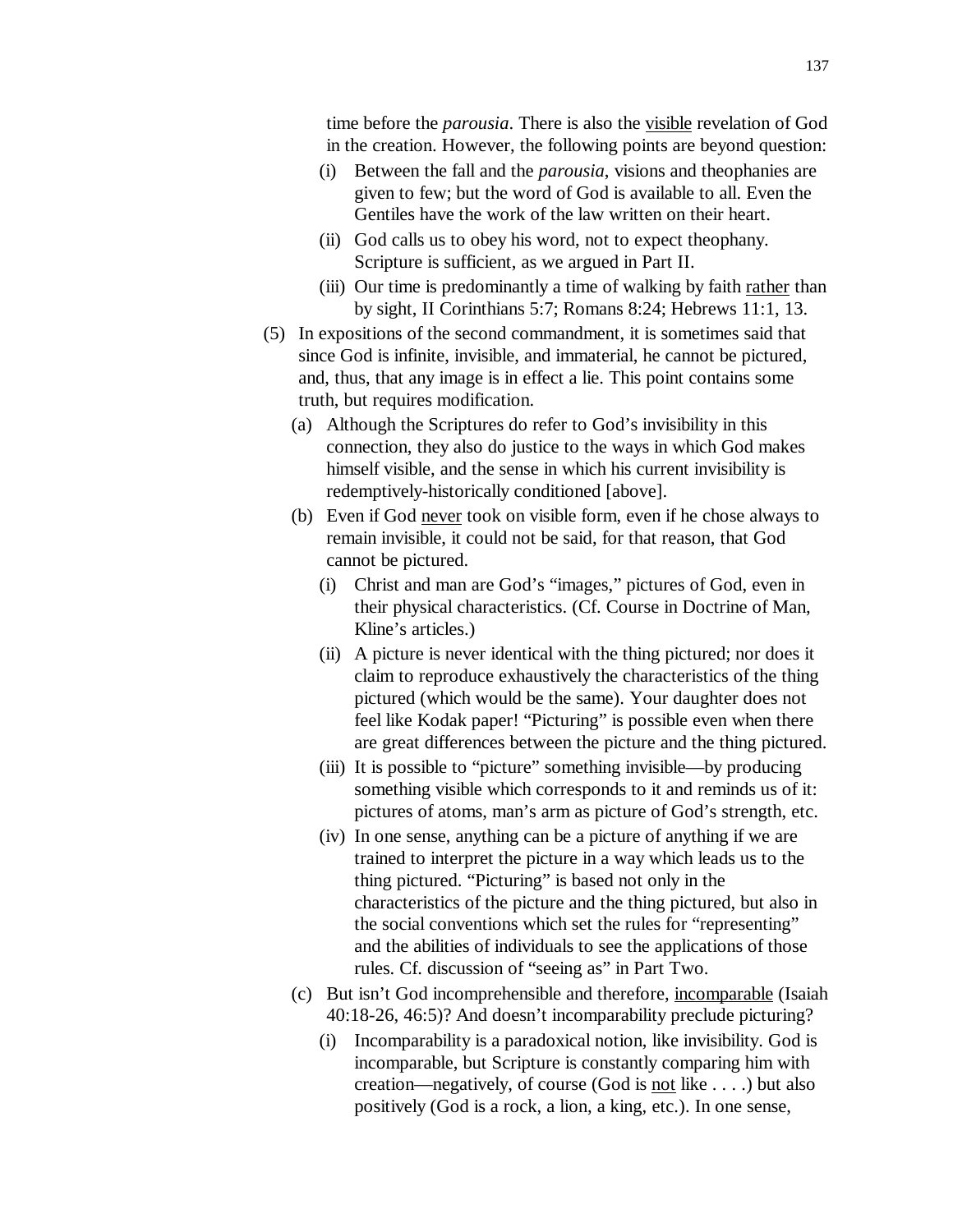everything Scripture (and we) say about God is based on comparison.

- (ii) The point in Isaiah 40, etc., is that alongside all the comparabilities between God and creation, there is a fundamental incomparability, namely, the creator / creature distinction itself. It is as important to note how God is unlike the world as to note how he is like it (even if, paradoxically, even our language of unlikeness presupposes likeness). Isaiah teaches that idolatry obscures the creator / creature distinction. The idolater ignores the obvious (and comical!) differences between his weak, beggarly idols and the eternal God.
- (iii) Bowing down before an idol necessarily involves such confusion. One bows before an idol because he thinks the idol, as opposed to the ordinary creation, represents the distinctive character of God. To him, it represents, not so much the likeness between creator and creature, as the distinction between creator and creature. But, of course, he is deluded. The idol is wholly inadequate to represent that distinction.
- (d) Conclusion: God can be pictured, though of course not exhaustively. However, idols are never adequate pictures of God, since their makers seek to minimize the creator / creature distinction. They are lies. The deception, however, has little to do with God's invisibility as such. There is no deception in representing the invisible by the visible, as long as necessary distinctions are made. The deceptiveness of idolatry, then, is better considered under the following heading:
- 2. God as the living God.
	- a) Idols cannot see, hear, smell, or [especially in the light of 1.b.iv. above] speak: Deuteronomy 4:28; Psalm 115:5-8; 135:15-18; Habakkuk 2:18f.; Isaiah 46:7; Jeremiah 10:5; I Corinthians 12:2; Isaiah 40-48.
	- b) Idols are made of wood, stone, gold, silver: Deuteronomy 4:28, 28:36, 64, 29:17, Exodus 20:23; Isaiah 40:18ff., etc.
	- c) Idols, therefore, mislead us about the most distinctive characteristics of God, as opposed to those of the false gods—his absoluteness [cf. 1. above] and his personality. It is not that a person cannot be pictured by an inanimate medium; rather, the point is that the use of idols distracts us from those characteristics of God which we should especially be concentrating on. Worse, people make idols to avoid being confronted with the absolute personality of the true and living God.
- 3. Respect for the structure of creation.
	- a) Note in Exodus 20 that all of creation is described: images are prohibited of anything in heaven, earth, or sea. This three-layer description is a common Scriptural way of describing the whole creation, hearkening back to Genesis 1:26. The point, therefore, is that worship is to be focused on the creator, as opposed to anything in creation.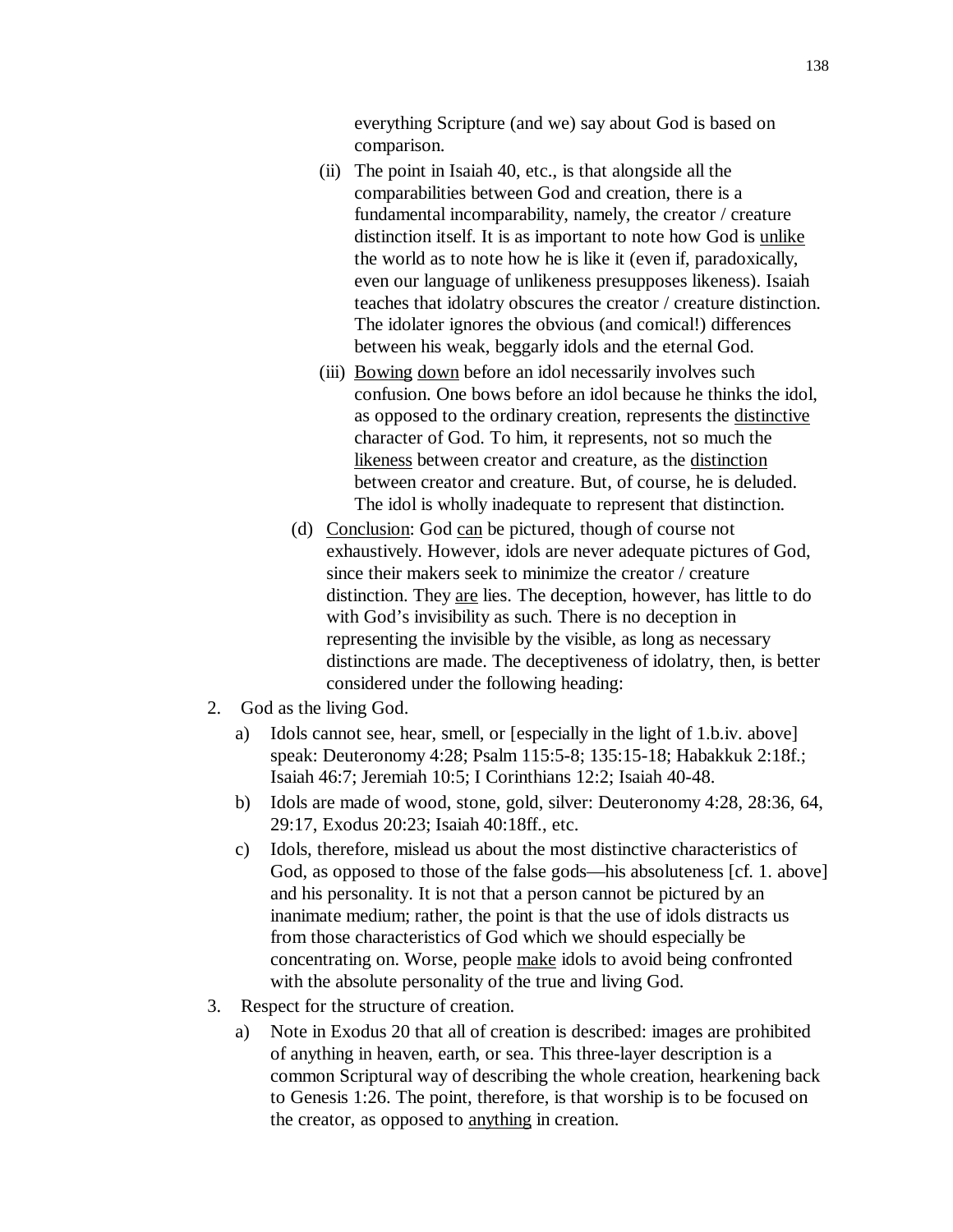- (1) Recall the statement of Romans 1:25 that idolatry involves "worshipping and serving the creature rather than the creator."
- (2) Recall 2.b. above, which reproaches idols for the base materials of which they are made.
- b) The dignity of man himself is at stake, also.
	- (1) In Genesis 1:26f., to which allusion is made in the second commandment, man himself is the image of God. For man to bow down to an idol is not only to dishonor God, but also to dishonor his image in us. How can God's image bow before something less than himself, something over which he has dominion? Even angels refuse human worship.
	- (2) Idols, far from conveying divine power, are far weaker even than men. Note the satire on idolatry in Isaiah 40-48 focusing on the weakness of the idols. Cf. Galatians 4:9.
	- (3) Over and over again, idols are described as human creations, the work of men's hands, Exodus 20:4; Deuteronomy 4:28; Acts 7:41. Note emphasis on the ingenuity of the human idol-maker, finding ways to keep his god from falling over, etc.: Isaiah 40:18ff., 44:12ff. Idols are not only subject to us in the creation order [i., ii.], they are our products. Our very creativity, reflecting God's ultimate creativity, is being prostituted.
	- (4) Those who make idols destroy themselves. The makers of idols shall be "like unto them" (Psalm 115:7, 135:18), i.e., dead.
	- (5) In redemption, we are renewed in the image of Christ. If it is blasphemy for God's image to bow before an idol, it is surely blasphemous for one renewed in the image of Christ to do it.
- c) Christ himself is the image of God in a distinctive sense. In redemption, he is the image through whom our relation to God is mediated. But the idolater claims precisely that his creation performs the function of mediation. Thus, he denies the exclusiveness of Christ's redemptive work. It may be said that the second commandment refers to Christ—that it summons us to worship exclusively in his name. [Note 1.b.iv. above on the redemptive-historical thrust of this commandment.]
- 4. God's covenant jealousy, Exodus 20:5ff., Deuteronomy 4:24, 5:9f. Cf. Hebrews 12:29 which invokes the language of Deuteronomy 4:24 in the context of New Covenant worship.
	- a) The reference to jealousy and covenant sanctions probably refers to both of the first two commandments, rather than just the second. Jealousy is frequently invoked as a basis for the prohibition of the first commandment: Exodus 34:14; Deuteronomy 6:13-15.
	- b) Jealousy is a covenantal concept: God will not tolerate any deviation from the exclusiveness of our covenant loyalty to him. Deuteronomy 4:23f.
		- (1) God's name is jealous, Exodus 34:14. His covenant name binds him to his people and thus the people to him.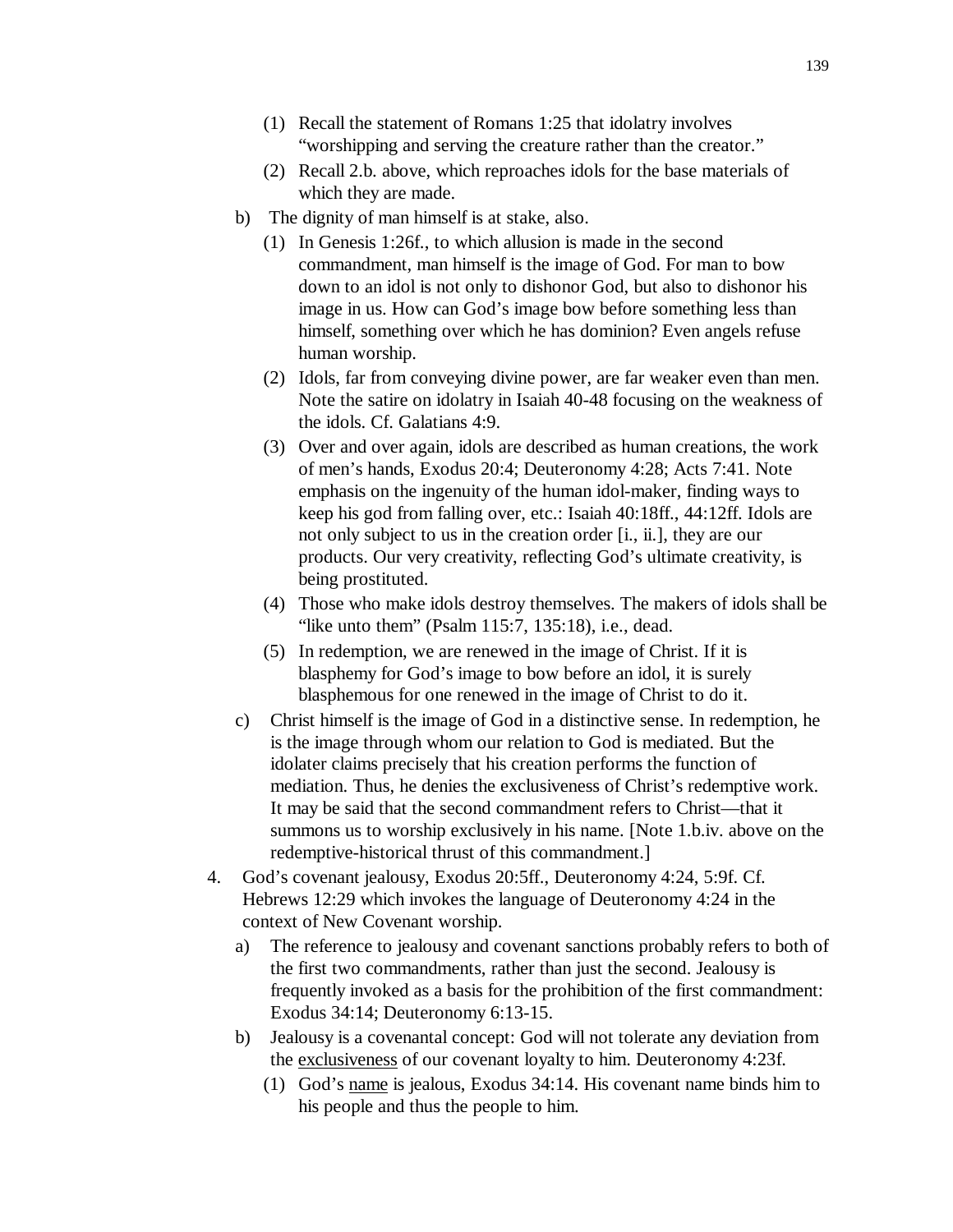- (2) In our discussion of the seventh commandment, we shall note the frequent parallels drawn between idolatry and adultery. Idolatry is essentially violation of our marriage vow, our covenant with God. God's jealousy is the jealousy of a husband toward an unfaithful wife. The divine jealousy, therefore, begins with his covenant love. His anger burns against those who have offended that love.
- (3) In Exodus 34:14, God's jealousy forbids the making of covenants with the inhabitants of the land.
- (4) Note the covenantal language of II Kings 21:7f.; Ezekiel 8 describing idolatry in the place where God chose to set his name. Ezekiel 8:3 describes "the image" "which provokes to jealousy," i.e., the image in the temple itself.
- c) The covenant jealousy is symbolized by "consuming fire."
	- (1) Though Israel did not see the "form" of God at Mount Sinai, they did see a remarkable visual display: lightnings, a thick cloud, smoke. The picture is one of a great fire.
	- (2) The fire is threatening. The people may not go up the mountain (Exodus 19:22) "lest Jehovah break forth upon them." The wrath of God is like a flame which reaches out to consume.
	- (3) Significantly, both man and beast are kept from the mountain, 19:13; Hebrews 12:20. Violators will be stoned. The distinction between creator and fallen creation is strictly maintained. [Cf. above, 3.]
	- (4) Scripture reminds us of the fire when we are tempted to covenant unfaithfulness, Deuteronomy 4:24; Hebrews 12:29.
- d) Relations among the various grounds: God's jealousy guards the structure of creation—his own sovereign authority and distinctive nature as well as that of Christ and man, his created image. Since creation itself is structured covenantally, this is to be expected. His jealousy maintains that structure against all apparent threats. Hence:
- D. Sanctions.
	- 1. The curse: "visiting the iniquities of the fathers upon the children and upon the third and fourth generation of them that hate me."
		- a) Does this mean that children are punished for their fathers' sins, contrary to Ezekiel 18:14-17?
			- (1) The passage presupposes that the children are as guilty as the fathers.  $L<sup>e</sup>$  *son'ay* = in relation to those who hate me. By its position, the word refers both to the fathers and to the children.
			- (2) The children do, therefore, suffer for their own sins. In a sense, however, they also suffer for their fathers' sins. Not that they bear the penalty deserved by their fathers; certainly not that the fathers go free. But the iniquity of the fathers begins a process whereby the wrath of God is stored up, to be released perhaps generations later in terrible fury. Cf. Leviticus 26:39; 2 Kings 17:7-23, Isaiah 65:7; Amos 7:17; Jeremiah 16:11ff.; Daniel 9:16; Romans 1:24ff. (on the increase of sin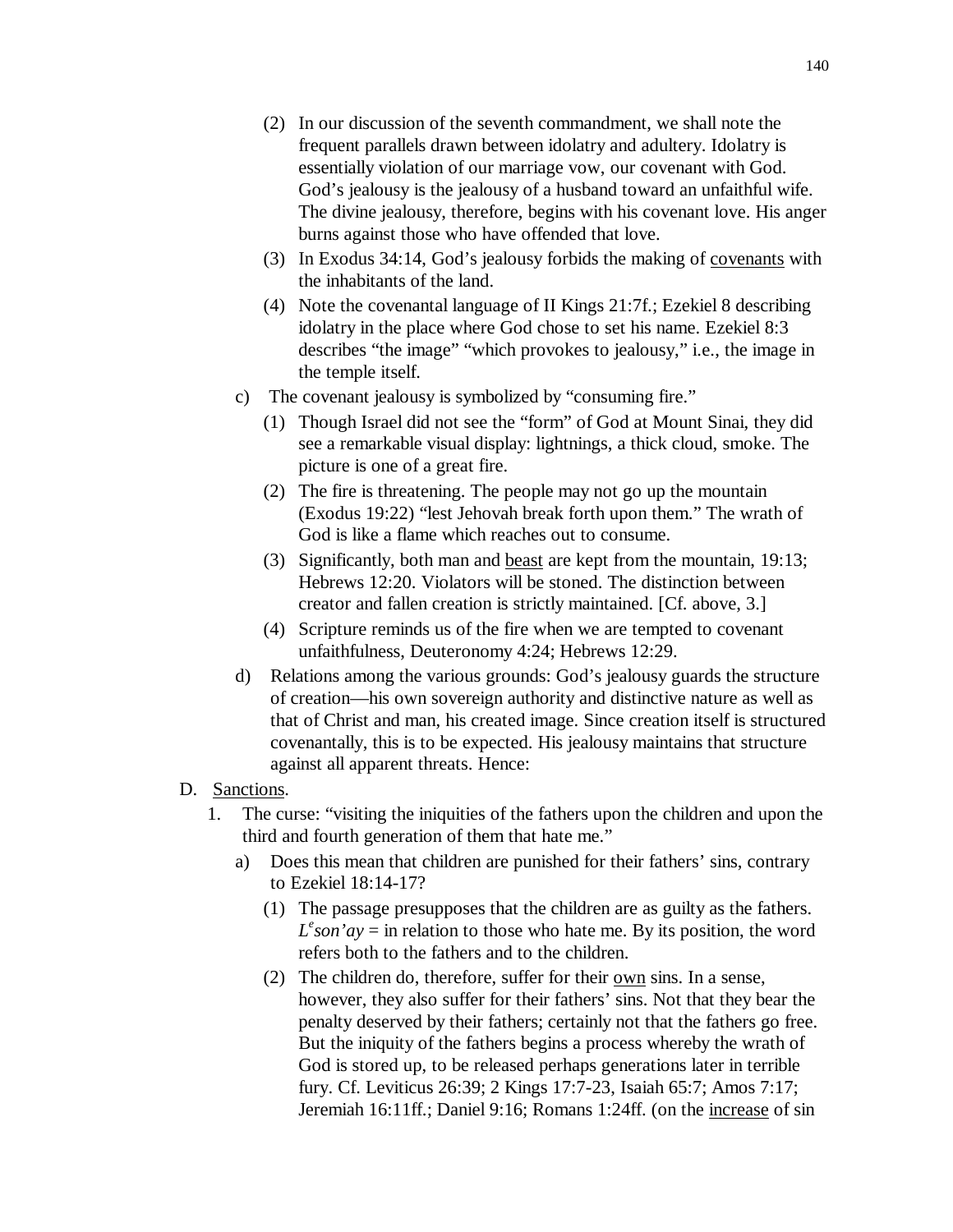from one generation to the next). In this sense, the punishment of the children for the fathers' sins is not denied by Ezekiel 18:14-17. Cf. also Matthew 23:29-33. The sins of the fathers corrupt the environment, the family and social life of the people, setting the scene for judgment.

- (3) Scripture teaches that there is a remnant that escapes the judgment upon the wicked generation. Therefore, there is nothing fatalistic here. The converts at Pentecost heeded the apostolic injunction to "save yourselves from this crooked generation" (Acts 2:40), and they were saved. By God's grace, we can, amazingly enough, leave one generation and join another, the family of God! It is possible, however, even for members of the elect remnant to lose their earthly lives in God's historical judgments.
- (4) Our solidarity with Adam is a special case. As he is our representative, we are directly guilty of his sin (Romans 5, cf. course in *Doctrine of Man*) in a way in which we are not responsible for the sins of our more recent ancestors.
- b) Civil sanctions.
	- (1) The practice of idolatry (public enough to be witnessed) is a capital crime, Deuteronomy 17:2-7.
	- (2) The idols of Canaan are to be utterly destroyed; not even the silver and gold in them may be kept, Deuteronomy 7:25f., 12:3.
- c) Note the emphasis upon God's justice, and upon the seriousness of sin, particularly idolatry. The idolater hates God, treasures up wrath for himself, and brings enormous spiritual damage on later generations. Recall the effects of secular humanism upon education, the media, etc., in our own time.
- 2. The blessing: "and showing lovingkindness unto a thousand generations of them that love me and keep my commandments."
	- a) Mercy is greater than wrath. Cf. Romans 5, "much more."
		- (1) *Dor*, generation, is not found in the Hebrew text of Exodus 20:5f. or Deuteronomy 5:9f. It is understood as that to which "third" and "fourth" apply, and, thus, should also be understood as following "thousand."
		- $(2)$  <sup>*a*</sup>lafim, thousands, is, to be sure, a cardinal number, but there is no special ordinal form of *elef*.
		- (3) Cf. Deuteronomy 7:9, where *dor* is used, and God's *hesed* is extended to a thousand generations.
	- b) Note the implicit connection between covenant jealousy and mercy. Jealousy is not only negative; it guards the blessings of the faithful.
	- c) Note the promise also of material prosperity, Leviticus 26:1-13. The connection is not mechanical (Job, etc.), but God promises blessing to the whole person.
	- d) Ultimately, the promise is fulfilled in Christ, the one righteous man from the wicked generations of Adam. His generations are the ones who love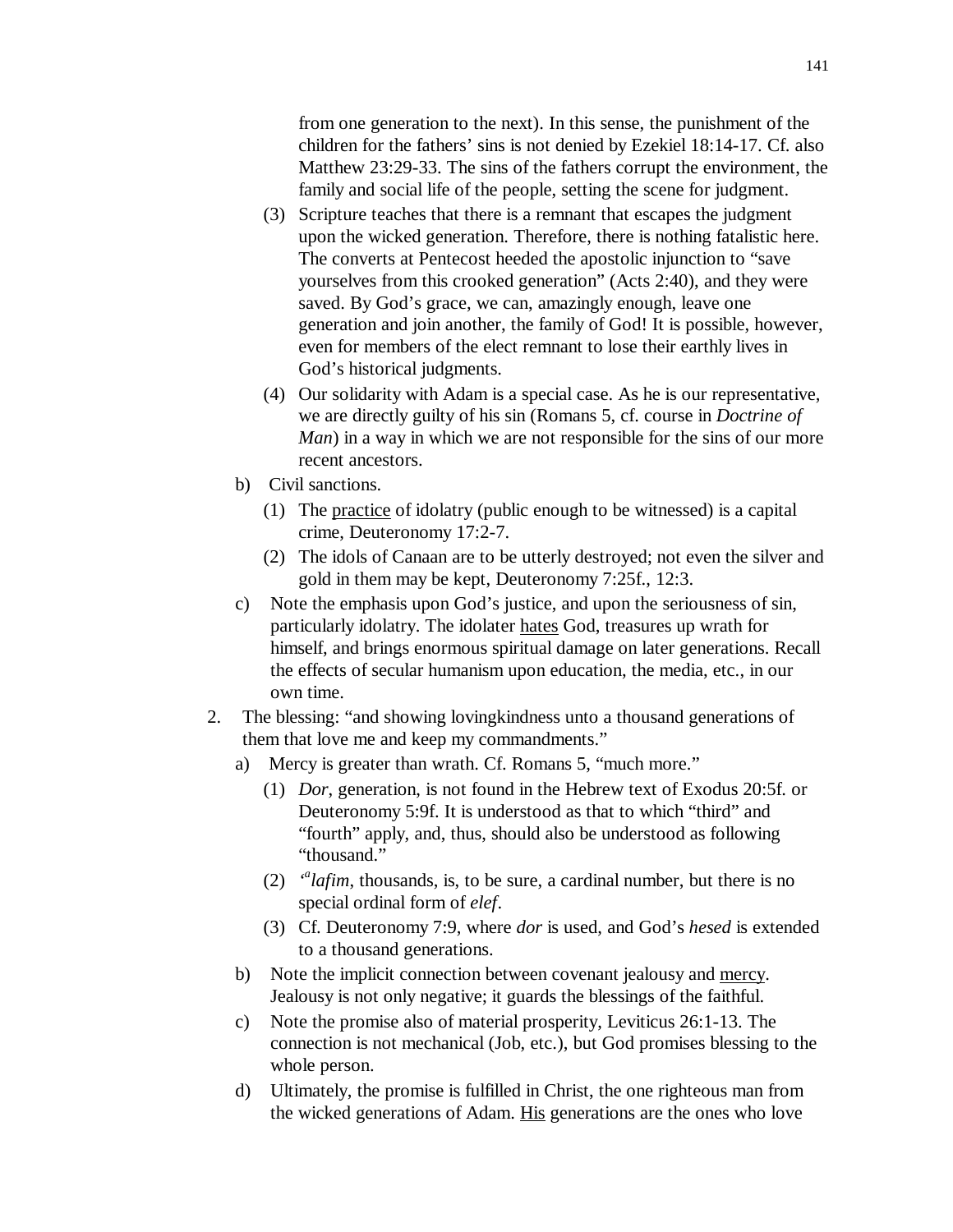God and keep his commandments. He refused idolatry (Matthew 4:8-10) even to gain all the kingdoms of the world. Now all the kingdoms are his, and ours in him—blessings unmeasured.

- e) The lack of symmetry between judgment and mercy testifies to the greatness of the grace of God. The wicked get what they deserve; the righteous partake of utterly inexhaustible goodness in Christ. The blessing does come to those who obey; but it is out of all proportion to anything deserved by the obedient.
- E. Broader Implications: The Positive Biblical Doctrine of Worship [Cf. I.A.1.b.]
	- 1. Distinctively monotheistic: the strong prohibitions against worshipping other gods are positively reinforced by the central altar, Deuteronomy 12:1-4. One God, one altar, one law, one nation, one way of salvation. Ultimately, the cross is the one altar.
	- 2. Redemptive: Biblical worship is focused on sin, forgiveness and rejoicing in redemption. There is nothing in it of magic or manipulation, our trying to gain God's favor or even to control God. Rather, we confess our sins and plead God's mercy on the basis of his sacrifice.
	- 3. Imitative of God: Cf. Kline in *WTJ*, Spring and Fall, '77, Spring, '78. He argues that the tabernacle, the temple, the priests' garments and the human worshippers themselves are presented in Scripture as images of the "glory cloud" of God's presence. [Cf. C.1., above: images are not forbidden because images are impossible. Rather, images are forbidden because of the very richness of imagery supplied by God himself at his covenantal initiative.
	- 4. By Divine Command: the "regulative principle."
		- a) Formulation: "But the acceptable way of worshipping the true God is instituted by himself, and so limited by his own revealed will, that he may not be worshipped according to the imaginations and devices of men, or the suggestions of Satan, under any visible representation, or any other way not prescribed in the holy Scripture." (*Westminster Confession of Faith* XXI:i).
			- (1) Cf. XX:ii: "God alone is Lord of the conscience, and hath left it free from the doctrines and commandments of men which are in anything contrary to his word; or beside it, in matters of faith or worship." Note position of the semicolon, distinguishing faith and worship from other matters.
			- (2) Note also two important qualifications in I:vi:
				- (a) "The whole counsel of God, concerning all things necessary for his won glory, man's salvation, faith, and life, is either expressly set down in Scripture, or by good and necessary consequence may be deduced from Scripture . . . ." Worship is not limited to "express" teachings of Scripture, but is based also on legitimate inferences from Scripture. That is, applications. The Confession makes no sharp distinction between the meaning of Scripture and its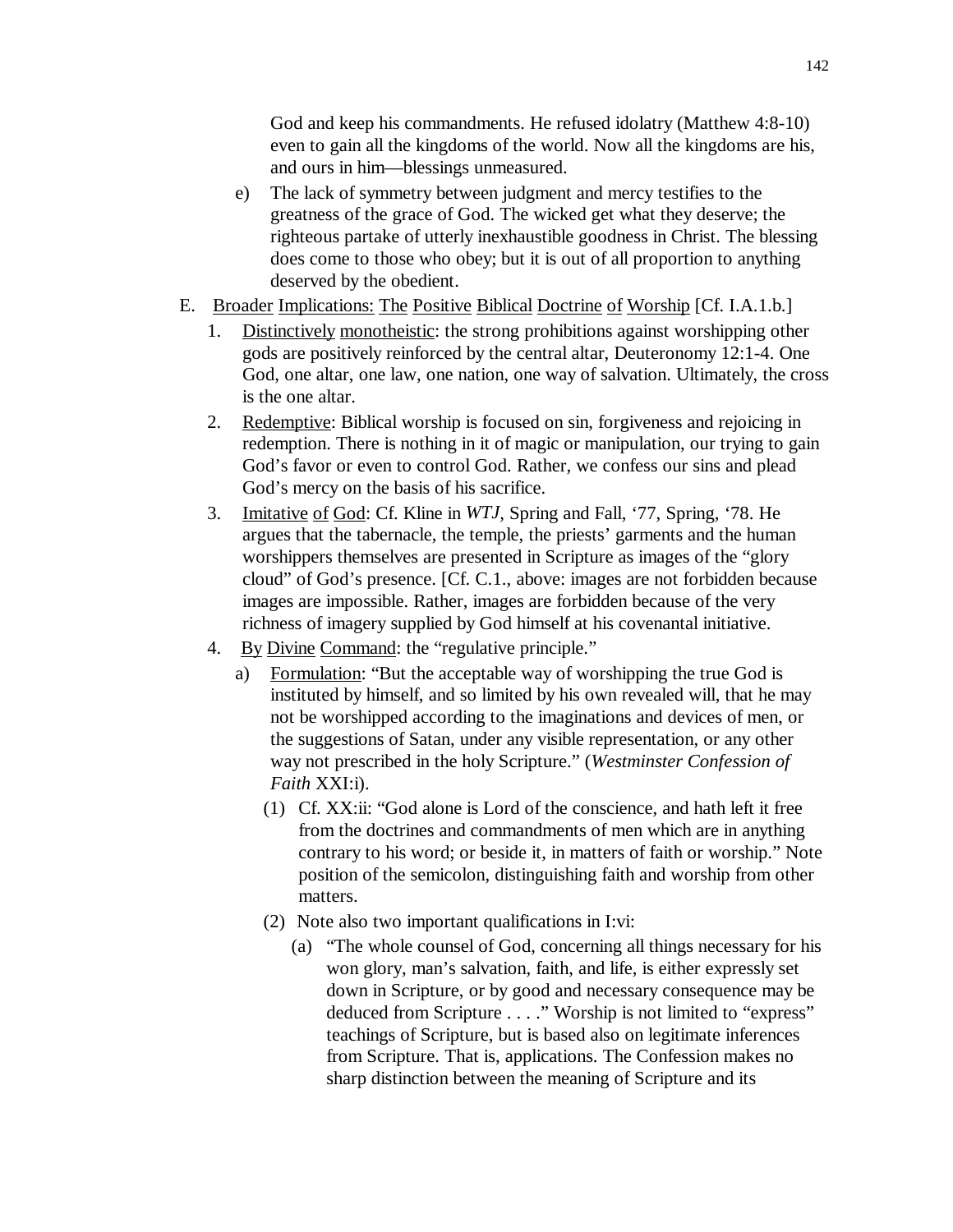application, and no distinction at all between these as to their authority.

- (b) ". . . and that there are some circumstances concerning the worship of God, and government of the Church, common to human actions and societies, which are to be ordered by the light of nature and Christian prudence, according to the general rules of the word, which are always to be observed." Whenever a question arises as to whether or not a practice is justified by the regulative principle, we must ask whether that practice is an "element" of worship or a mere "circumstance". Such questions are often difficult to answer. Yet, the Confession sees rightly that to apply Scripture to a situation always involves some Christian prudence, some knowledge of the situation, some extra-Scriptural premises. That cannot be avoided in worship or in life in general.
- (3) Summary.
	- (a) What we do in worship must be prescribed by Scripture. "Whatever is not commanded is forbidden." In Lutheranism, a different principle prevails—"Whatsoever is not forbidden is permitted." Roman Catholicism is even further from the Reformed principle, claiming the right to command what Scripture neither commands nor forbids. Modernism is even worse, permitting and, at times, commanding what Scripture forbids.
	- (b) The regulative principle does not require that everything we do in worship be the response to a specific divine command. Acts performed as response to inferences from Scripture, approved examples in Scripture, or as circumstances of worship are permitted.
- b) Scriptural Basis.
	- (1) Recall earlier discussions of the sufficiency of Scripture for ethics—for human life in general.
	- (2) Scripture is particularly jealous to guard this principle in the area of worship. [Cf. Exodus 25:40; Hebrews 8:5; Numbers 16:1-40, 20:10- 13; I Samuel 13:8-14; I Chronicles 13, 15:1-15 (especially 15:13).] These passages set forth the principle that the commands of God concerning worship are not to be violated.
	- (3) Beyond this, there are also passages condemning idolatry on the ground that an idol is a product of human initiative, a human creation. [Cf. C.3.b.iii., above.] Not only are we not to violate God's commands, but, more specifically, we are not to devise means of worship beyond what God has commanded. Cf. also C.1. on God's sovereignty in revelation.
	- (4) Scripture teaches explicitly that God is not to be worshipped according to human devices.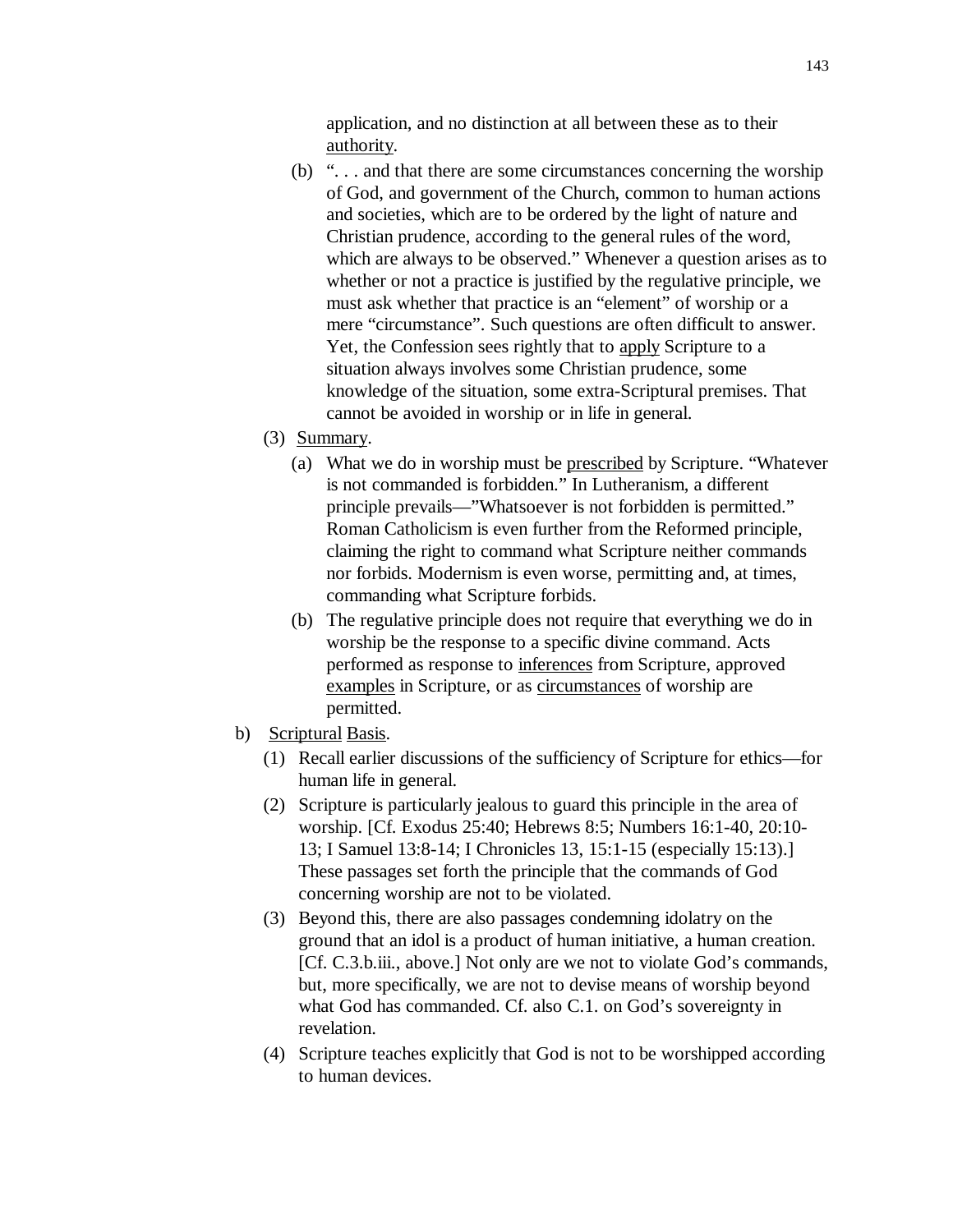- (a) God condemns certain forms of worship simply on the ground that they were not commanded, Leviticus 10:1f., Jeremiah 8:31.
- (b) Colossians 2:22f. condemns "will-worship"—worship arising from human initiative.
- (5) In the New Covenant, the principle is fulfilled and confirmed in the finished sacrifice of Christ, to which no one may add. Ultimately, Christ is our priest, and we come before God in his name alone. (Hebrews 8- 10).
	- (a) Even in the Old Covenant, there were "ordinances" (Hebrews 9:1). Christ performed the antitypical ordinances (9:11-28). The whole pattern of worship, then, is subject to God's ordination—the regulative principle.
	- (b) Our regular worship is part of the pattern. We also enter the holy place (10:19), imitating the prior entering of Christ. This language pertains not only to salvation in general, but also to the worshipping assembly (verses 24-25). Cf. Shepherd's argument, *Biblical Doctrine of Worship*, 52-55.
- (6) As a matter of fact, when we assemble for worship, we are assembled to obey certain divine commands. Anything else we do while assembled cannot fairly be called "worship".
- c) Life and Worship: The point about the semicolon [a.i., above] raises the question of the relation between acts of worship and other kinds of acts. Cf. the treatment of this question from another angle in I.A.1.b.
	- (1) In creation in general, all things happen by God's command. There is no permission without command.
	- (2) Human life in general is subject to God's law alone as the ultimate standard: Deuteronomy 4:1f., 12:32, Proverbs 30:6, Acts 5:29.
		- (a) In a sense, all that we do is response to divine command. Some divine commands are so broad as to cover all of life, so that everything we do either obeys or disobeys them: Genesis 1:28; I Corinthians 10:31; Romans 14:23, etc. Cf. previous discussions of *sola scriptura*.
		- (b) Thus, there is no gray area of things which God neither approves nor disapproves. Everything we do ought to be approved by God. Cf. discussion of *adiaphora*.
		- (c) At the same time, there are many ways of fulfilling God's commands, many ways of applying them to life situations. These applications require, as we have said, human prudence working within the general teaching of Scripture. And often, there is more than one way of obediently fulfilling a particular command—e.g., buying apples or oranges to feed your family.
		- (d) The pattern, then, is that all that we do should be the fulfillment of God's commands, but that the application of these commands to situations involves godly human wisdom. So far, there is no clear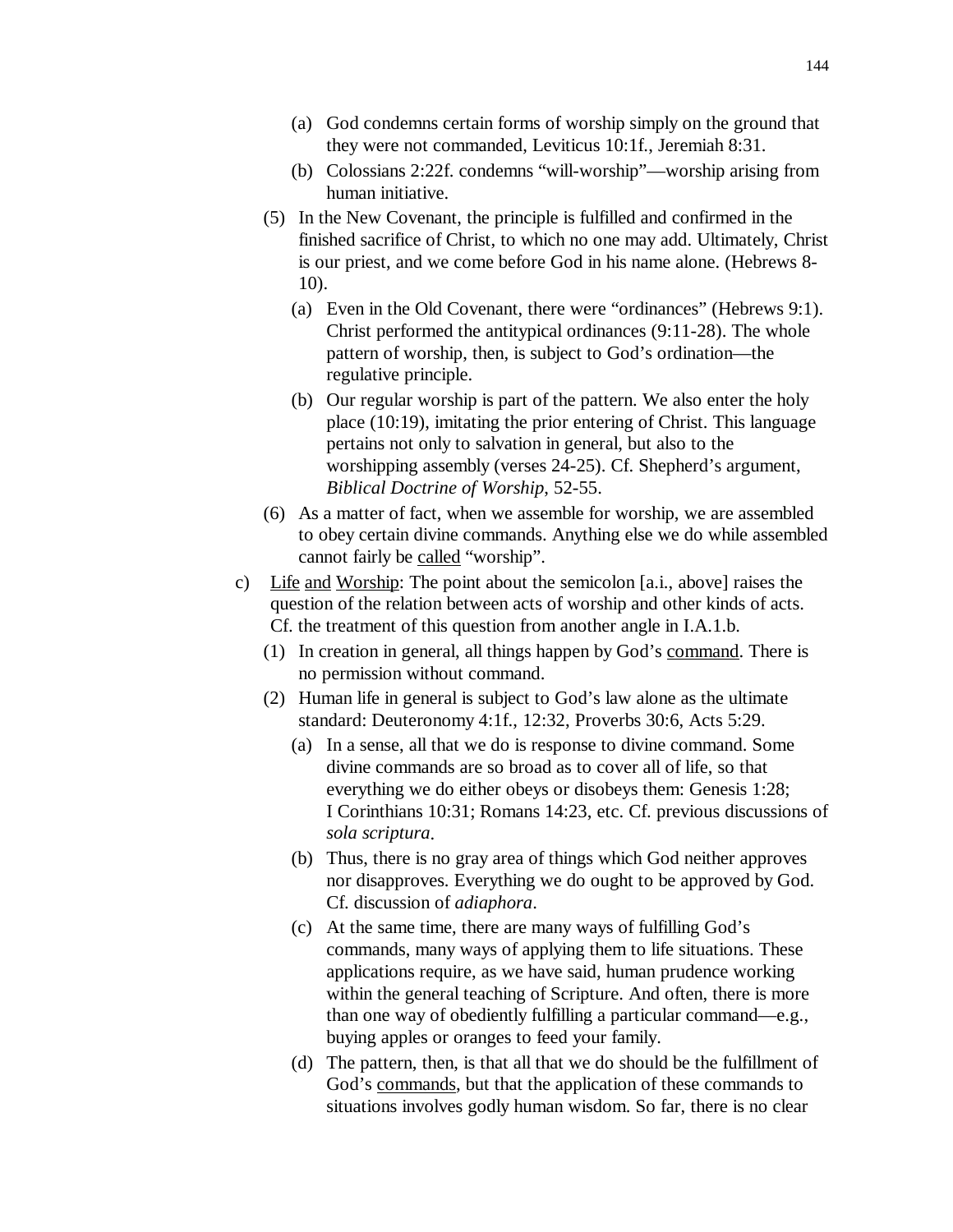difference between this general "regulative principle" and the more specific principle which is applied to worship.

- (e) In our non-cultic life, there are subordinate authorities of various sorts—parents, rulers, teachers, landlords, etc., to whom we owe obedience, except when their word conflicts with God's (cf. discussion of the Fifth Commandment). Is this different in principle from the cultic situation? Read on.
- d) Elements and Circumstances
	- (1) I can accept the Confession's distinction in a general sense. The basic things we do in worship ("elements") must be commanded in Scripture; but in applying those commands, we may need to incorporate some things not mentioned in Scripture ("circumstances"). This is true of any divine command. God commands us to honor our parents, but to carry out that command, we must do some things that Scripture does not mention explicitly.
	- (2) However, in the extra-confessional writings of the Puritan and old Scots divines, they tried to define the elements/circumstances distinction with greater precision. I am not convinced that those precise definitions are scriptural.
		- (a) Elements
			- (i) the "essential" or "substantial" parts of worship.
			- (ii) Everything that has "religious significance."
			- (iii) Specific to a particular kind of worship (tabernacle, temple, synagogue, NT church).
			- (iv) Each element has an independent Scriptural warrant. The warrant for prayer cannot be stretched to include song, even though many biblical songs are prayers.
		- (b) Circumstances: The "accidents," as opposed to the "substance" of worship. These are of three kinds:
			- (i) Events "common to human actions and societies" (WCF 1.6). Like the time and place of worship.
			- (ii) Specific ways of carrying out elements (words of prayers, etc.), sometimes called "forms" or "expressions." With spiritual meaning.
			- (iii) Actions that "have no connection at all with worship *per se*" (Bushell). As the color of clothing worshippers wear. Unlike (i), these are "separable" from worship.
		- (c) Objections
			- (i) None of these distinctions is warranted by Scripture: a great irony, in a system that is supposed to make worship more Scriptural.
			- (ii) Distinction between substance and accident is Aristotelian, not biblical.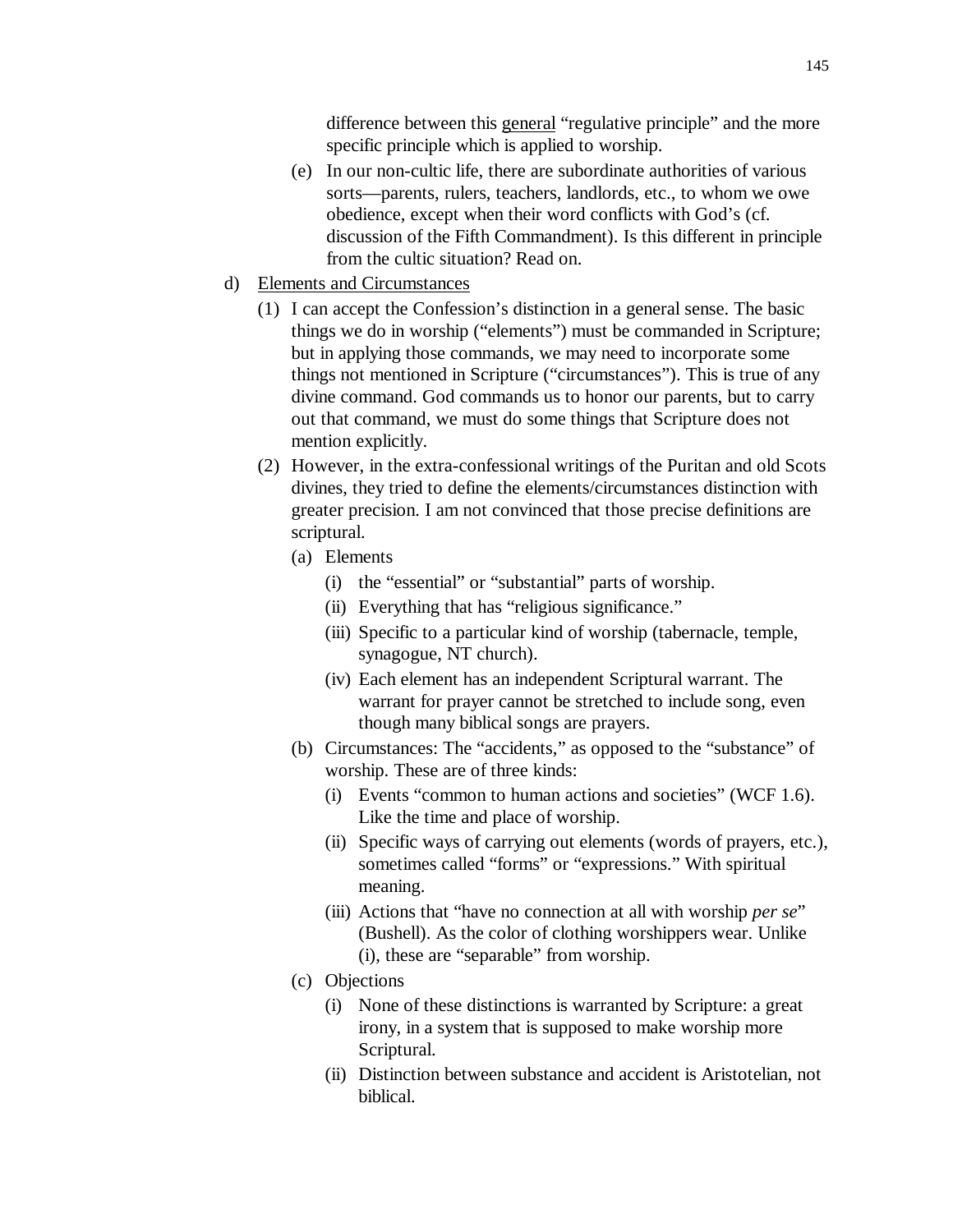- (iii) "Independence" of elements is atomistic. Elements of worship in Scripture are not separate in this way. In song we pray and receive instruction. We receive the preached Word with praise and awe.
- (iv) Distinction between "religious" and "non-religious" actions questionable.
	- (A) Time of worship, clothing of worshipers can affect the religious aspects of the service.
	- (B) All of life is religious in some senses (Kuyper).
- (v) God has not provided a complete and specific list of elements for every form of worship.
	- (A) Even the temple worship lacks a precise *liturgy*, though much is said about the details of making sacrifice.
	- (B) Nothing on the synagogue, except that a "sacred assembly" is appropriate (Lev. 23:3).
	- (C) Nothing on baptism as an element of NT worship services.
	- (D) Nothing on a sermon as an element of NT worship.
	- (E) Nothing on private worship, family worship, etc., or "worship in the broad sense."
- (vi) Scripture fails to distinguish "circumstance" in any of its three meanings, or to determine precisely which circumstances are within the discretion of the church.
- (vii) Hard to apply the element/circumstance distinction.
	- (A) Is song an element, or a circumstance?
	- (B) Is instrumental music an element, or a circumstance?
	- (C) Is marriage a proper element of worship?
- e) Contra Traditionalism
	- (1) Notice how the catechism forbids additions to and subtractions from biblical worship "whether invented and taken up by ourselves, or received by tradition from others, though under the title of antiquity, custom…"
	- (2) This is in line with the general Reformation emphasis of reforming tradition according to the Word of God: sola Scriptura.
	- (3) By this principle, the Reformers rejected large bodies of church tradition.
	- (4) It also made worship more contemporary, in the sense of emphasizing the use of the vernacular. Thus they applied Paul's emphasis in 1 Cor. 14 on the need for intelligibility in worship so that all (even unbelievers!) might be edified.
	- (5) One should not, therefore, use the Regulative Principle to enforce past modes of worship, unless Scripture itself requires them.
		- (a) The cult of plainness.
		- (b) The cult of ceremony.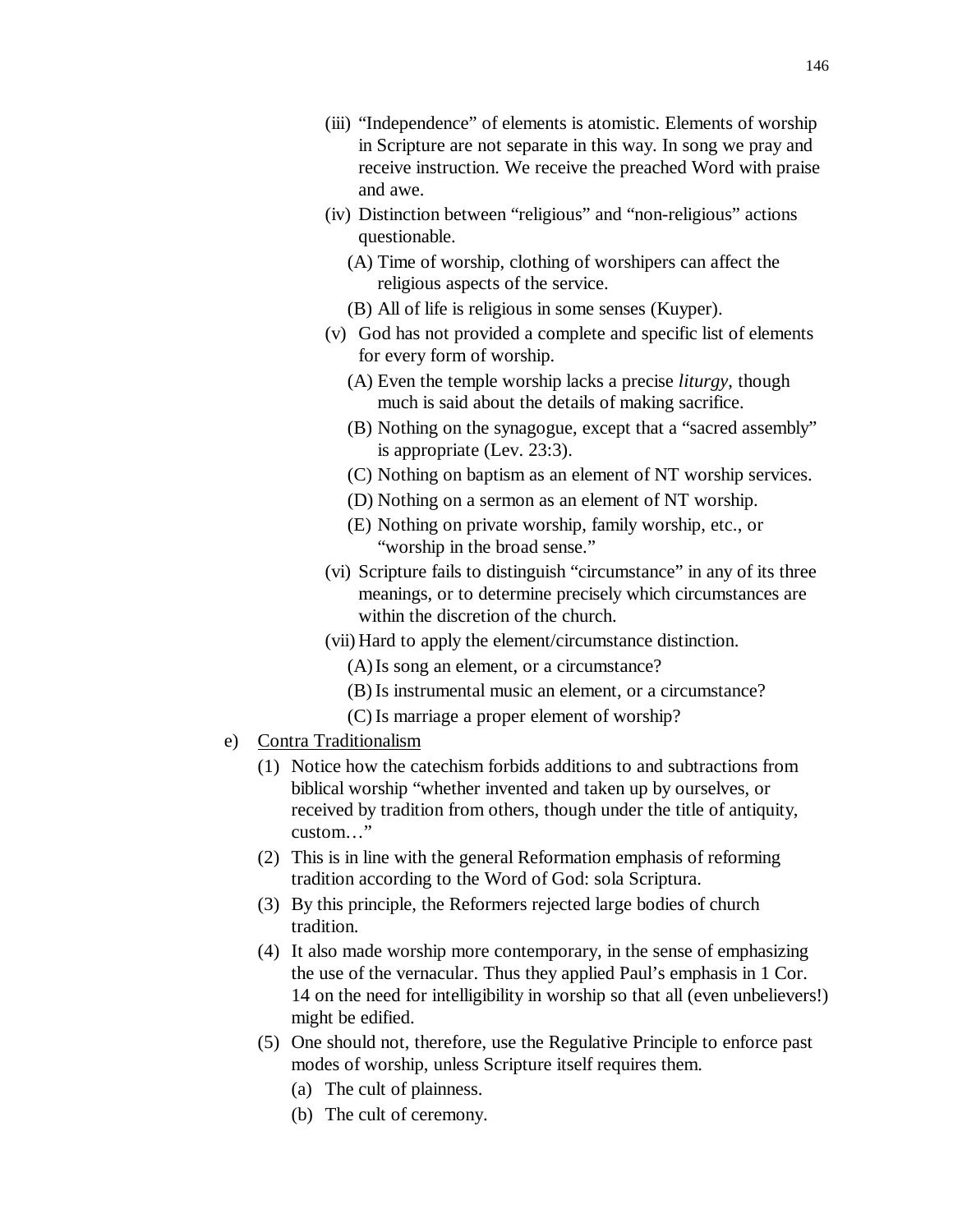## F. Problem Areas.

- 1. Pedagogical Use of Images.
	- a) Advocates of images in the church have often claimed that while images should not be worshipped, they may be venerated (*douloo*), and may serve an important educational function, especially among the illiterate.
	- b) Protestants generally deny the distinction between worship and veneration (but see later discussion on fifth commandment). Yet, they have sometimes defended the use of images as an educational tool. Such was Luther's argument: these are "books for the laity." Compare quotes from him in Hodge, *Systematic Theology*, III, 303f. Hodge does not himself contest Luther's point, though he opposes the introduction of images into places of public worship because of the possibility of abuse.
	- c) The Heidelberg Catechism, however, unambiguously opposes the pedagogical use of images (Questions 97, 98): God, it says, "has willed that his church be instructed, not by dumb images, but by the preaching of his word."
	- d) Comments.
		- (1) As we have seen, the second commandment is not dealing, at least directly, with the use of images to instruct, but rather with the use of images as mediators between God and man in worship. Does instruction through images, then, involve "bowing down" before them? That is the basic question.
		- (2) The question cannot be answered by saying that images are inaccurate representations of their objects. Cf. previous discussion, C.1.b.v. No picture is exhaustive in its correspondence with the thing pictured; but that does not imply any inaccuracy. Inaccuracy is found, often, not in pictures themselves, but in our interpretations of them; and of course, that sort of inaccuracy is found in verbal teaching also.
		- (3) Similarly, it is not adequate to say that since God cannot be pictured any image of him is a lie. As we have seen, there are images of God in the world. Further, there are ways of representing God which, rightly understood, do not mislead people about God's invisibility, etc. It would be ridiculous to say that the upper circle of Van Til's two circle diagram is a graven image in the sense of the second commandment. But short of ruling out such markers, where do we draw the line? And, even if we grant the substance of this objection, it does not apply to pictures that do not claim to represent God.
		- (4) As we have seen, it is true that between the fall and the *parousia* God instructs his people primarily by word rather than by image. However, that is not an absolute principle. There have been theophanies, and these have played an important role. Further, consider Jesus' use of illustrations of spiritual truths from the natural world, the use of vivid metaphors and "imagery" in the Bible, the temple ornaments, sacraments, etc.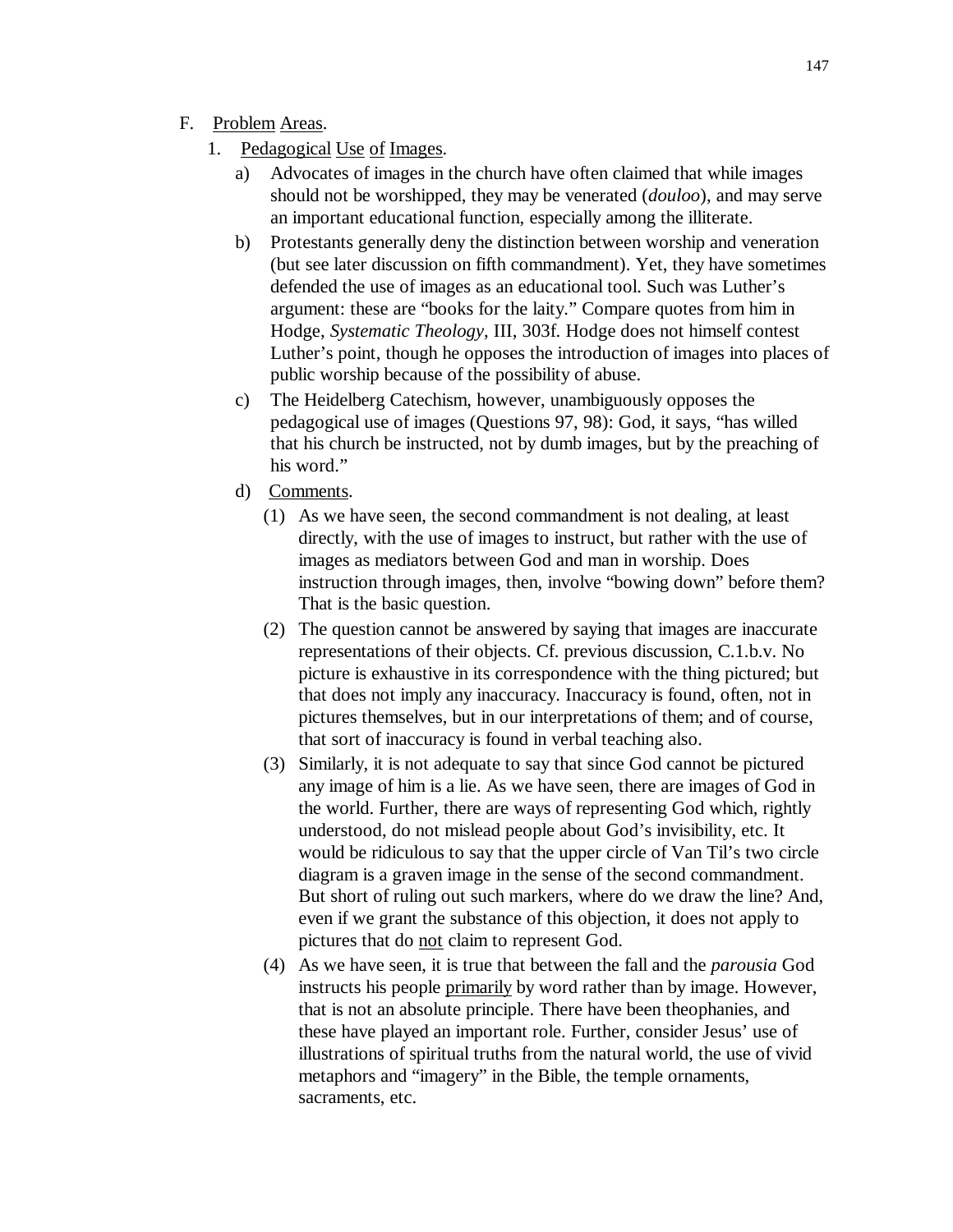- (a) This sort of teaching assumes that created objects are in some measure fitted to illustrate (and thus to "image") spiritual truth.
- (b) This sort of teaching, but not only this sort, inevitably produces vivid mental images in us. If the instructional use of images is to be rejected, then, it would seem that even mental images must be avoided. Indeed, the Catechism opposes representations of God even "inwardly in our mind." However, I must take exception here to the Catechism. It seems almost impossible to think without some mental imagery. (Think, "The Lord is my shepherd.") This consideration doesn't, of course, destroy the objection to images. If images as such are wrong, then mental images are too, and we must get rid of them no mater how hard it is. However, when the objection requires such an extreme asceticism, we ought to think hard about it.
- (5) It seems to me that to deny the pedagogical use of images one would have to show that being instructed by an image amounts to bowing down to it. It is true that instruction is part of worship, and that we are called to respond to instruction in awe, reverence, obedience. That reverence, however, is not directed toward the medium of instruction in any sense parallel to that of the idolater. We do not worship our preacher as a representative of God. Thus, I am not convinced that an adequate case has been made against the pedagogical use of images.
- (6) Still, we must be aware of the human tendency to worship the creature above the creator. The presence of pictures in the church is a very serious temptation for many people, especially when they become a permanent part of the church architecture.
- 2. Images of the Incarnate Christ.
	- a) Many have objected to the use of any pictures of the incarnate Christ on the ground of the second commandment. WLC opposes "the making of any representation of God, of all or of any of the three persons." Arguments:
		- (1) Since God may not be pictured, and Jesus is God, Jesus may not be pictured either.
		- (2) Iconoclasts in the Eastern Church argued that those who venerated images of Christ were circumscribing Jesus' divine nature. To worship the picture would involve the assumption that his divine nature is limited, circumscribed by the human nature and is therefore picturable. Or it would imply that the human nature alone is pictured and thus is separable from the divine nature.
		- (3) Some have argued that since we don't know what Jesus looked like, any picture will be a lie.
		- (4) Some take the second commandment to exclude any representations of deity.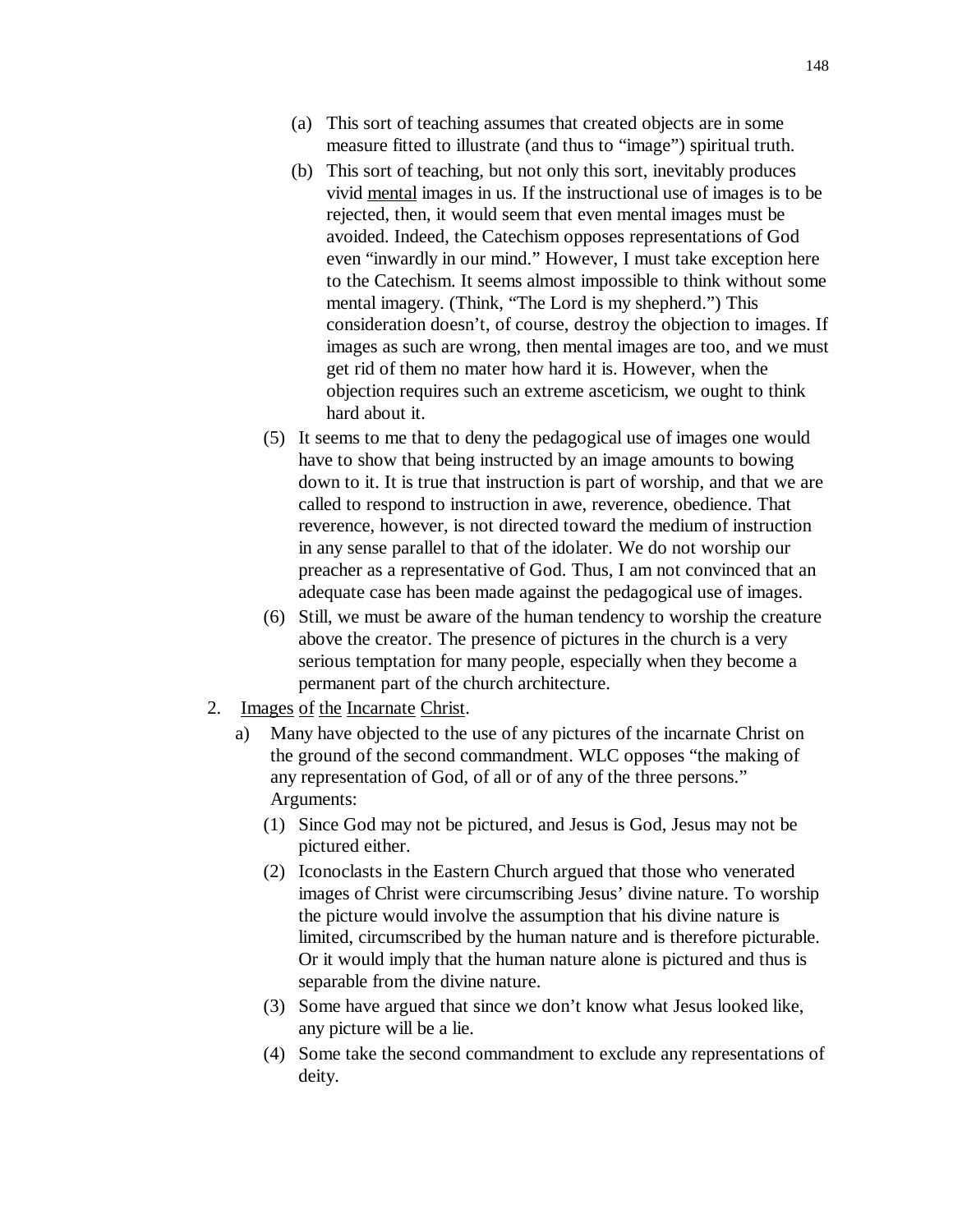- (5) The danger of idolatry, at least, is always present when pictures of Jesus are used for any purpose.
- b) Comments. Compare Jeffrey J. Myers, "*Vere Homo*: The Case *for* Pictures of the Lord Jesus Christ" (Niceville, FL: Biblical Horizons, 1993).
	- (1) I disagree with a.(1) on two grounds:
		- (a) As we have seen, Scripture does not teach purely and simply that God cannot be pictured.
		- (b) But even if God in himself were in every sense unpicturable, it is clear that Christ, God incarnate, was picturable. He could be seen, felt, touched, as well as heard. His face could be held in memory (and there is surely no suggestion in Scripture that such mental images were sinful! On the contrary, recall the emphasis upon the eyewitness character of the apostolic testimony.) To deny this is docetism, pure and simple. In this respect, clearly, the Old and New Covenants are sharply different. At the establishment of the Old Covenant, there was emphatically no form (Deuteronomy 4:15). At the establishment of the New, there emphatically was (I John 1:1ff., etc.).
	- (2) Reply to a.(2): The relation between the two natures of Christ is, of course, a difficult matter at any point in theology. I would argue, however, that Jesus himself is, in both natures, in his person, image of God. In him, deity was in one sense "circumscribed," for all its fullness dwelt in him; though in another sense, God was active beyond the body of Jesus. To picture Jesus is to picture a divine person, not one "nature" or other. To venerate such a picture, I believe, would be wrong for reasons already adduced. I do not, however, think that an adequate argument has been given against pedagogical use of such pictures.
	- (3) Reply to a.(3): As we've said earlier, a picture does not become a "lie" simply by being non-exhaustive. And, in fact, we do know something about Jesus' looks: He was male, Semitic, in middle life, was known to wear a robe, etc. And if the shroud of Turin turns out to be authentic...
	- (4) Reply to a (4): As we have seen, the second commandment doesn't forbid all images of God, only those intended for use in worship, as we earlier discussed it.
	- (5) Reply to a. $(5)$ : True.
- 3. Exclusive Psalmody: Many have argued for the exclusive use of Psalms in worship on the ground of the regulative principle. They argue that there is no command in Scripture to sing anything other than Psalms; thus, all other songs are excluded.
	- a) The logical status of song: What is song? Is it an "element" of worship [cf. above]? A "circumstance"? An aspect of some other element?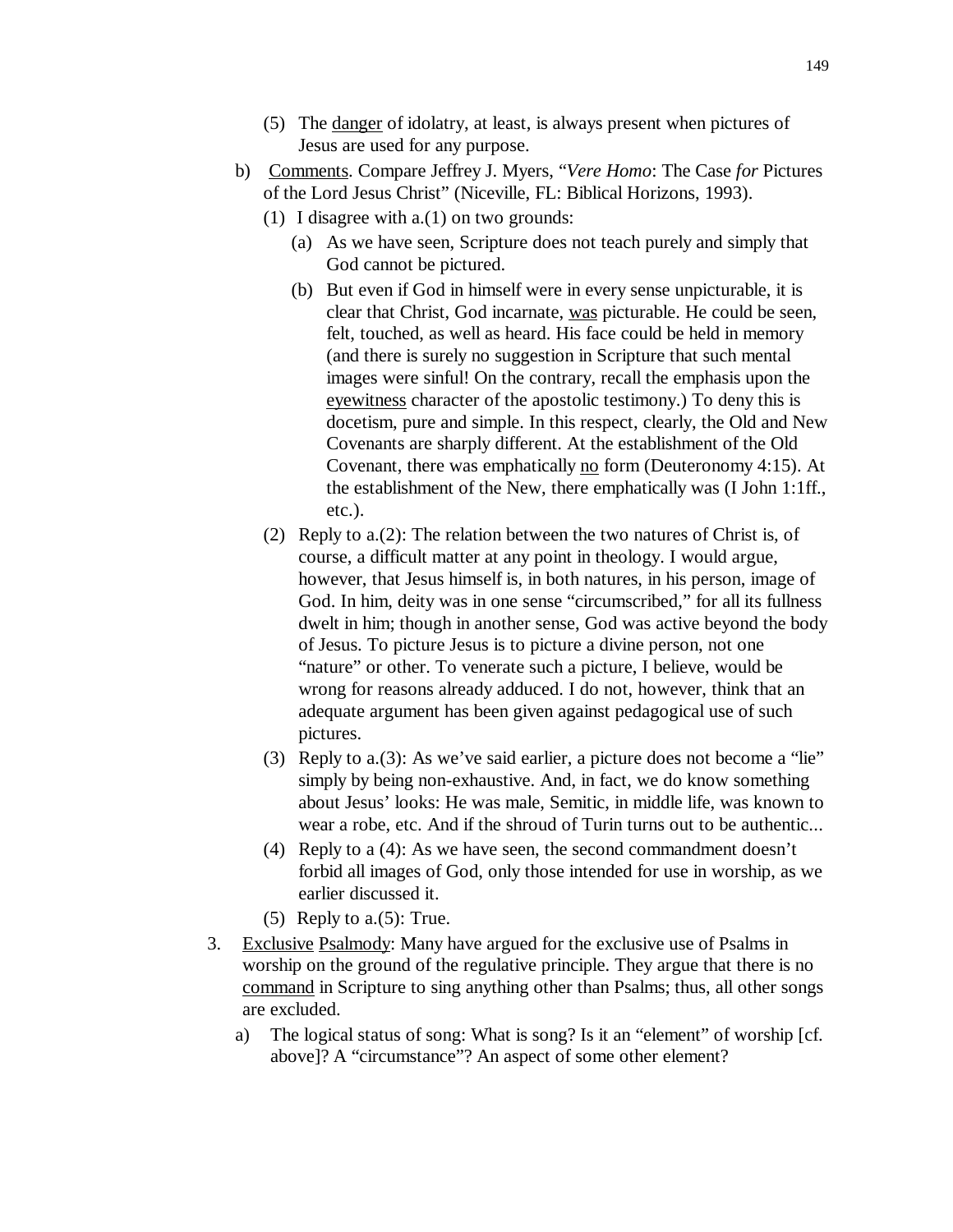- (1) We must not simply assume that it is an independent element, as, e.g., John Murray does in his minority report to the OPC General Assembly. Some argument is needed.
- (2) I maintain that song is not an independent "element" of worship, but a form by which other elements are carried on. It is a form of prayer, praise, teaching (Colossians 3:16), etc.
	- (a) There is no sharp distinction between sung and spoken words. Consider the continuum: speech, poetry, chanting, song. At each point, there are gray areas (even more in tonal languages!).
	- (b) Scripture regularly presents song as having the same functions in worship as spoken words. Song has no functions that cannot also be performed by spoken words.
- (3) If song is really a form of prayer, teaching, etc., then, when we apply the regulative principle, we must ask, not what Scripture commands us to sing, but rather what Scripture commands us to pray, teach, etc. But all Christians agree that extra-Scriptural words may be used in prayer, praise, and teaching.
- b) Scripture does command that, not only the Psalms, but also the statutes of God (Psalm 119:54) and the deeds of God throughout Redemptive History (Psalm 107:22) be sung in worship. I agree with the argument of Vern Poythress (*WTJ*, Fall, `74; Winter, `75) that the "singing of Christ among his people" applies the whole history of redemption to all his people (application involving, as we've seen, extra-Scriptural content). This is unavoidable in any case. Even the translation of Scripture involves application in this sense.
- c) Colossians 3:16; Ephesians 5:19.
	- (1) It has been argued that "psalms, hymns, and odes" in these passages all refer to Psalms. I don't think that point can be established either way.
	- (2) It has been argued that *pneumatikos* means "inspired," meaning that the Church is to sing inspired songs. However, *pneumatikos* is not *theopneustos*. One may be "spiritual" without being "inspired," I Corinthians 3:1, Colossians 1:9.
	- (3) Even if these passages refer exclusively to Psalms, they do not limit the church to the exclusive use of Psalms if, as we argued above, there are other Scriptural justifications for singing uninspired hymns.
	- (4) "Teaching" and "admonishing" suggest not verbatim repetitions of Scripture, but the application of Scriptural content. Cf. Poythress, *op*. *cit*.
- d) There is no clear biblical command to sing the entire Book of Psalms.
	- (1) *Psalms* in Col. 3:16 and elsewhere is not a technical term for the biblical Book of Psalms. It simply refers to songs of praise.
	- (2) We should not assume, as many do, that the Book of Psalms was given to us as an inspired "hymnal." There is evidence (see my WST) that the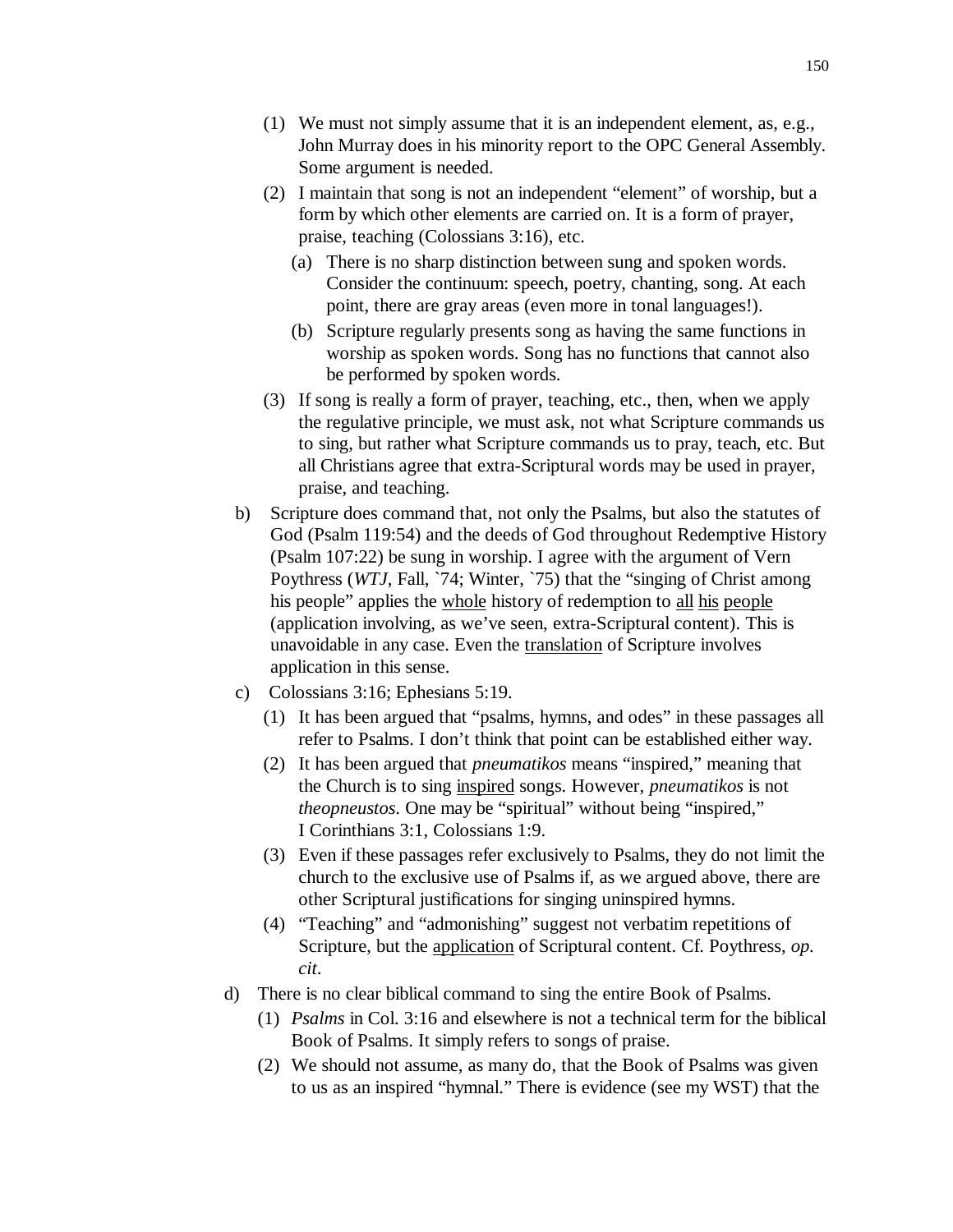book is given, essentially, for meditation and instruction, as Psm. 1 suggests.

- e) Those who worship using Psalms exclusively are never able to sing the name of Jesus. Nor are they able to praise God for the *completion* of his redemptive work in Christ.
- f) My conclusion: God commands us to sing as part of worship, but there is no evident restriction on the words we sing, except, of course, that they be scriptural and appropriate to the purposes of worship.
- 4. The Use of Instruments in Worship.
	- a) Many of the same people who hold to exclusive psalmody also refuse the use of instruments in worship. Students, therefore, often ask questions about that issue at this point in the course. It is, however, a rather different sort of issue from the others—not nearly so closely focused on the regulative principle. After all, there are as many explicit commands to use instruments as anyone could wish in the Psalms themselves! Here, paradoxically, some of the strongest advocates of the regulative principle seek to show that those commands are not currently applicable.
	- b) The argument, essentially, is that instrumental music in Scripture is part of the temple worship, specifically the sacrificial ritual, and passes away with the temple. New Covenant worship on this view is patterned on the synagogue, where there were no instruments.
	- c) Comments:
		- (1) A very strong argument is needed to overcome the explicit commands in the Psalms to use instruments. The argument under consideration is dubious at best.
		- (2) No adequate argument is given to show that instruments are necessarily connected with those aspects of temple worship which pass away. (Obviously, many elements of temple worship do not pass away praise, singing, prayer, etc.) It is true that the instruments accompanied the burnt offering (I Chronicles 29:27f.), but that was not their only use. Cf. Numbers 10:2ff.; Ex. 15: 20-21, II Kings 11:14; I Chronicles 13:3, 15:24, 28; II Chronicles 5:5, 11-14; Ezra 3:10; I Samuel 18:6f. It is impossible for all these and other references to pertain only to the offerings. Instruments are routinely mentioned in the Psalms as accompaniment to praise.
		- (3) No exegetical argument can be given to show that the "synagogue pattern" as such is in any sense normative for the Christian church. Gerhard Delling, *Worship in the NT*, points out that the earliest references to Christian worship (as 1 Cor. 14) present a very informal, Spirit-driven worship; the quasi-synagogue liturgy is a later development.
		- (4) No adequate argument is given to show that the exclusion of instruments from the synagogue was based on principles binding within the New Covenant. Some have suggested that this exclusion is based